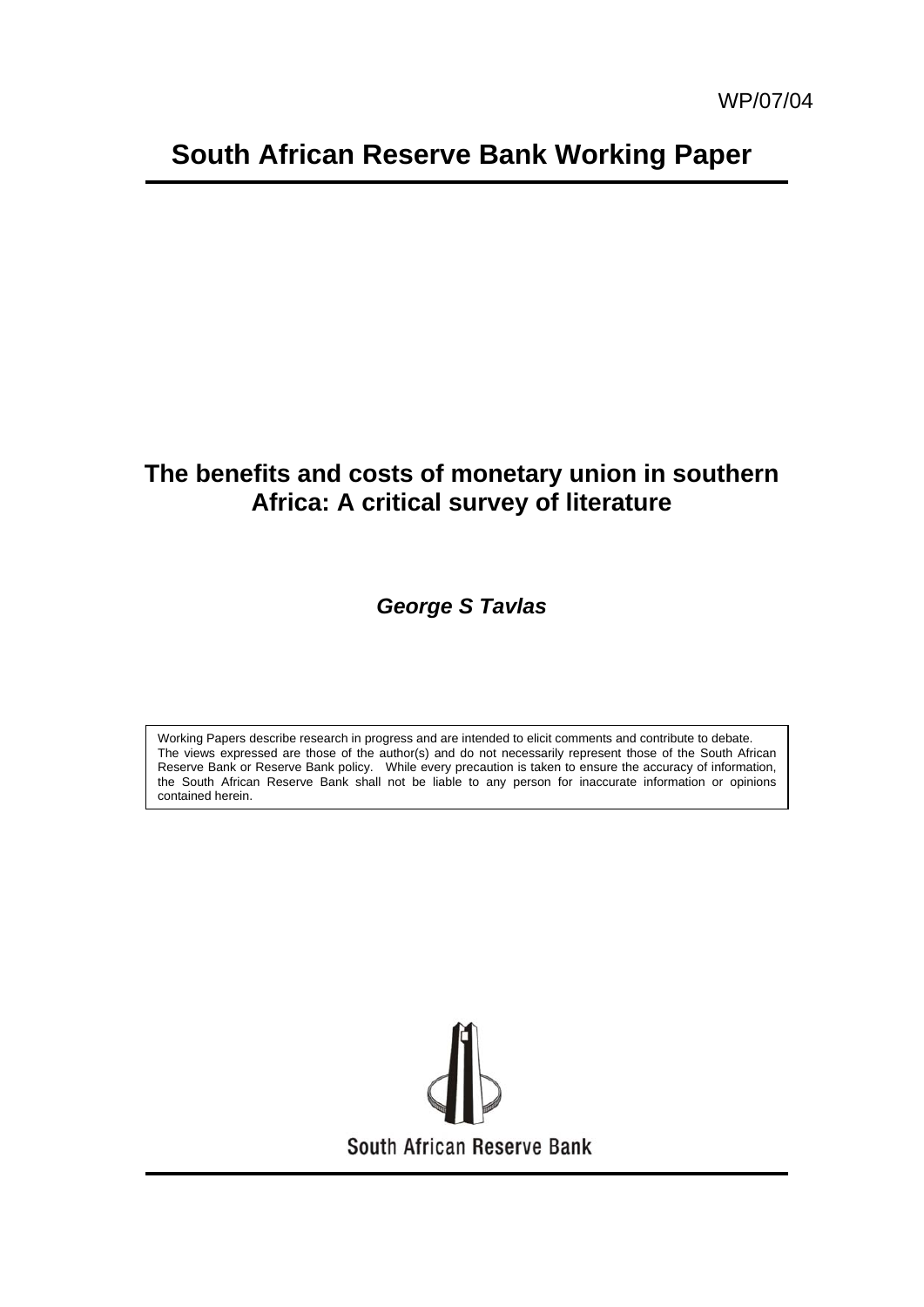#### **South African Reserve Bank Working Paper**  Research Department

#### **The benefits and costs of monetary union in southern Africa: A critical survey of the literature**

#### Prepared by George S. Tavlas[†](#page-1-0)

#### Authorised for external distribution by Mr S. B. Kahn

August 2007

#### **Abstract**

With the 14 members of the Southern African Development Community (SADC) having set the objective of adopting a common currency for the year 2018, an expanding empirical literature has emerged evaluating the benefits and costs of such a currency. This paper reviews that literature, focusing on two categories of studies: (1) Those that assume that a country's characteristics are invariant to the adoption of a common currency; and (2) those that assume that a monetary union alters an economy's structure, resulting in trade creation and credibility gains. The literature review suggests that a relatively small group of countries, typically including South Africa, satisfies the criteria necessary for monetary unification. The literature also suggests that, in a monetary union comprising all SADC countries and a regional central bank that sets monetary policy to reflect the average economic conditions (e.g. fiscal balances) in the region, the potential losses (i.e*.* higher inflation) from giving up an existing credible national central bank, a relevant consideration for South Africa, could outweigh any potential benefit of trade creation resulting from a common currency.

JEL classification: E63, F30, P52

Keywords: Monetary unification, optimum-currency-area (OCA) criteria Corresponding author's e-mail address: [gtavlas@bankofgreece.gr](mailto:gtavlas@bankofgreece.gr)

<span id="page-1-0"></span><sup>-</sup><sup>†</sup> This paper was written while the author was Visiting Research Fellow at the South African Reserve Bank. The author would like to thank seminar participants at the South African Reserve Bank for constructive comments. The author is also grateful to Paul Masson, Pavlos Petroulas, Michael Ulan and a referee for many helpful comments. The views expressed are those of the author and should not be interpreted as those of the Bank of Greece or the South African Reserve Bank.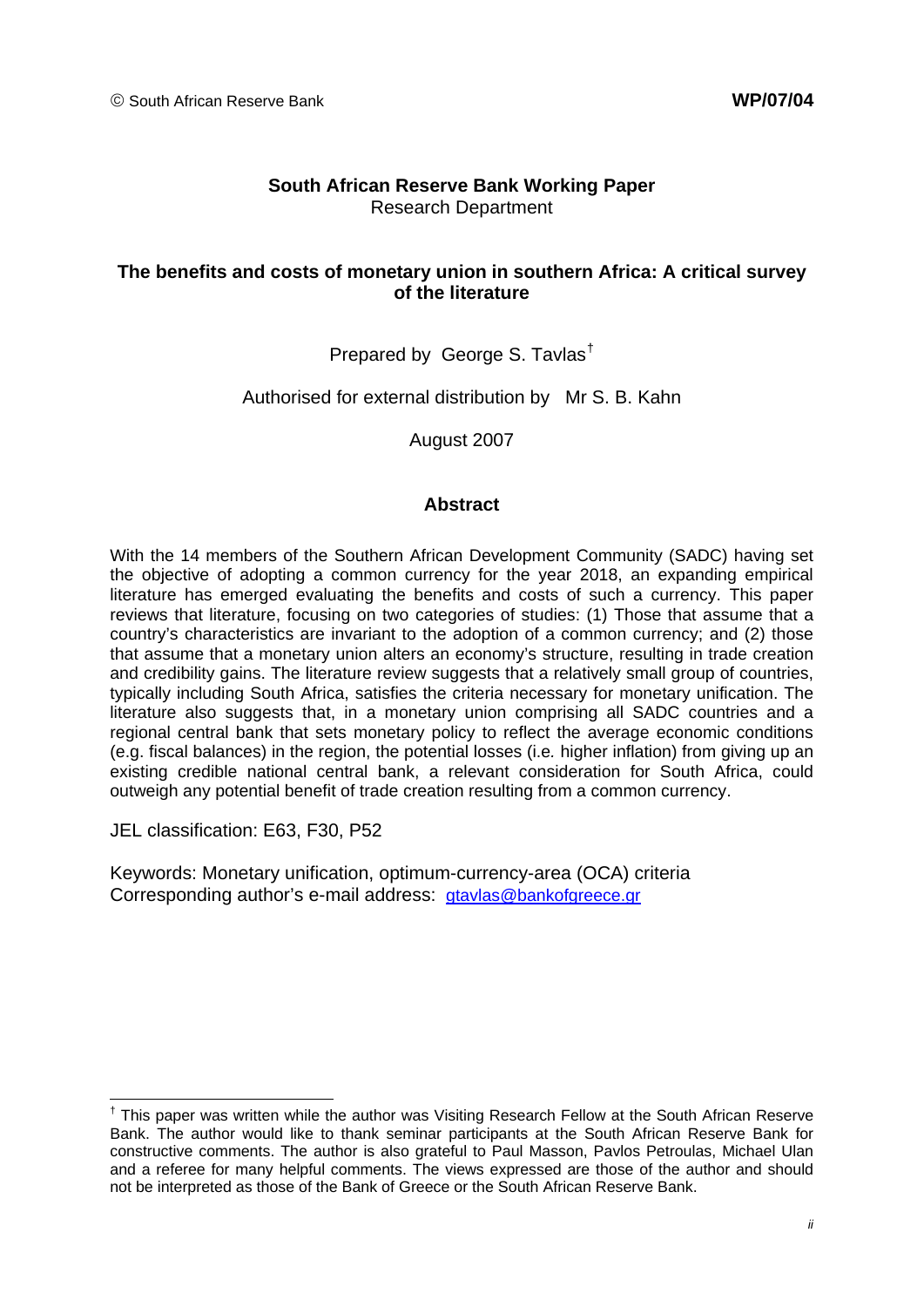## **Table of Contents**

| 1                       |     |                                                                      |     |  |  |  |  |  |
|-------------------------|-----|----------------------------------------------------------------------|-----|--|--|--|--|--|
| $\mathbf{2}$            |     |                                                                      |     |  |  |  |  |  |
| 3                       |     | Benefits and Costs of Monetary Union in Southern Africa: Traditional |     |  |  |  |  |  |
|                         |     |                                                                      |     |  |  |  |  |  |
|                         | 3.1 |                                                                      |     |  |  |  |  |  |
|                         |     |                                                                      |     |  |  |  |  |  |
|                         |     |                                                                      |     |  |  |  |  |  |
| $\overline{\mathbf{4}}$ |     |                                                                      |     |  |  |  |  |  |
|                         | 4.1 |                                                                      |     |  |  |  |  |  |
| $5\phantom{1}$          |     |                                                                      | 26  |  |  |  |  |  |
|                         |     |                                                                      | 29  |  |  |  |  |  |
|                         |     |                                                                      | .32 |  |  |  |  |  |

## **List of Tables**

| Table 1  |                                                                             |  |
|----------|-----------------------------------------------------------------------------|--|
| Table 2  |                                                                             |  |
| Table 3  |                                                                             |  |
| Table 4  | SADC Countries: Country Exports as a Share of Total Exports (in per cent)36 |  |
| Table 5  | SADC Countries: Status of Macroeconomic Convergence 37                      |  |
| Table 6: |                                                                             |  |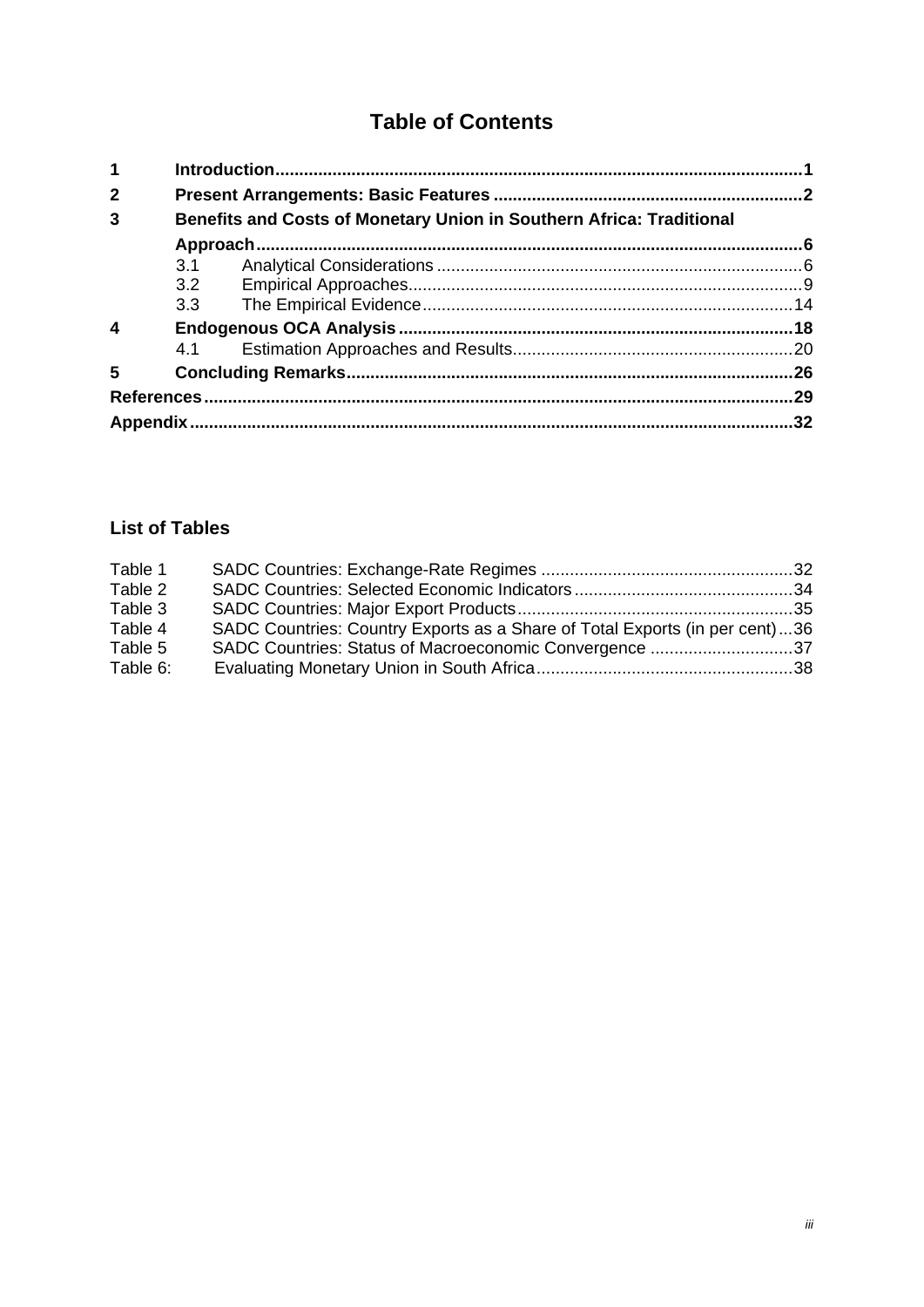#### <span id="page-3-0"></span>1 **Introduction**

-

The assessment of the benefits and costs of monetary union in southern Africa has been a central focus of recent research on African economic integration. A substantial empirical literature evaluating the feasibility of adopting a common currency and a single central bank among countries in the southern region of Africa has emerged<sup>[1](#page-3-1)</sup>. The purpose of this essay is to set out what is known about the consequences of monetary unification and critically to review the expanding literature on the desirability and feasibility of a monetary union in southern Africa.

The recent interest in assessing the consequences of monetary integration in southern Africa stems from several factors. First, it is an outgrowth of a movement towards increased solidarity in Africa more generally (Cobham and Robson, 1994:[2](#page-3-2)86; Masson and Pattillo,  $2004:10$ <sup>2</sup>. An African monetary union is sometimes seen as a symbol of strength, and some of its proponents hope that it will help provide support for political integration<sup>[3](#page-3-3)</sup>. One consequence of the formation of regional currency blocs in Africa, so the argument goes, is that they could culminate in a pan-African monetary union. Second, the experience of the European monetary union, which is perceived to have been beneficial for its members, has stimulated interest in monetary unions in regions outside Europe, including Africa (Masson and Pattillo, 2005:3[4](#page-3-4); Jefferis, 2007:83)<sup>4</sup>. Third, recent academic work on the benefits and costs of single-currency areas suggests that the adoption of a common currency can improve the structural characteristics of the economies concerned, increasing trade integration and business-cycle correlation, and enhancing the credibility of macroeconomic policies (Frankel and Rose, 1998; Rose, 2000). The upshot of this recent literature is that the cost-benefit calculus used to determine currency-area participation becomes more favourable after a country has joined a currency union

 $1$  A literature dealing with the possibility of monetary unions in other parts of Africa has also emerged. See, for example, Debrun, Masson, and Pattillo (2005) and Houssa (2007), who deal with monetary union in western Africa, and Benassy-Quere and Coupet (2005), who deal with monetary arrangements in the CFA Franc Zone.

<sup>2</sup> The African Union, a pan-African organisation the Constitutive Act of which entered into force in 2001, set the goal of a single currency in Africa by the year 2021.

 $3$  Jefferis (2007:93) noted that interest in an African monetary union reflects, in part, the view that the African Union "would be taken more seriously in global terms if it represented a more unified powerful economic bloc". For a skeptical view of the connection between monetary union and political union in Africa, see Masson and Pattillo (2005:34 – 35).

<span id="page-3-4"></span><span id="page-3-3"></span><span id="page-3-2"></span><span id="page-3-1"></span><sup>4</sup> See Hochreiter and Tavlas (2007), and the articles contained therein, for discussions of regional currency blocs.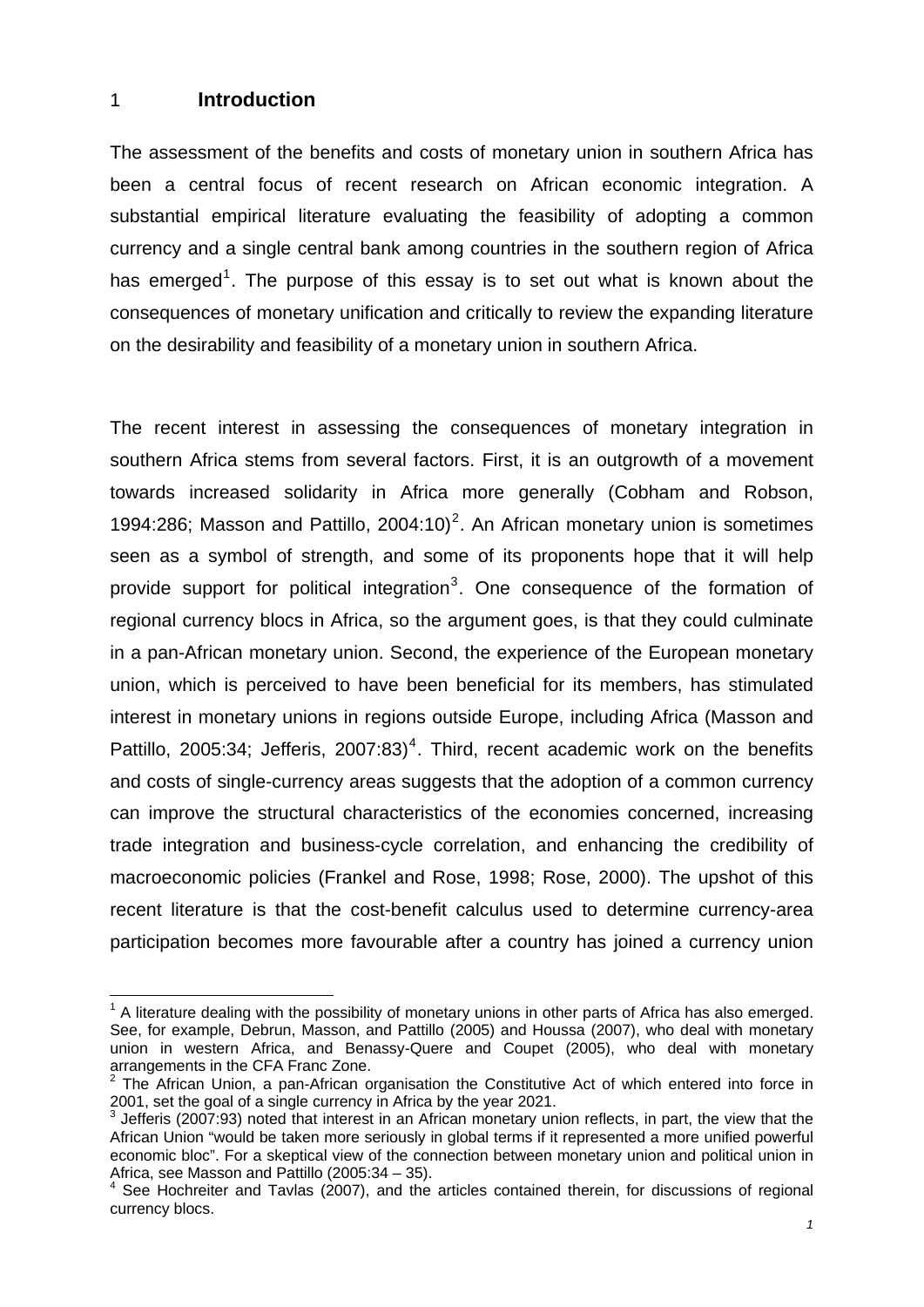<span id="page-4-0"></span>than before; therefore, the creation of a monetary union can itself create conditions that are favourable for the well-functioning of the union (De Grauwe, 2007:27).

The remainder of this paper is divided into four sections. Section 2 describes present exchange rate arrangements of the economies in southern Africa and briefly discusses key characteristics of these economies. Sections 3 and 4 discuss the traditional approach (under which economic structures are assumed to remain unaltered following entry into a monetary union) that has been used to assess the benefits and costs of a common currency, and the endogenous approach (under which economic structures are assumed to change following entry into monetary union) dealing with currency-area participation, respectively. Section 3 begins with a discussion of some analytical aspects of monetary unions, including a presentation of the traditional criteria used to judge the appropriateness of a country's participation in a monetary union. It then critically reviews the recent empirical literature on the benefits and costs of a common currency, in terms of the traditional criteria, in southern Africa. Section 4 begins with a discussion of recent analytic literature dealing with the endogeneity of economic structures following entry into a monetary union. It then reviews those studies that have dealt with this issue in the southern African context. Section 5 concludes with a discussion of the implications of the recent literature for monetary unions among southern African economies.

#### 2 **Present arrangements: Basic features**

The countries that have constituted the main area of focus of empirical work on monetary integration in southern Africa are the 14 members of the Southern African Development Community (SADC), the combined population of which is about 245 million people (see Table  $1)^5$  $1)^5$ . Established in 1992, the SADC's goal initially was to form a common market. Subsequently, the SADC included monetary integration as an objective and, at a meeting of its central bank governors in February 2005, proposed the following: (1) A monetary union, involving irrevocably fixed exchange

<span id="page-4-1"></span> 5 In recent years, there have been several changes in the composition of SADC membership. Seychelles had been a member but withdrew from the organisation in 2004 while Madagascar joined in 2005. Consequently, some of the empirical studies reviewed below include Seychelles, but not Madagascar, in the sample of countries considered. As discussed below, some studies consider subgroups of SADC economies.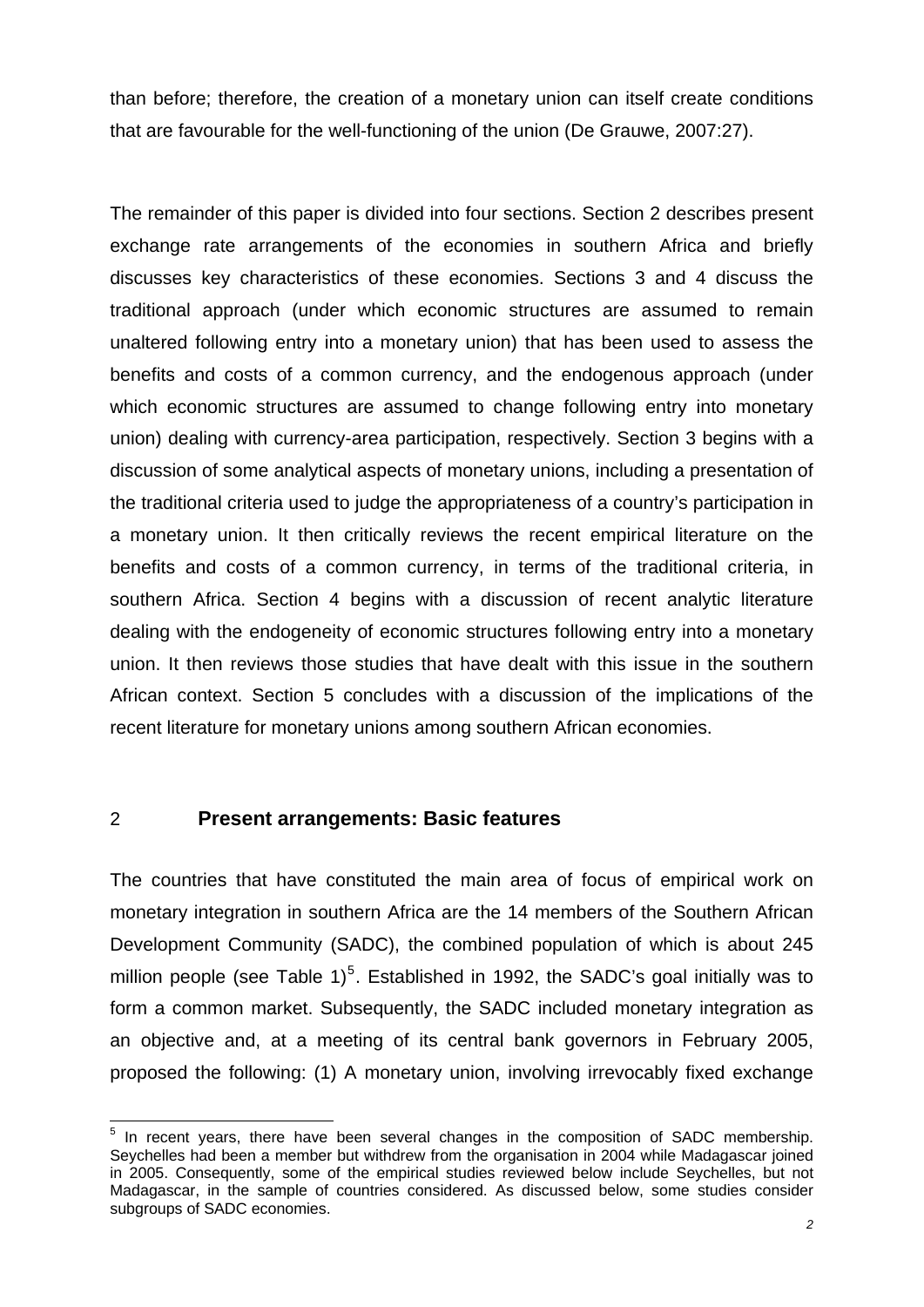rates among the participating currencies, co-ordination of monetary policies, and full capital-account convertibility; and (2) a common SADC currency and a regional SADC central bank for the year 2018.

As shown in Table 1, SADC members employ a variety of exchange rate arrangements. A key feature of these arrangements is the Common Monetary Area (CMA). The CMA is a fixed-exchange-rate arrangement that groups four countries: South Africa, Lesotho, Namibia, and Swaziland<sup>[6](#page-5-0)</sup>. Under the terms of the CMA Agreement, Lesotho, Namibia, and Swaziland issue national currencies – the loti (introduced in 1980), the Namibian dollar (introduced in 1993), and the lilangeni (introduced in 1974), respectively. Those currencies have been pegged (at a par) to the South African rand since their introduction. In addition, the rand is legal tender in each of the other three countries. However, none of the three currencies is legal tender in South Africa. Since the rand is legal tender in the other three countries, South Africa compensates each of the countries for foregone seigniorage<sup>[7](#page-5-1)</sup>. With the other CMA currencies pegged to the rand, the South African monetary authorities follow a floating exchange rate arrangement for the rand against other currencies. Monetary policy for the CMA countries is set by the South African Reserve Bank based on domestic (South African) objectives<sup>[8](#page-5-2)</sup>.

Most of the other SADC countries have exchange-rate arrangements that are classified independently (i.e. freely) floating or managed floating (see Table 1)<sup>[9](#page-5-3)</sup>. There are two exceptions: Botswana, the currency (the pula) of which is pegged to a basket comprising (with unannounced weights) the South African rand and the SDR, and Zimbabwe, which has a dual exchange rate system and a non-convertible currency (the Zimbabwe dollar). Each of the SADC countries has (to varying degrees) controls on capital movements (see Table 1).

<span id="page-5-0"></span> $6$  The CMA originated as an informal arrangement during the colonial period in the early twentieth century. A currency union was formally established with the signing of the Rand Monetary Area Agreement (RMA) in 1974 by South Africa, Botswana, Namibia, and Swaziland, but Botswana withdrew in 1975. That agreement was revised in April 1986 to establish the CMA of Lesotho, Swaziland and South Africa. Namibia, which became independent in 1990, joined the CMA in 1992. 7 Compensation is based on a formula equal to the product of (1) two-thirds on the annual yield of the

<span id="page-5-1"></span>most recently issued long-term South African government bond, and (2) the volume of rand estimated to be in circulation in the member country concerned.

<span id="page-5-2"></span><sup>&</sup>lt;sup>8</sup> In February 2000, the South African Reserve Bank adopted a formal inflation-targeting framework.

<span id="page-5-3"></span><sup>9</sup> Classifications are based on the IMF's *Exchange-Rate Arrangements and Exchange Restrictions*.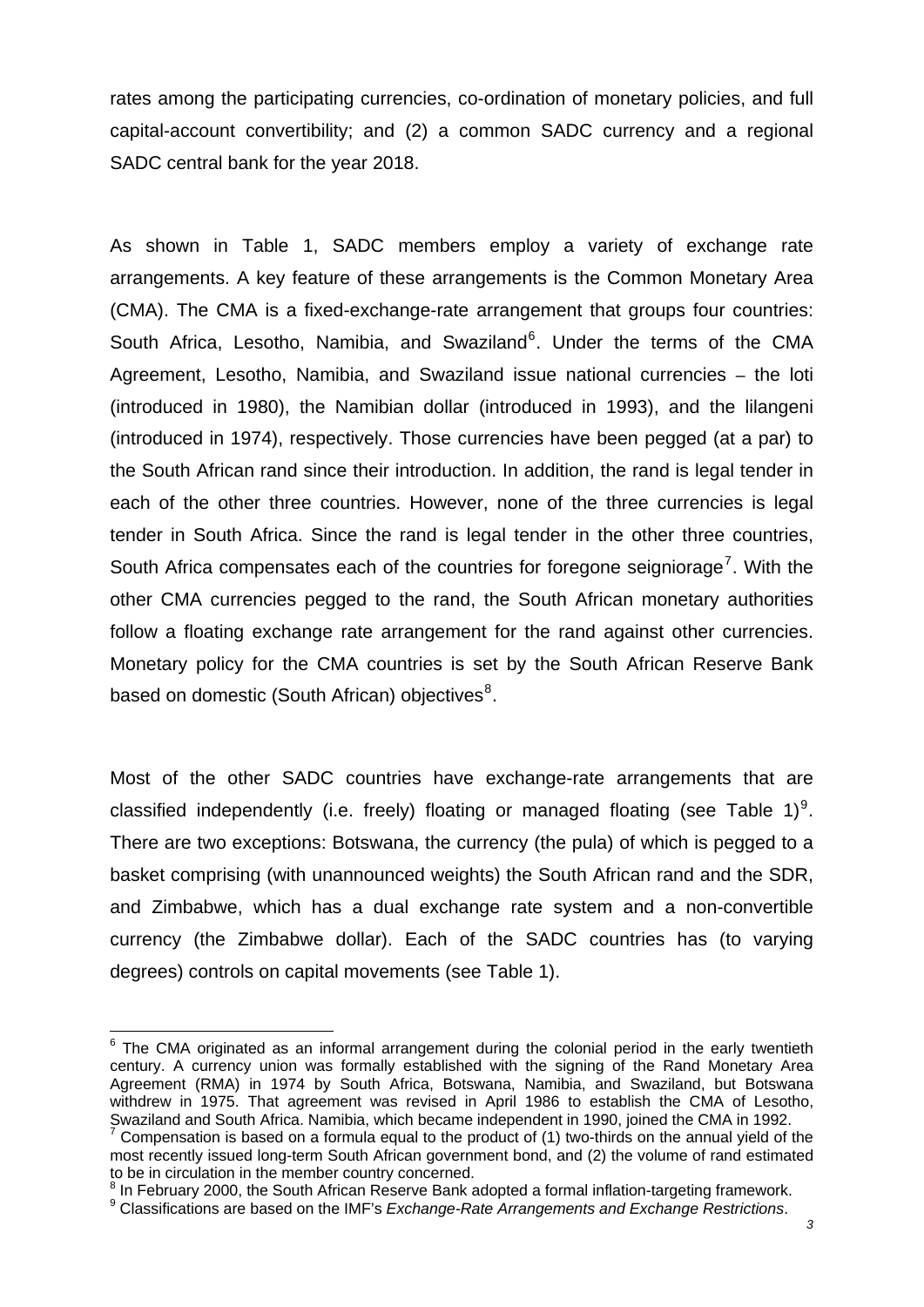Selected macroeconomic indicators of the SADC economies are presented in Table 2, and trade indicators are presented in Tables 3 and 4. These indicators merit several comments. First, SADC economies differ markedly in size and structure (see Table 2). South Africa, by far the largest economy (accounting for about 67 per cent of total SADC GDP and around 95 per cent of CMA GDP), is relatively industrialised and diversified while most of the other economies are small and undiversified, with a dependence on a narrow range of commodity exports (see Table 3). Second, the composition of exports varies considerably among the countries, and the prices of these exports frequently do not move closely together (Masson and Pattillo, 2005:37). As reported in Table 3, the share of total exports comprised by the three major export commodities of the SADC countries is typically in the range of 70 to 90 per cent. Third, as is the case with African economies more generally, SADC countries tend to report very low shares of intra-regional trade; intra-SADC exports are typically less than 40 per cent of each country's total exports (see Table 4). Factors contributing to the low shares of intra-SADC trade include the following: (i) Low per capita income levels, resulting in internal markets of limited sizes; (ii) the concentration of most countries on primary-commodity exports; (iii) limited transportation facilities and large distances between population centres; and (iv) relatively high shares of informal trade because of permeable borders (Boughton, 1993; Cobham and Robson, 1994; Masson and Pattillo, 2005). As reported in Table 4, the intra-trade (i.e., export) shares among SADC countries are considerably below the corresponding shares among euro area countries; the latter shares are generally in the range of 50 to 70 per cent. Fourth, although intra-trade among SADC countries is relatively small, an exception to this general pattern concerns bilateral trade between South Africa and its SADC partners (see Table 4). Many SADC countries, particularly those in the CMA, have large shares of both exports and imports with South Africa. Thus, intra-trade shares excluding South Africa are below 12 per cent for each of the countries reported in Table 4. Fifth, most of South Africa's exports and imports are with non-African countries; as reported in Table 4, South Africa's exports to other SADC countries comprise less than 10 per cent of South Africa's total exports.

As mentioned above, the SADC has set a goal for the adoption of a common currency for 2018. In this regard, the central bank governors of the organisation laid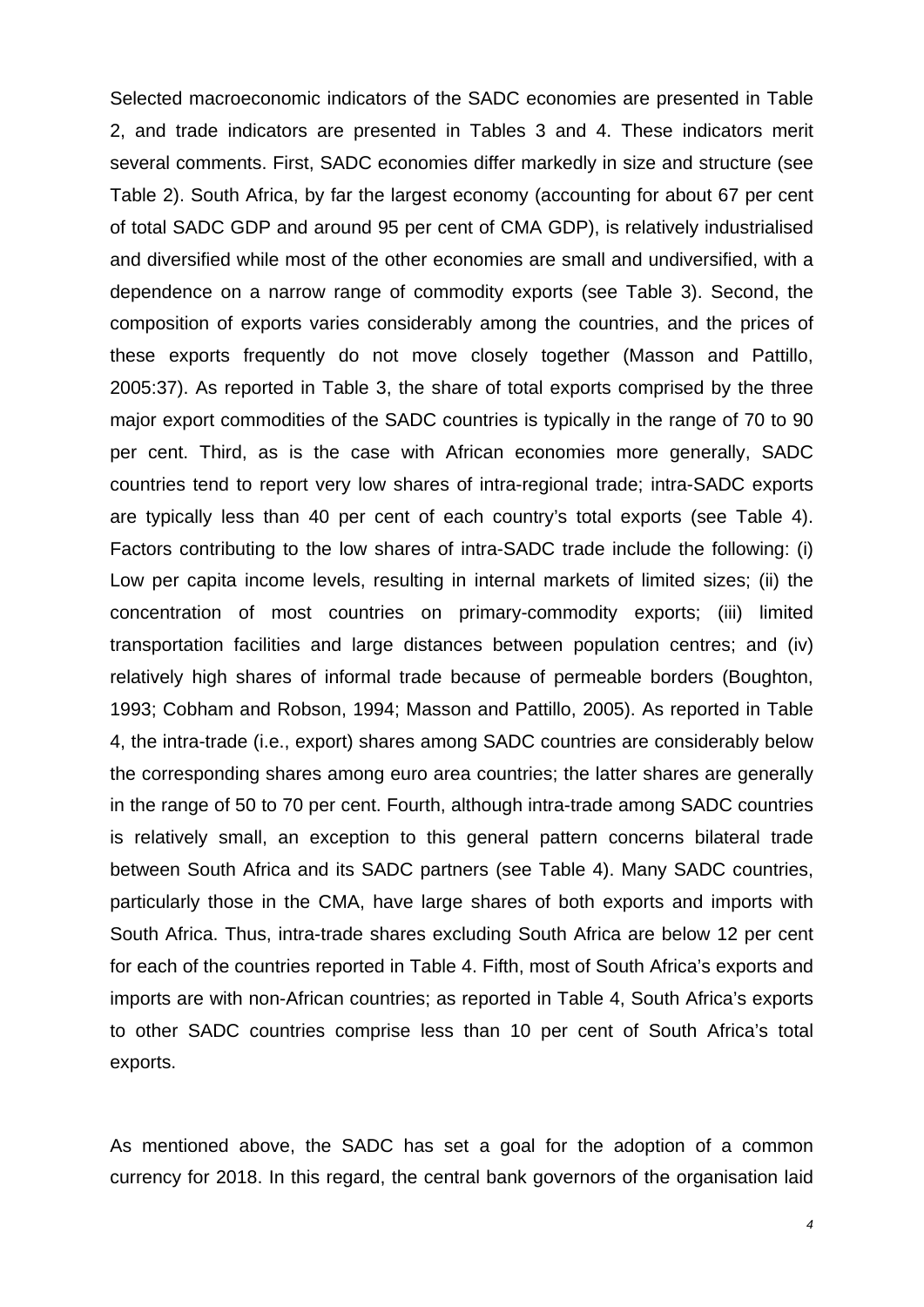down a strategy for monetary union similar to the approach adopted by the European monetary union. The approach is based on two principles (De Grauwe, 2007:143). First, the transition towards monetary union should be a *gradual* one, extending over many years. Specifically, at their meeting in Tanzania in 2007, SADC governors proposed the following framework for SADC integration: (1) A free trade area (absence of tariffs on intra-SADC trade) by 2008; (2) a customs union (common tariffs on imports from non-members by 2010; (3) a common market (customs union with free movements of the factors of production) by 2015; (4) monetary union (irrevocably fixed exchange rates and co-ordination of monetary policies) by 2016; and (5) a single currency and a regional central bank by 2018 (SADC Central Bank Governors, 2007).

Second, entry into the monetary union should be *conditional* on satisfying convergence criteria. In the case of the proposed SADC monetary union, the SADC central bank governors established the following (interim) convergence criteria pertaining to the years  $2004 - 2008$  <sup>[10](#page-7-0)</sup>: (1) A single-digit inflation rate by 2008; (2) fiscal deficit-to-GDP ratio below 5 per cent by 2008; (3) public debt-to-GDP ratio below 60 per cent (no specific year stipulated); (4) current-account deficit-to-GDP ratio not greater than 9 per cent (no specific year stipulated); and (5) real GDP growth rate of not less than 7 per cent (no specific year stipulated).

<span id="page-7-0"></span>Each country's outcomes with respect to these convergence criteria are reported in Table 5. As shown in the table, seven countries did not achieve the inflation target in 2006: Angola, Botswana, the Democratic Republic of the Congo, Madagascar, Malawi, Mozambique, and Zimbabwe. Inflation in the latter country was over 1,200 per cent in 2006 and accelerated to more than 7,600 per cent in the year to July 2007 (Central Statistical Office, Zimbabwe, 2007). Four countries (Madagascar, Mauritius, Tanzania, and Zimbabwe) did not comply with the fiscal criterion in 2006. Twelve countries – the exceptions being the Democratic Republic of the Congo (DRC) and Zimbabwe – complied with the public debt criterion, with five countries (Madagascar, Malawi, Mozambique, Tanzania, and Zambia) benefiting from debt relief under the HIPC initiative. Three countries (Malawi, Mauritius, and Tanzania) did not achieve the current-account criterion in 2006. Three countries (Angola, Malawi, and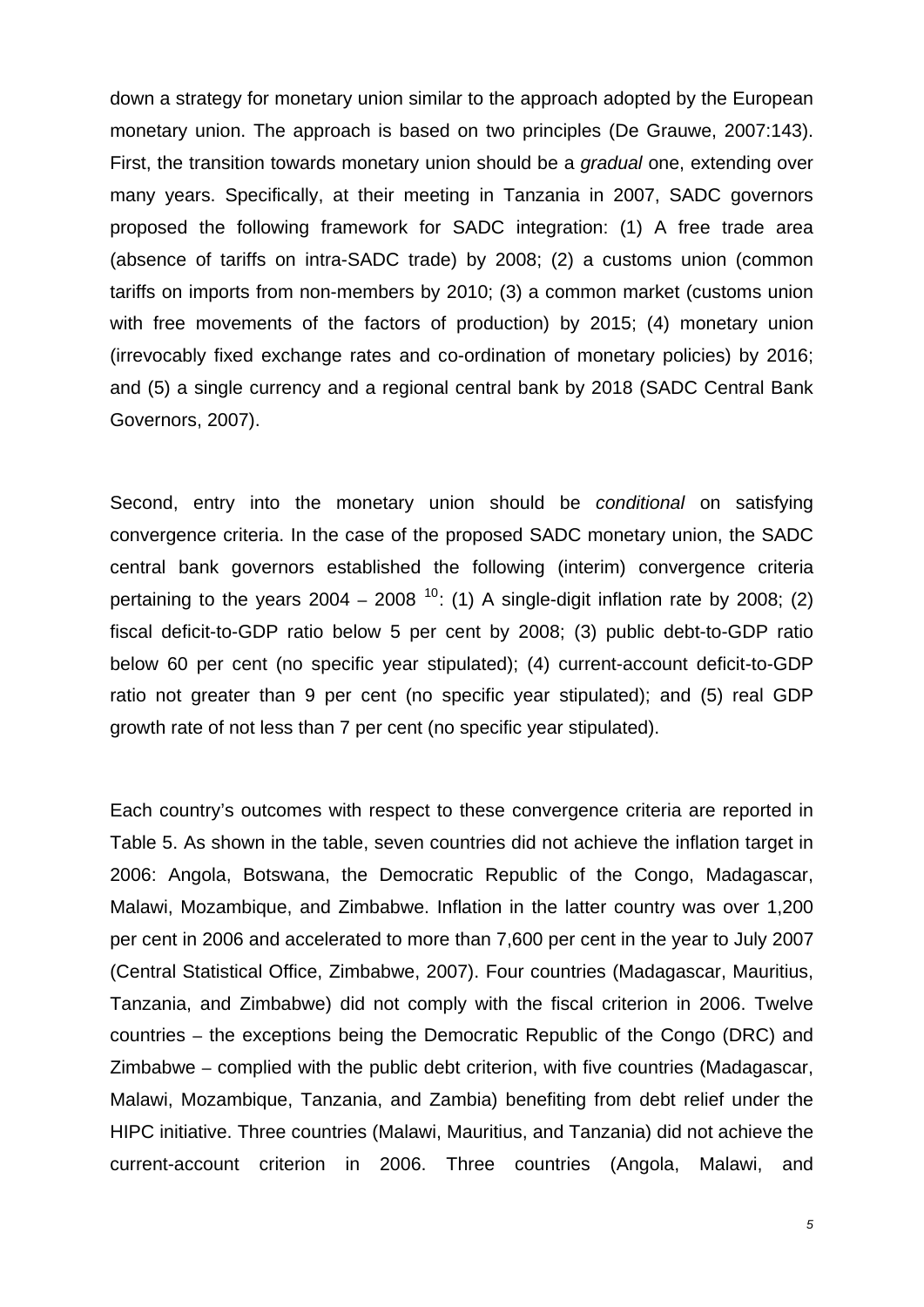<span id="page-8-0"></span>Mozambique) attained the 7-per-cent growth target. In sum, there was considerable diversity among the SADC countries in terms of the satisfaction of the (interim) convergence criteria thought necessary (by the Governors of the SADC central banks) to achieve regional monetary integration; some countries, the case of Zimbabwe being a prominent example, appear to be many years away from satisfying the convergence criteria.

The above convergence criteria deal with the short-term economic performances of the countries concerned. Whether the SADC countries would benefit from a common currency requires an analysis of structural characteristics of those countries, an analysis to which we now turn.

# 3 **Benefits and costs of monetary union in southern Africa: Traditional approach**

## 3.1 **Analytical considerations**

<span id="page-8-1"></span>In an endeavour to determine whether members of the SADC would benefit, on net, from adopting a common currency, most of the recent empirical literature on this issue has focused on the capacity of the countries concerned to satisfy optimumcurrency-area (OCA) criteria. An OCA can be thought of as an "optimum" geographic domain in which a group of countries either shares a common currency or maintains separate national currencies with permanently fixed exchange rates among these currencies and full convertibility of the respective currencies into one another. Optimality is typically judged on the basis of the ability of the members of the currency area to maintain external equilibrium without domestic unemployment but with domestic price stability (Mundell,  $1961$ )<sup>[11](#page-8-1)</sup>.

<sup>-</sup>

<sup>&</sup>lt;sup>10</sup> Committee of Central Bank Governors of SADC (June 2007).<br><sup>11</sup> For reviews of the OCA literature, see Tavlas (1993) and De Grauwe and Mongelli (2005). Dellas and Tavlas (2005) assessed the effects of asymmetries in the degree of labour mobility among the members of a monetary union. They found that, in terms of the benefits of monetary union, asymmetries among economies matter. Economies with relatively flexible wages lose (in terms of macroeconomic volatility and welfare) when they join a monetary union with economies with relatively rigid wages.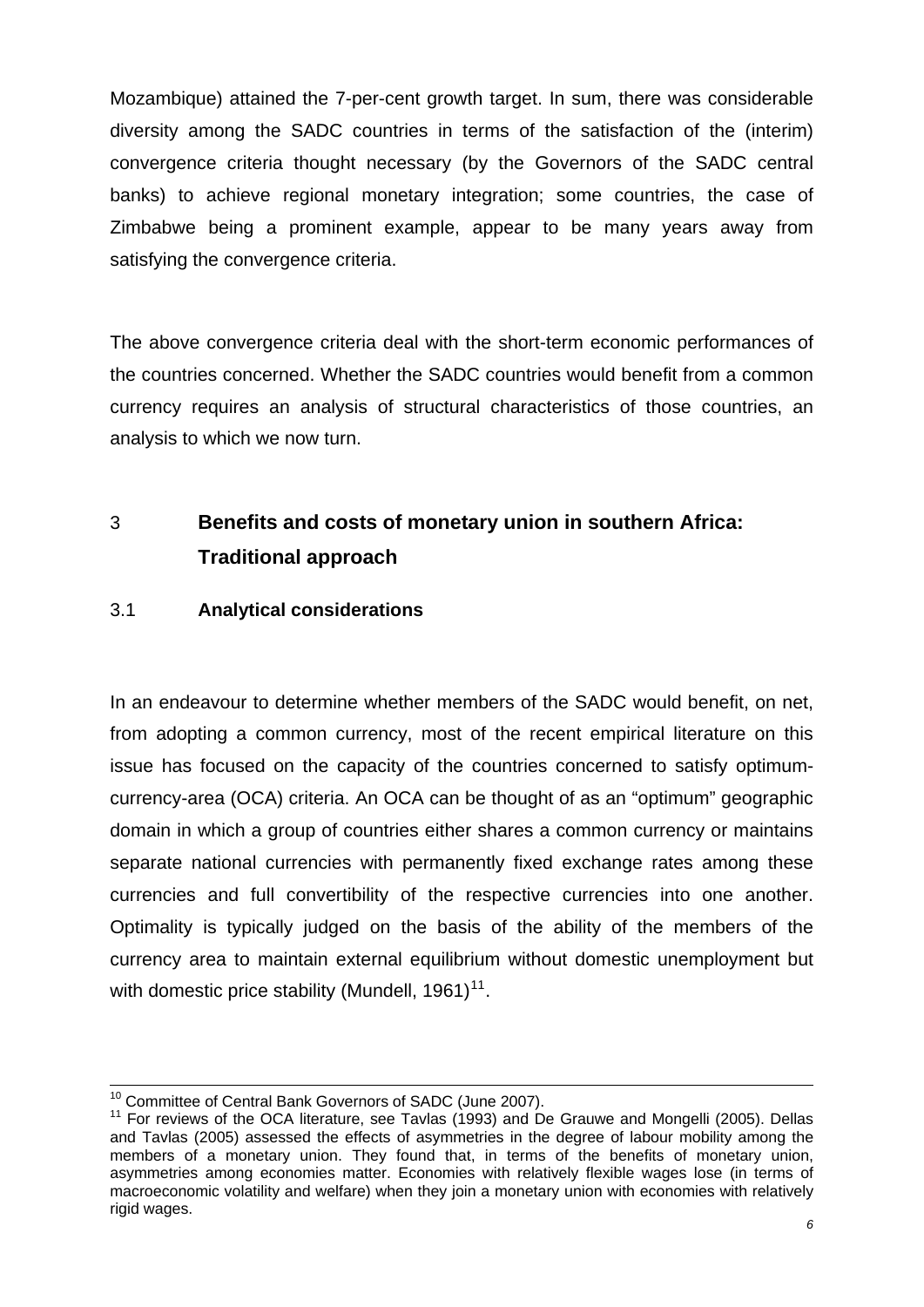<span id="page-9-0"></span>The concept of an OCA was formulated in the context of the debate over the relative merits of flexible and fixed exchange rates. Early writers sought to identify the characteristics that an economy should possess *ex ante* to be a suitable candidate for participation in an OCA. Friedman (1953) observed that an economy afflicted with wage and price rigidities should adopt flexible exchange rates to maintain both internal and external balances. Subsequently, Mundell (1961), in originating the concept of an OCA, argued that factor (especially labour) mobility is a partial substitute for wage-price flexibility as such mobility can moderate the pressure to alter real factor prices in response to disturbances affecting demand and supply.<sup>[12](#page-9-0)</sup> Mundell also noted that economies subjected to similar terms-of-trade shocks are more suitable candidates for an OCA than economies that are prone to asymmetric shocks as, in the former case, the similarity of the shocks negates the need for exchange rate adjustment between (or among) the economies and permits implementation of a common monetary policy. Other important contributions to the earlier literature included (1) McKinnon's (1963) argument that, everything else equal, relatively open economies are better candidates for monetary unions than relatively closed economies as, in the former, exchange rate changes are not likely to have significant effects on competitiveness, and (2) Kenen's (1969) thesis that more diversified economies are better candidates for OCA membership than lessdiversified economies since the diversification provides some insulation against a variety of shocks, forestalling the necessity of frequent changes in the terms of trade via the exchange rate.

In the traditional OCA literature, the main benefits of a monetary union derive from the elimination of the transaction costs of exchanging currencies and the elimination of exchange rate volatility, the latter of which is thought to decrease cross-border trade and investment. Additionally, the adoption of a single currency eliminates the need of firms to maintain staff to look after exchange rates in the area.

Economies of scale to be derived from the move to monetary integration include those associated with the following: The enlargement of the foreign-exchange market, decreasing both the volatility of prices and the ability of speculators to influence prices and, thus, to disrupt the conduct of monetary policy; the elimination

<sup>&</sup>lt;sup>12</sup> Labour mobility is a *partial* substitute because such mobility is usually low in the short run.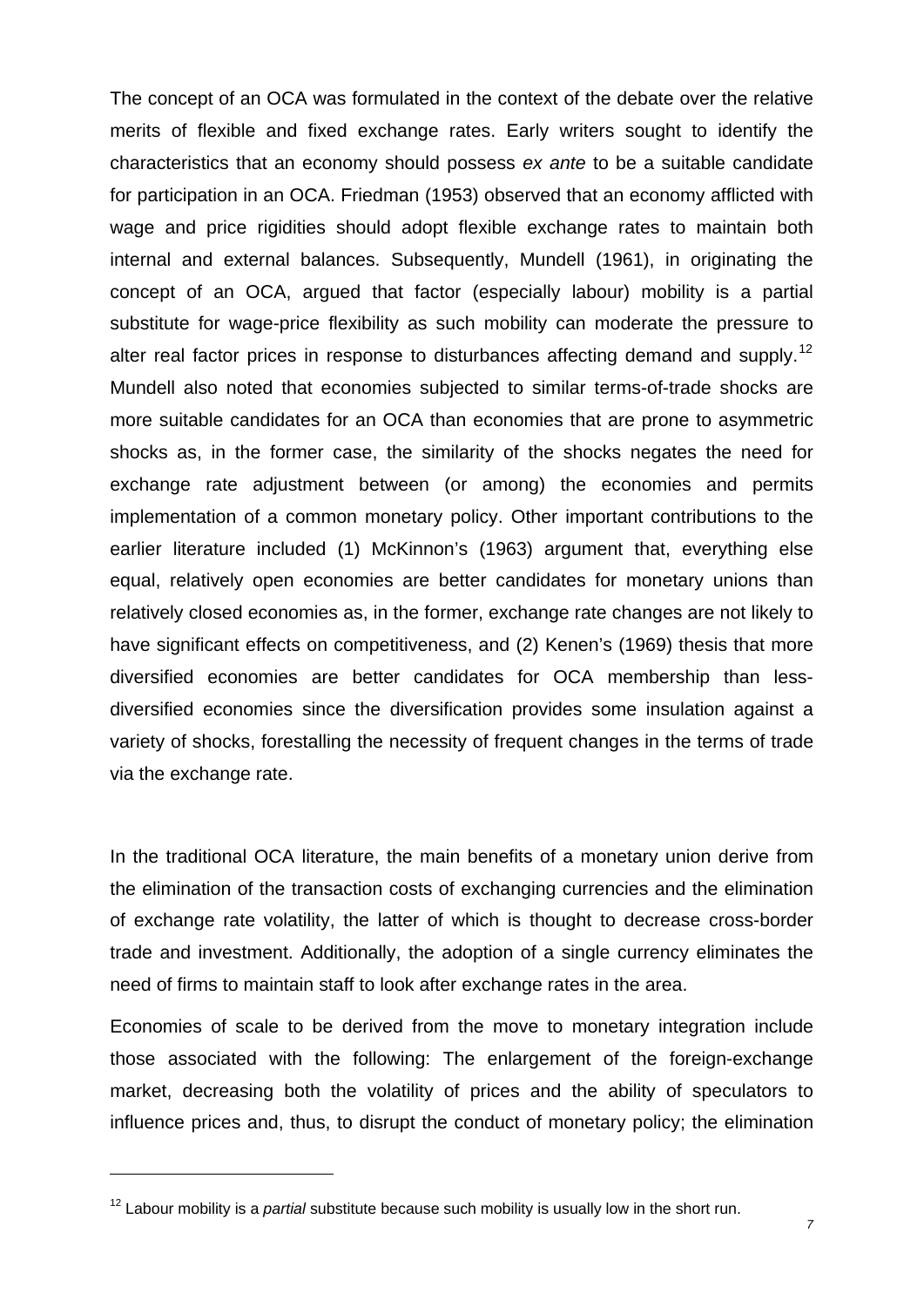<span id="page-10-0"></span>of the need of reserves for intra-area transactions and, to the extent that exchange rate parities are truly immutable, the elimination of the need of reserves to offset the effects of speculative capital flows in the area; the possible *economising* of reserves since, if members are structurally diverse, any payments imbalances may be offsetting; and, the improved allocational efficiency of financing to the extent that it provides both borrowers and lenders with a broader spectrum of financial instruments, enabling borrowers, lenders and equity investors to make more efficient choices in terms of duration and risk (Robson, 1987:140; Tavlas, 1993). The main costs of a monetary union are those attributable to the inability of the authorities of the individual countries to use country-specific monetary policies and the exchange rate as instruments of macroeconomic adjustment. The gains and losses arising from the establishment of a monetary union are dependent on the structural characteristics of the economies concerned. For example, *ceteris paribus*, if a group of countries is very open to intra-group trade, the net gains derived from a common currency will be greater than they would be if the economies possess large nontraded goods sectors.

Empirical researchers dealing with common-currency-area formation face the problem that there is no single, overriding criterion that can be used to judge the desirability and/or viability of a monetary union. Moreover, reliable data on some of the key OCA criteria, such as the degree of labour mobility among countries and the degrees of wage and price flexibility, are often difficult to obtain<sup>[13](#page-10-0)</sup>. Therefore, much of the empirical literature dealing with the traditional criteria (which assumes that a country's structural characteristics remain unaltered following entry into a monetary union) has focused on three areas: (1) Analysis of the nature of shocks affecting the economies considered; (2) assessment of the degree of correlations of movements of real exchange rates and/or the terms-of-trade among the economies; and (3) analysis of co-movements in cyclical real growth rates among the economies. A reason for focusing on each of these three areas is the presumption that countries facing a high degree of symmetry of shocks and/or high correlations of cyclical movements of real output and/or real exchange rates do not need country-specific monetary and exchange rate policies. An additional rationale for studying shock-

 $13$  With regard to labour mobility, Boughton (1993:277) noted that, although such mobility in Africa appears to be circumscribed by that large distances between population centers and a limited availability of transportation, there has nevertheless been a long history of intra-regional migration of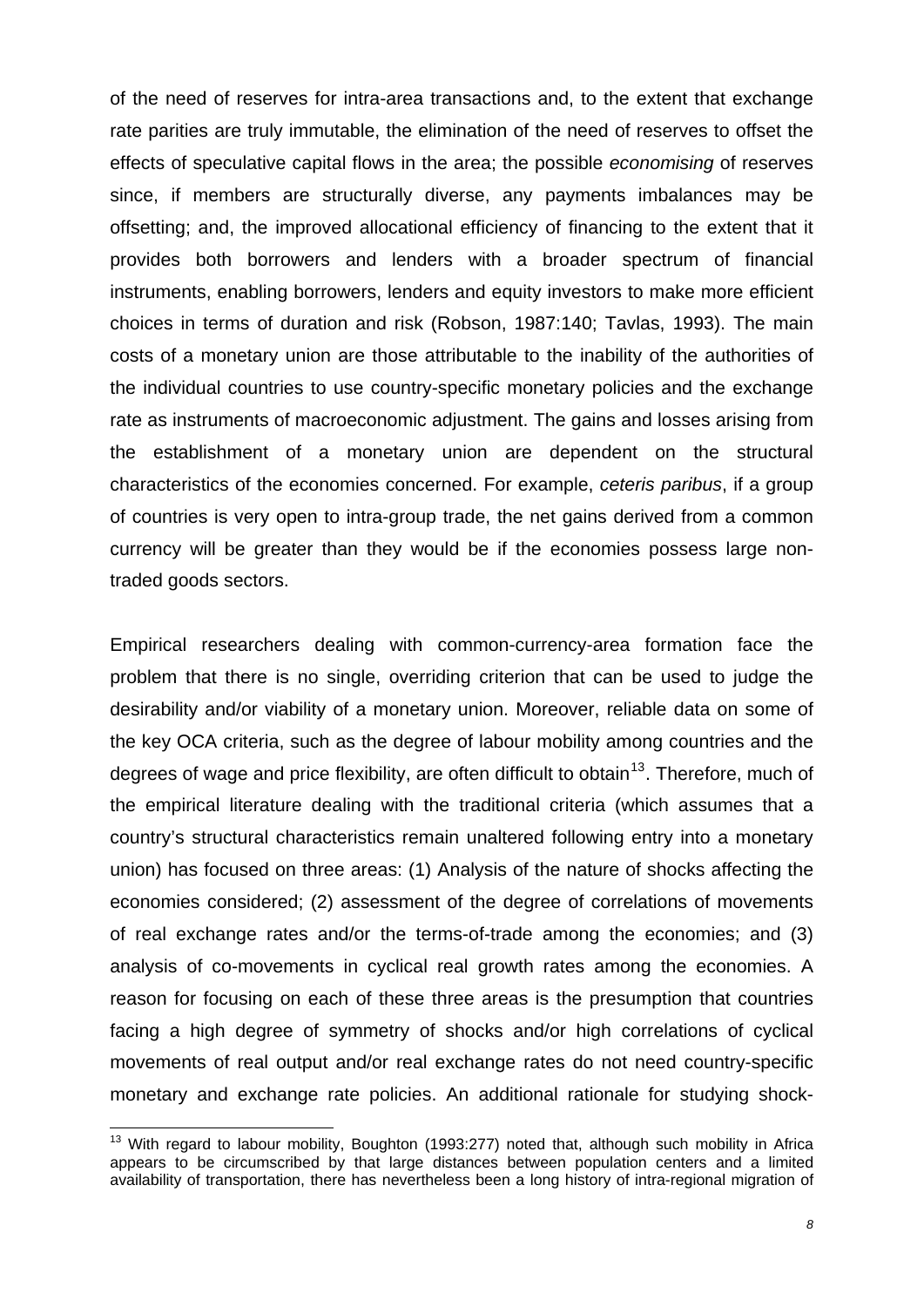<span id="page-11-0"></span>absorption and movements in exchange rates is that each is thought to combine the *net* influences of several of the criteria (Vaubel, 1978; Masson and Taylor, 1992). Recent work on a monetary union in southern Africa has followed the direction of the literature, focusing on these three areas.

#### 3.2 **Empirical approaches**

-

In what follows, the empirical methodologies of ten studies dealing with monetary unification in southern Africa are considered, and the main thrust of the empirical results is presented and analysed. A summary of the basic components and the main findings of recent studies is provided in Table  $6^{14}$  $6^{14}$  $6^{14}$ . Studies differ in terms of the empirical methodologies used, countries considered, dependent and conditioning variables (in regression studies), and sample periods, so that the results of the studies are not strictly comparable. Some authors of studies reporting correlation coefficients provide significance levels while other do not. Interpretation of the results of the studies is made more difficult because some authors use more than a single empirical methodology, with sometimes conflicting results. Moreover, authors of some studies focus on SADC countries or subgroups of the SADC, while others consider SADC countries within a broader context of African economies. A recurrent problem running through the literature is that authors tend not to compare their findings with those of other studies, making it difficult to place particular results in a broader context. To help identify the main dividing lines running through the literature, the studies discussed below are grouped into four broad methodological approaches (with some studies using more than one approach): (1) Studies that deal with correlations of real growth rates (two studies); (2) studies that consider correlations of shocks (five studies); (3) studies that consider correlations of exchange rates or of the terms of trade (five studies); and (4) a (single) study that

labour. Houssa (2007) provided data showing that there has been considerable labour migration among western African countries.

<sup>&</sup>lt;sup>14</sup> Table 6 provides information on 14 studies as follows. (1) Authors of nine of the studies (discussed in this section) dealt with only the traditional OCA criteria (i.e., they assume that a country's characteristics remain unaltered following entry into monetary union). (2) Authors of three studies dealt with only the newer endogenous OCA thesis (discussed in the next section). (3) The co-authors of one study deal with both approaches. (4) Finally, a study by Jenkins and Thomas (1997) assessed the degree of economic convergence among 12 SADC countries, under the (plausible) presumption that real economic convergence is necessary for co-ordination of exchange rate policy. As the focus of those authors differs from the other studies discussed in this paper, their results are discussed here. The authors found no evidence of convergence of per capita income of the 12 countries considered over the period 1960 – 90. An implication of this finding is that the 12 countries considered are not ready for monetary integration. Jenkins and Thomas (1997) also found, however, that there has been marked convergence among Botswana, Lesotho, Namibia, South Africa, and Swaziland, indicating that those five countries could form a monetary union.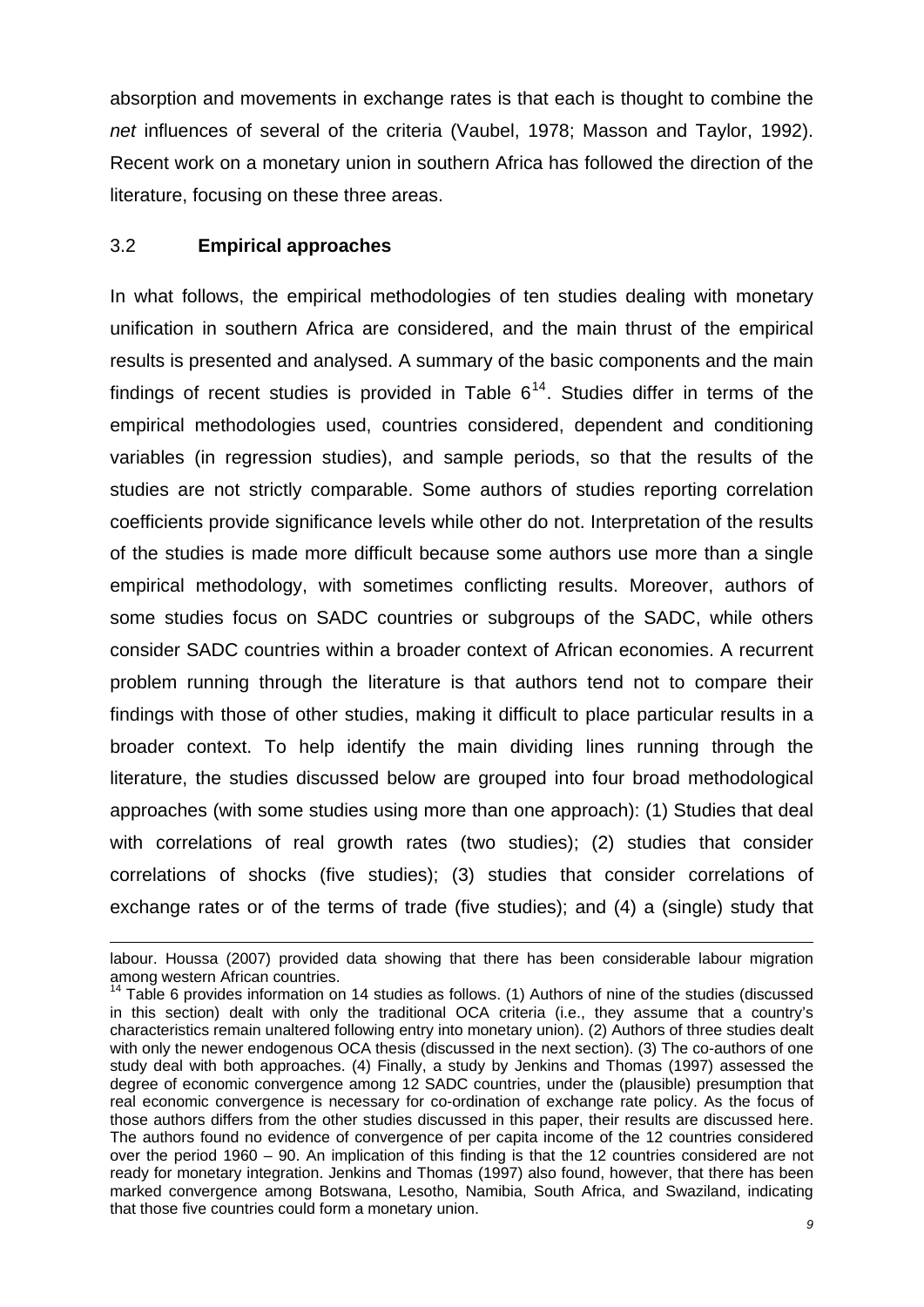<span id="page-12-0"></span>considers the degree of trade integration. In the cases of those authors who also consider countries in other regions of Africa, the following discussion focuses only on the results that pertain to monetary union in Southern Africa.

*1. Correlations of output growth rates.* Studies that report correlations of real per capita growth rates aim to provide information on underlying shocks, the idea being that, apart from the impact of trend, movements in output are driven mainly by shocks. That is, studies in this genre assume that cyclical movements in output are primarily the result of shocks. An initial attempt to measure correlations of per capita output growth was made by Bayoumi and Ostry (1997). These authors calculated bilateral correlations of growth rates for 11 southern African economies over the period 1963 – 89. In a similar vein, Karras (2007) calculated correlations of detrended output growth of nine SADC countries using real GDP based on purchasingpower-parity real exchange rates, as provided in Heston, Summers and Aden (2001), over the periods 1960 – 2000 and 1980 – 2000. Karras used three methods to estimate the cyclical component of output: (1) First differencing, (2) the Hodrick-Prescott (HP) filter, and (3) the Band-pass (BP) filter. Each of these techniques is a way of removing the trend from a time series. Unlike Bayoumi and Ostry, who calculated bilateral output correlations among country pairs, Karras estimated correlations of each country's cyclical output component (as estimated under each filtering technique) against the SADC total. A limitation of both the Bayoumi-Ostry and the Karras approaches is that the techniques used by the authors do not make a distinction between disturbances to output growth and the policy responses to the disturbances<sup>[15](#page-12-0)</sup>. In other words, the approaches may not fully capture the impact of shocks as part of the time profile of de-trended growth is likely to reflect the policy responses of the authorities.

*2. Correlations of output shocks.* To deal with the foregoing limitation, some authors used econometric methods to extract (i.e*.*, separate) the underlying disturbances from real output. Bayoumi and Ostry (1997), Yehoue (2005), and Wang, Masha, Shirono, and Harris (hereafter Wang *et al*.) (2006) employed a three-step autoregressive estimation procedure<sup>[16](#page-12-0)</sup>. In the first step, the growth of per capita GDP

 $15$  This limitation was recognised by Bayoumi and Ostry (1997), who also considered correlations of shocks.

<sup>16</sup> In fact, Wang *et al*. employed a four-step procedure. The first step involved testing for unit roots in the log of per capita GDP. The authors could not reject the hypothesis that the log of per capita GDP was integrated of order one for each of the countries considered. The remaining steps were as described above.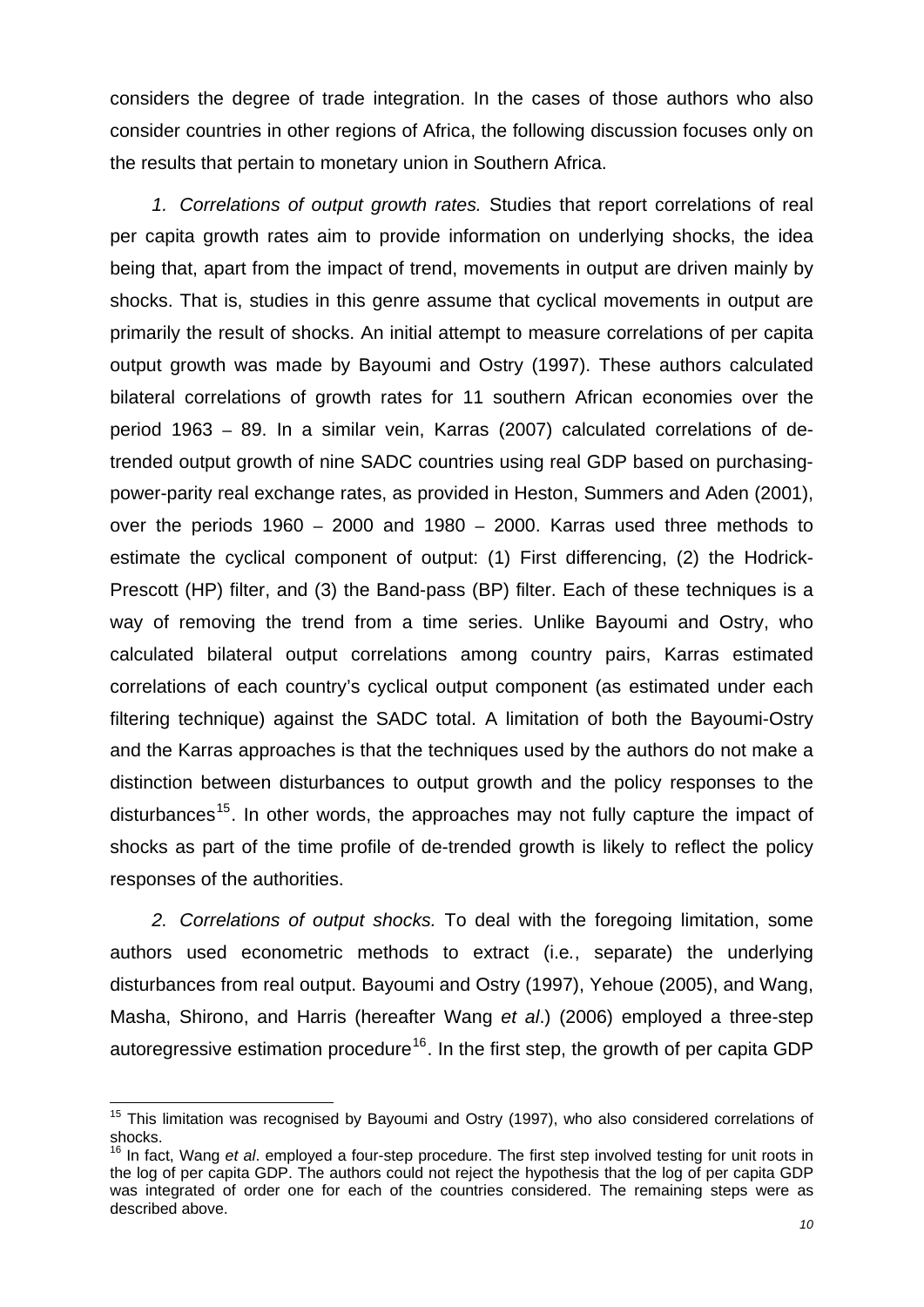<span id="page-13-0"></span>was regressed on its own first and second lags<sup>17</sup>. In the second step, the underlying disturbances were calculated using the regression residuals (or a measure of the residuals, such as the standard deviation of the residuals). In the third step, authors obtained correlations of the disturbances among the countries considered. Bayoumi and Ostry estimated correlations of output shocks for 11 countries over the period 1963 – 89. Yehoue obtained correlations for 15 countries over the period 1980 – 2000. Wang *et al*. estimated correlations for five countries over the period 1980 – 2005.

While the foregoing autoregressive approach helps to separate the underlying shocks from the data, it does not identify separate demand and supply shocks. To address this problem, Buigut (2006) and Buigut and Valev (2006) used a two-step statistical methodology developed by Blanchard and Quah (1989) to extract underlying demand and supply shocks from GDP data<sup>[18](#page-13-0)</sup>. In the first step, the authors estimated vector autoregressions using the variables of interest. In the second step, these authors identified demand and supply shocks by assuming that demand shocks were temporary while the supply shocks were permanent. They extracted demand and supply shocks for all the prospective members of the monetary union and computed the correlations of the demand and supply shocks, respectively. The idea underlying the exercise is that asymmetric supply shocks are likely to continue after monetary unification (since such shocks have a structural character) while asymmetric demand shocks are likely to diminish (since they are partly policy induced). That is, since a monetary union involves a single monetary policy among the members, asymmetric demand shocks among members arising from differences in national monetary policies will be eliminated in a monetary union. Countries that are confronted with relatively large asymmetric *supply* shocks are not likely to be good candidates for a monetary union.

 $17$  As discussed below, Yehoue (2005) estimated a second-order autoregressive model of real output in *levels* instead of growth *rates*.

<sup>&</sup>lt;sup>18</sup> The above description of the Blanchard-Quah methodology is based on that contained in De Grauwe (2007). The application of the Blanchard-Quah methodology to assess the suitability of countries for monetary union was first made by Bayoumi and Eichengreen (1993). Those authors assessed the suitability of European countries for monetary union.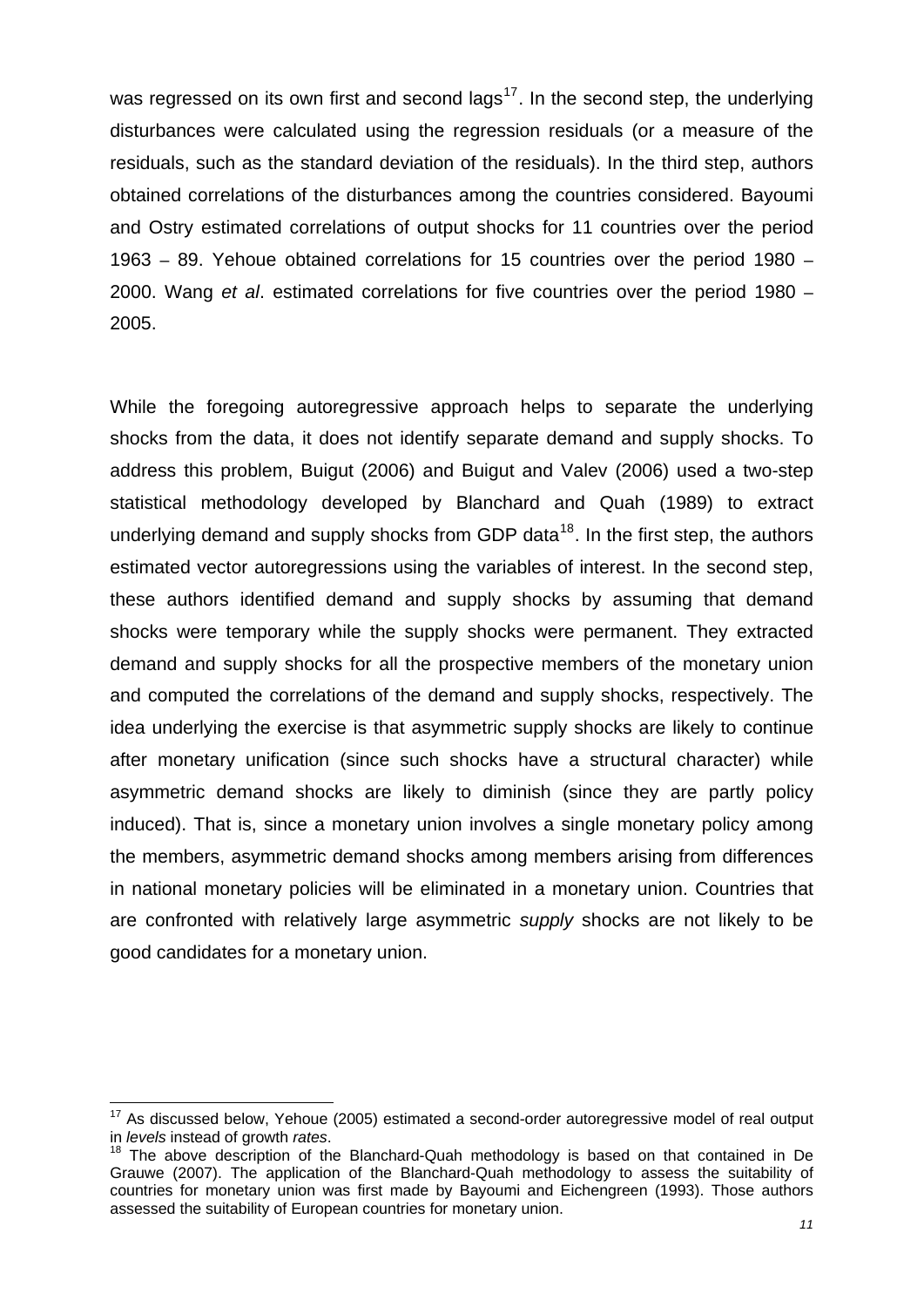Buigut and Valev (2006) applied the Blanchard and Quah methodology to 21 eastern and southern Africa countries using the sample period 1970 – 2002. They used correlations of shocks as the basis of their assessment of membership in a monetary union. Buigut (2006) used the same correlations for a sample of 20 eastern and southern African economies. These correlations formed one set of variables analysed. Buigut also considered trade integration among the economies concerned, debt-service ratios, public debt ratios, tax revenue ratios, and inflation rates. Using these variables, Buigut applied cluster analysis, a technique that identifies groups of observations, whereby groups are constructed according to similarities among sample elements. That is, under cluster analysis, once the number of exchange rate regimes (in this case, two regimes – monetary union and all other regimes) is determined *ex ante* by the researcher, economies are placed in the groups according the similarity of behavior of the variables considered.

*3. Correlations of exchange rates/terms-of-trade.* Authors of three studies in this group calculated simple cross-country correlations – Masson and Pattillo (2005) estimated correlations of per cent changes in the terms of trade for 14 SADC countries over the period 1987 – 99; Wang *et al.* (2006) calculated correlations of per cent changes in the terms of trade for Botswana and the four CMA economies over the period, 1980-2005; and Jefferis (2007) calculated correlations of movements of bilateral nominal exchange rates of 12 SADC countries for the periods 1990 – 96 and 1997 – 2002 against the South African rand, under the assumption that South Africa would be the key member of any regional monetary union.

Studies by Grandes (2003) and Khamfula and Huizinga (2004) used more elaborate statistical methodologies in dealing with correlations of exchange rates than the three sets of authors above. Using monthly data over the period 1990:1 – 2001:4 for Botswana and the four CMA countries, Grandes tested for cointegration among bilateral real exchange rates, using the rand as the base currency. Under Grandes' set-up, the four bilateral rates were tested for cointegration in vectors containing each of the remaining bilateral rates. If the relationships were stationary, the author inferred that the real exchange rates exhibited common trends. Consequently, a finding of stationarity meant that the countries had been subjected to symmetric shocks.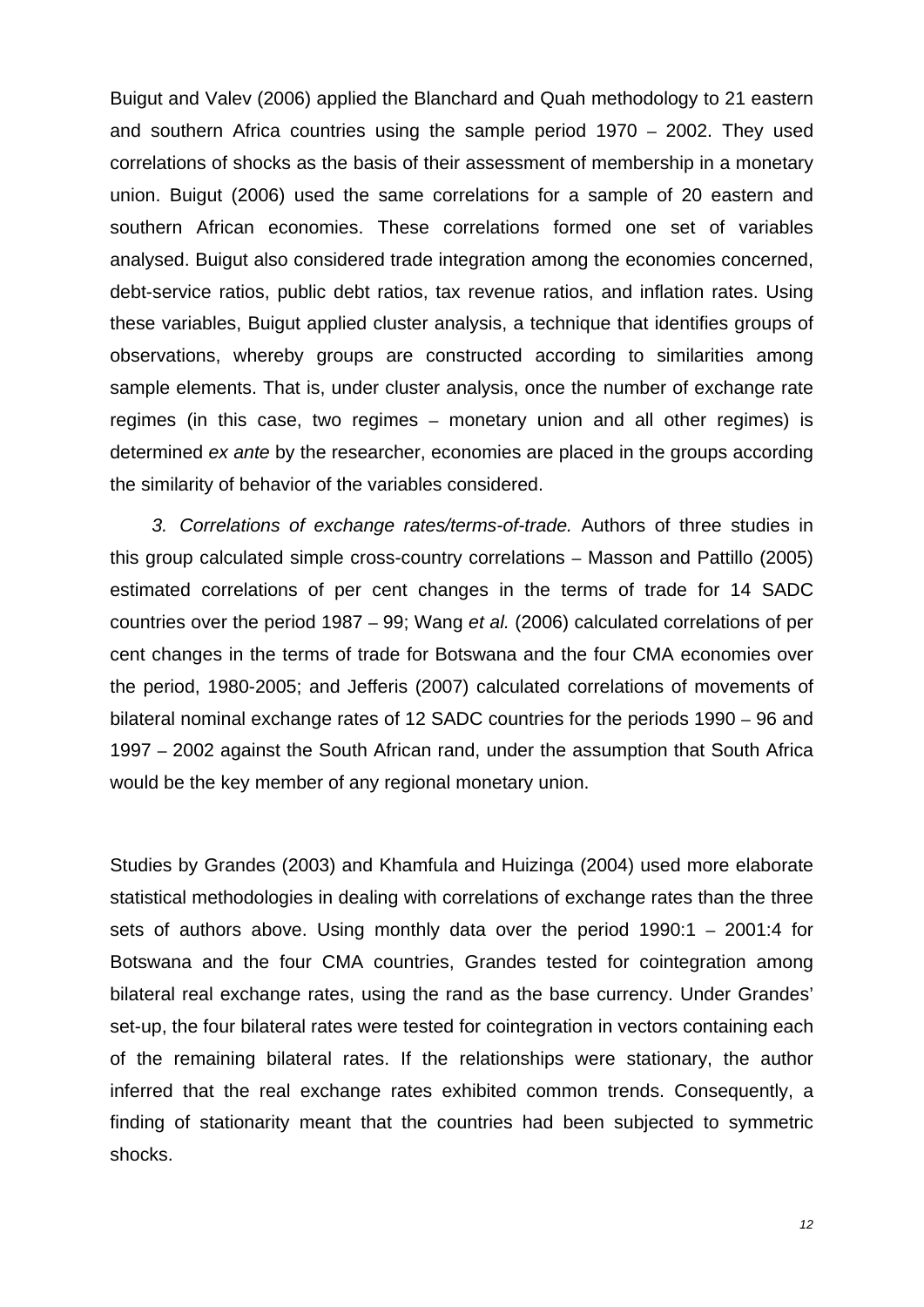<span id="page-15-0"></span>characterisation discussed below. Khamfula and Huizinga (2004) used a GARCH model to estimate correlations of unanticipated components of bilateral real exchange rates of nine SADC countries against the South African rand. Using both monthly and quarterly data over the period 1980 – 96, the authors' procedure included the following steps: (1) After calculating bilateral real rates against the rand, they seasonally adjusted the change in each bilateral rate using seasonal dummies. The authors calculated two sets of residuals – one for the monthly data and the other for the quarterly data. (2) The authors regressed each of the residuals on its own lags (up to seven lags). They used the residuals from *those* equations as estimates of unanticipated residuals<sup>[19](#page-15-0)</sup>. (3) They used the squares of these unanticipated residuals as measures of underlying shocks. Khamfula and Huizinga (2004:702) characterised the monthly and quarterly residuals as the "short-run and long-run cases", respectively, a

*4. Trade integration.* Yehoue (2005) adopted a different empirical methodology from those described above; the author set up a dynamic game based on trade links. On the presumption that countries that have intra-trade above a certain threshold (in relationship to each country's GDP), Yehoue's game proceeded as follows: Suppose, as Yehoue did, that the threshold for intra-trade between a particular group of countries is two per cent; countries with bilateral trade above that threshold would (by assumption) benefit from a monetary union. To get the game started, it is necessary to identify a potential anchor country. Call this potential anchor country A. Now suppose that country B's bilateral trade (exports plus imports) with country A is 2,5 per cent of country B's GDP. Because this 2,5 per cent exceeds the threshold, according to the rules of the game it is in the interest country B to form a monetary union *in the first stage of the game*. Suppose also that country C's bilateral trade shares with countries A and B are 1,5 per cent and 1,0 per cent, respectively. Country C, therefore, would not form a monetary union with country A in the first stage. Yet, after countries A and B have formed a monetary union, country C's bilateral trade share with that union (*i.e.*, countries A and B combined) would be 2,5 per cent, exceeding the threshold. Thus, the union would expand to include three countries in the second stage. The game would continue until the bilateral trade shares (relative to the monetary union) of each of the remaining countries outside the monetary union is less than the threshold. In setting up this game for SADC

 $19$  In effect, the residuals from the regressions of residuals on their own lags formed the unanticipated residuals.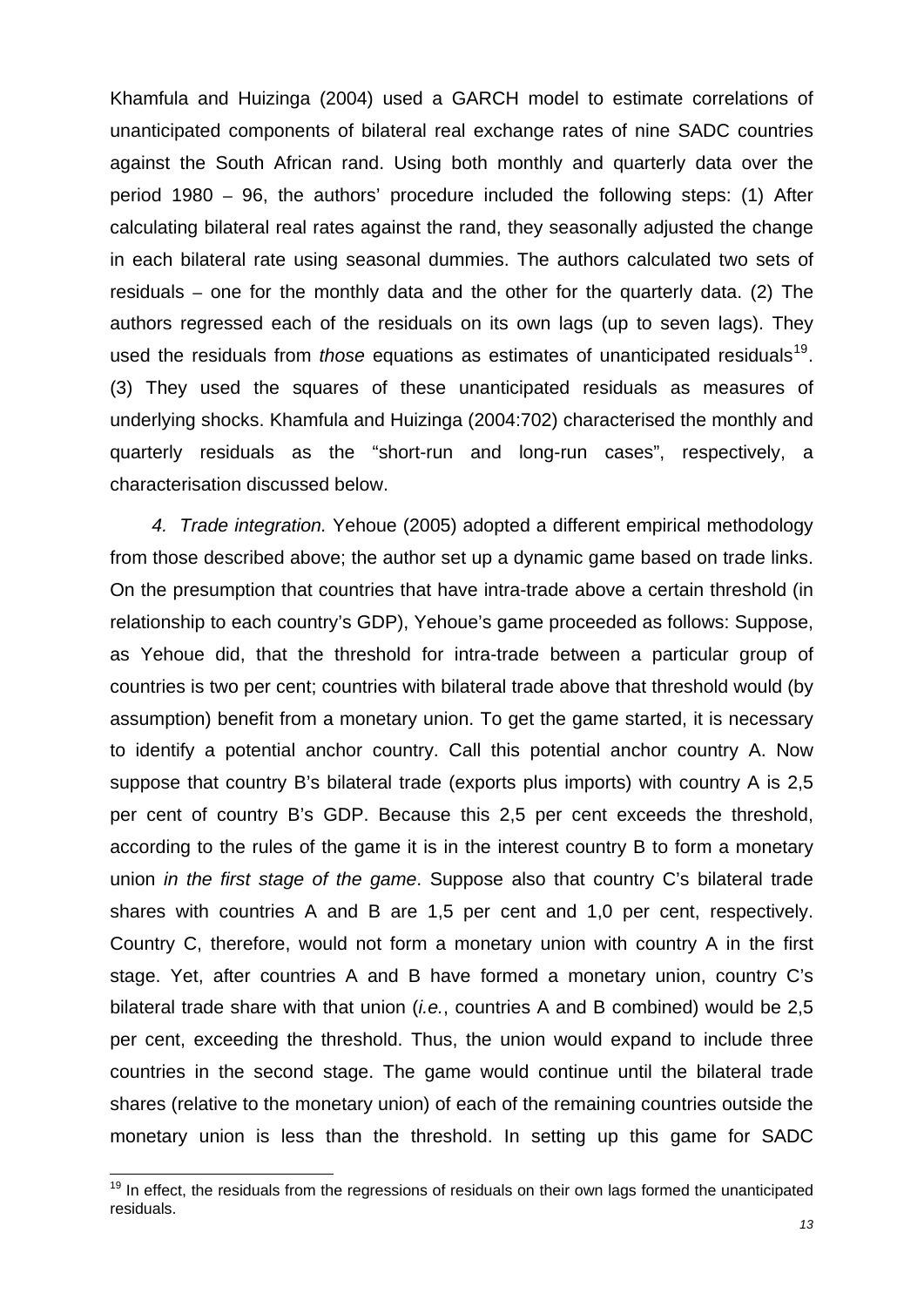<span id="page-16-0"></span>countries, Yehoue used South Africa as the anchor of the monetary union (*i.e.,* to initiate the dynamic game).

### 3.3 **The empirical evidence**

Karras) that these three countries comprise an OCA with South Africa<sup>21</sup>. The empirical literature dealing with the traditional OCA criteria (i.e., assuming fixed economic structures) does not provide clear-cut evidence that any particular group of countries in southern Africa is suitable for monetary union, although some evidence suggests that a small group of countries, typically including South Africa, could form a common-currency area. Authors of studies comparing correlations of output growth typically find weak correlations of this variable among the economies. In their study of 11 SADC countries, Bayoumi and Ostry (1997) found that 42 out of 55 (bilateral) growth correlations were positive. However, most of the correlations were low; to provide some context, only four correlations exceeded 0,40. For South Africa, one correlation was higher than 0,40 – that with Zambia (at 0,48). In contrast to Bayoumi and Ostry, who calculated bilateral correlations among SADC countries, Karras (2007) calculated correlations for nine SADC countries against the SADC as a whole, a less-informative procedure than that of Bayoumi and Ostry since the South African economy comprises about 67 per cent of the SADC economy. Essentially, Karras's correlations reflected bilateral correlations *vis-à-vis* South Africa [20](#page-16-0). In addition, Karras did *not* include Botswana and the three CMA countries (*i.e.,* Lesotho, Namibia, and Swaziland) in his sample; given the relatively high bilateral trade shares of these countries with South Africa, the correlations of their GDPs with that of South Africa would be expected to be relatively high. Three of the eight sets of correlations (apart from those involving South Africa) reported by Karras were above 0,40 – those for Mozambique, Zambia, and Zimbabwe – indicating (according to

Studies that reported correlations of shocks to output growth based on autoregressions also do not provide more than weak support for a monetary union.

<sup>-</sup> $20$  Not surprisingly, his estimated correlations for South Africa exceeded 0,90. Authors who calculated bilateral correlations between each country considered and some aggregate of countries, such as the SADC, presupposed that the aggregate itself constituted a monetary union. It could turn out, however, that some countries may decide not to participate in a monetary union, so that the aggregate (*e.g*, all SADC countries) would not be appropriate.

Recall, Karras (2006) used three filtering techniques to de-trend output growth. The author reported correlations for each country using data derived from each of the three techniques.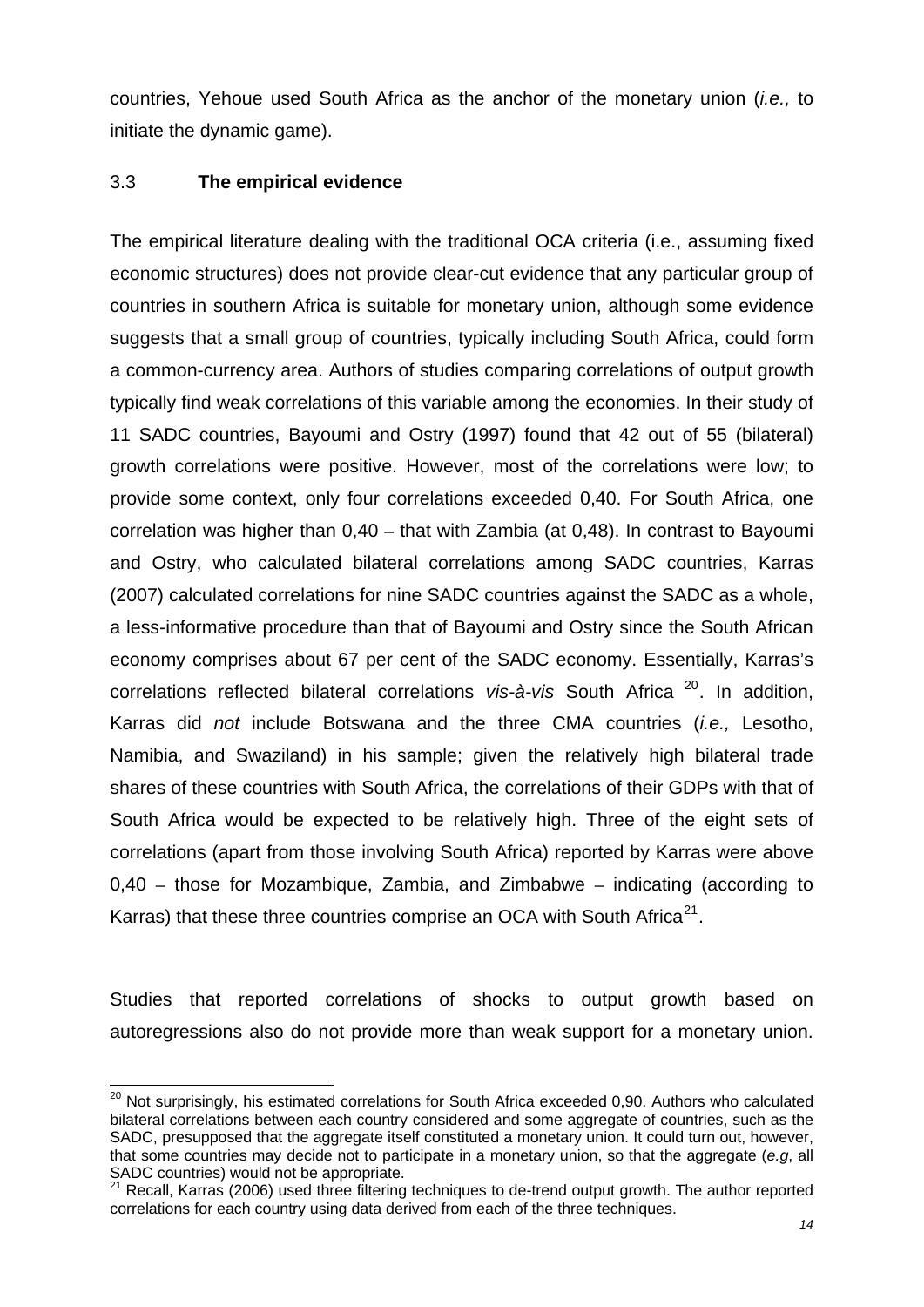Bayoumi and Ostry calculated the significance levels of the correlations of shocks; those authors found that, out of 55 correlations, only five were positive and significant at the 10-per-cent level. For South Africa, the only positive and significant correlation was with Zambia. Similarly, Wang *et al.* (2006), in their study of the four CMA countries, found only two (out of six) positive correlations of output shocks – those for South Africa and Lesotho (,09) and South Africa and Namibia (,08).

While Yehoue (2005) also used a second-order autoregressive process to generate output shocks, his results represent an exception to the above pattern of findings. As did Karras (2007), Yehoue estimated co-movements of shocks for each of the (nine) SADC countries considered against the SADC as a whole. All the co-movements obtained were positive and high. What explains the difference in findings between those obtained by Yehoue and those of Bayoumi and Ostry (1997) and Wang *et al.* (2006), who also used second-order autoregressive processes to extract shocks? The latter two studies calculated correlations of shocks to real per capita GDP *growth*. Yehoue, however, estimated autoregressive equations for *levels* of real GDP, which might be expected to show higher degrees of co-movements than per capita GDP growth. His results were generally supportive of the hypothesis that a monetary union among the entire group of SADC economies is feasible. Yehoue's results, however, did not account for the non-stationarity that is typically present in output data expressed in levels. Thus, his results may have reflected specification errors arising from non-stationarity.

As noted above, authors that use autoregressive methods to extract shocks from the data are not able to decompose shocks into their respective supply and demand components. Consequently, the finding of weak co-movements of shocks in studies using autoregressive methods may reflect a predominance of asymmetric demand shocks, which may be policy-induced. Buigut and Valev (2006), using the Blanchard-Quah decomposition to derive a measure of supply shocks, obtained results that the authors considered supportive of a monetary union (in that the results indicated that supply shocks were symmetric) among the following countries: Lesotho, Mozambique, South Africa, and Swaziland. Buigut (2006), who used cluster analysis to group several variables, including the correlation of shocks derived from the Blanchard-Quah methodology, also obtained support for a monetary union, under the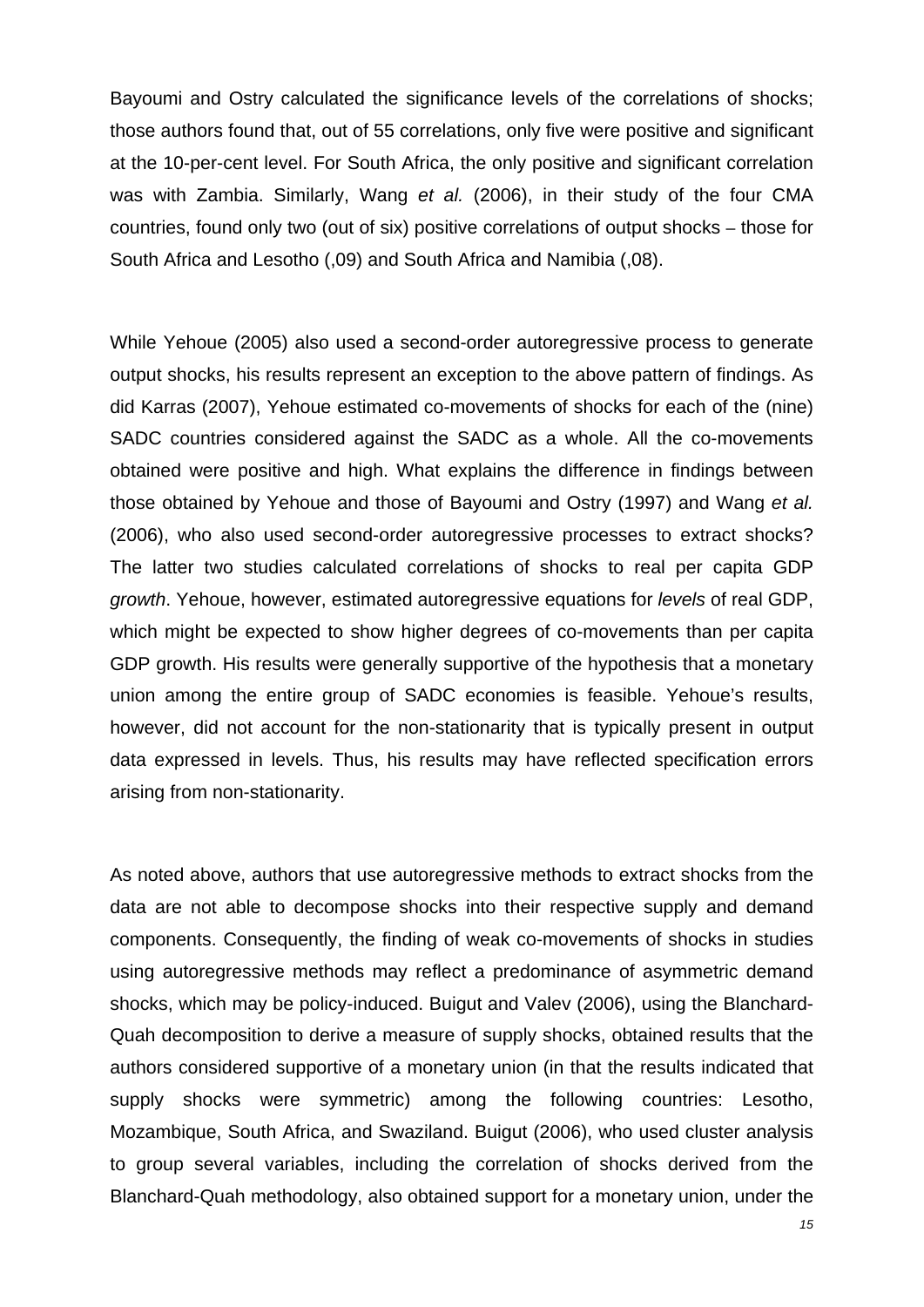assumption that the rand was the anchor currency, for a small group of countries – Botswana, Lesotho, Namibia, South Africa, and Swaziland. Under alternative scenarios involving (i) a multilateral monetary union with no single country making policy decisions, and, (ii) the euro as the anchor currency, Buigut found that a core group of four countries – Botswana, Namibia, South Africa, and Swaziland – was suitable for a monetary union.

A similar mixed picture applies to the results of correlations of changes in exchange rates and/or the terms of trade. Grandes (2003), who estimated cointegration relationships among the exchange rates of the currencies of Botswana, Lesotho, Namibia, and Swaziland against the South African rand, found evidence of common stochastic trends, providing support for a monetary union among the five countries considered. His findings, therefore, were similar to those reported by Buigut (2006). However, the results obtained by Masson and Pattillo (2005) and Wang *et al*. (2006) were less supportive of a monetary union. Masson and Pattillo (2005) derived 91 pair-wise correlations of changes in the terms of trade for SADC countries; of those, 14 were positive and significant. Of the 14, four involved South Africa – *i.e.*, those with Botswana, the Democratic Republic of the Congo, Mozambique, and Namibia. Wang *et al*. (2006), in their evaluation of terms-of-trade correlations among the CMA countries plus Botswana, found that two (of 10) correlations were above 0.20 – those for Botswana with South Africa, and Botswana with Lesotho.

In their study of ten SADC countries, Khamfula and Huizinga (2004) obtained results supporting a five-member monetary union. As noted, Khamfula and Huizinga estimated unanticipated components among bilateral real exchange rates using both monthly and quarterly frequencies; the authors referred to their results using monthly data as the "short-run case" and the results using quarterly data as the "long-run case". Both sets of results provided support for a monetary union involving Mauritius, Malawi, South Africa, and Zimbabwe.

To summarise the findings discussed thus far, most authors either (1) did not obtain results supportive of monetary unification among the countries considered or (2) found that their results supported a monetary union comprising a relatively small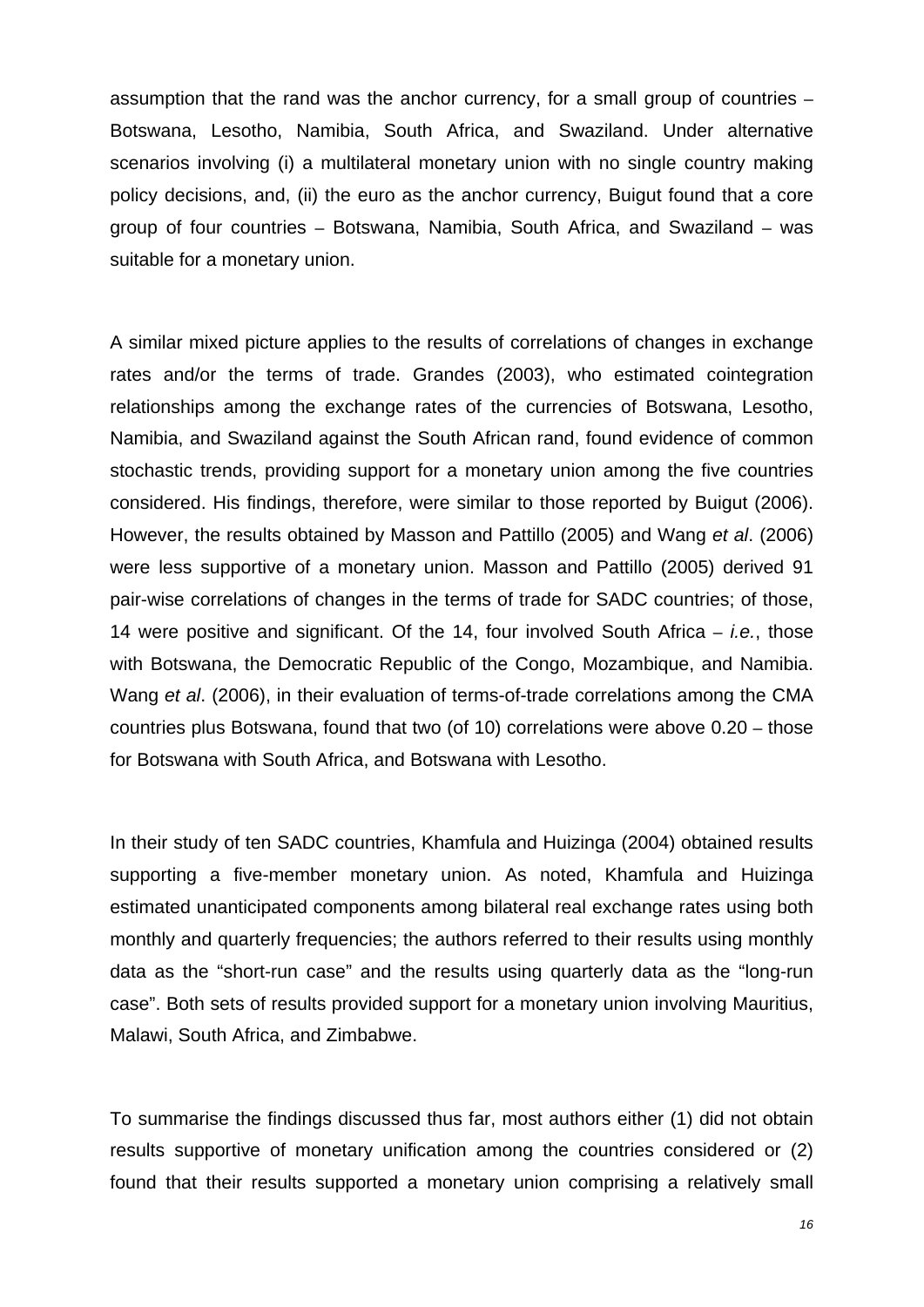<span id="page-19-0"></span>group of countries, typically including South Africa, sometimes with other CMA countries and/or Botswana. Two main factors help to account for these findings. First, most SADC countries have narrow export bases and the composition of exports varies considerably among countries. Thus, it would be expected that movements of such variables as de-trended real GDP and the terms of trade would not exhibit high correlations. Second, some SADC countries, especially Botswana, Lesotho, Namibia, and Swaziland, have high shares of trade with South Africa. Therefore, it is expected that those countries exhibit relatively high co-movements of output growth (through trade multipliers) with South Africa.

Two other factors deserve to be noted. First, until the late 1990s, empirical work that used methodologies similar to those described above typically showed that only a small core of European countries, often including Austria, Belgium, Germany, and Luxemburg, showed the high correlations of output growth and/or of shocks to output growth that theory held necessary for an optimum currency area<sup>[22](#page-19-0)</sup>. Second, the CMA in southern Africa has had a substantial history as a well-functioning, hard exchangerate arrangement despite large differences in structural characteristics among the members.

Exceptions to the foregoing empirical results in southern Africa are the studies by Yehoue (2005) and Jefferis (2007). As noted, Yehoue found high co-movements of shocks in output levels among nine SADC countries, suggesting that those countries could form a monetary union<sup>[23](#page-19-0)</sup>. Additionally, using his framework based on endogenously-formed trade externalities, Yehoue (2005) found that, with the four CMA countries as a core group, dynamic trade links would lead to a 23-member monetary union among African economies. Jefferis (2007), in his assessment of the feasibility of monetary union among the 14 SADC countries, considered coefficients of variation of bilateral (nominal) exchange rates against the South African rand, and interest rate differentials and inflation differentials *vis-à-vis* South Africa. The author concluded that eight countries comprised a "convergence group": Botswana, Lesotho, Mauritius, Mozambique, Namibia, South Africa, Swaziland, and Tanzania.

 $^{22}$  For a survey of the empirical literature, see De Grawe (2007:85 – 90).<br> $^{23}$  As pointed out, Yehoue's method of extracting shocks from data in levels may have led to specification errors.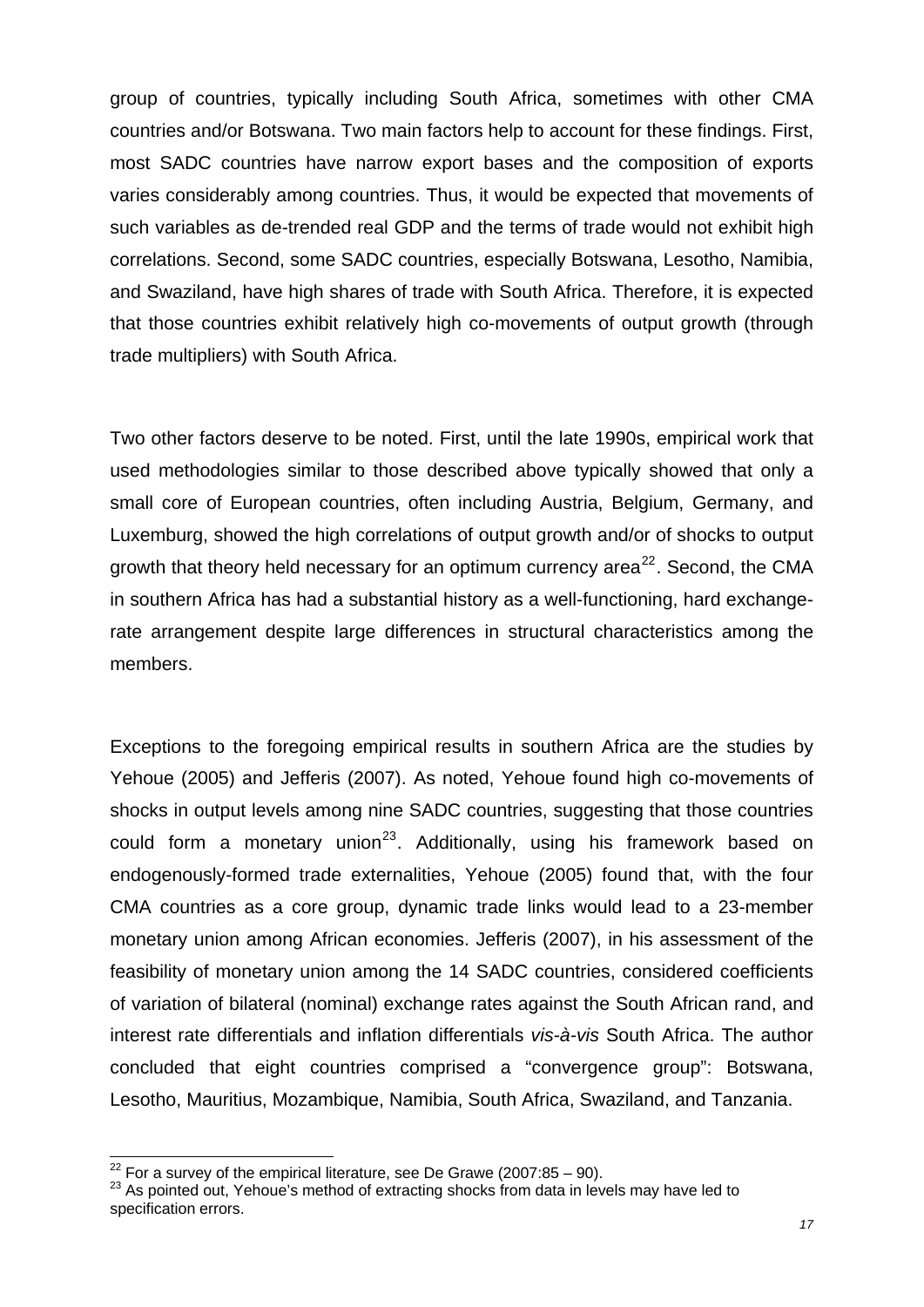<span id="page-20-0"></span>The findings by Yehoue (2005) and Jefferis (2007) warrant the following comments. (1) In setting up a dynamic game, under which countries would want to join a monetary union if their trade shares (relative to GDP) exceeded a pre-specified threshold, Yehoue assumed a trade-share threshold of two per cent of GDP. Countries that had trade shares with the monetary union in excess of two per cent would want to join the union. The two-per-cent threshold, however, appears to be low, arbitrary, and asymmetric<sup>[24](#page-20-0)</sup>. It is asymmetric because it considers only the possible benefits to the countries that are outside the monetary union. In his game, there was no threshold for the countries *inside* the union. In other words, the author did not specify welfare criteria that could motivate countries inside the union to accept new entrants. Thus, both the low level of the threshold and the asymmetric nature of the game were conducive to the formation of large monetary unions. (2) Jefferis (2007) did not provide a formal analysis of the sets of data that he considered. His inference of an eight-member "convergence club" appears to be based on a casual inspection of the data $^{25}$  $^{25}$  $^{25}$ .

#### 4 **Endogenous OCA analysis**

Whereas earlier work on OCAs sought to identify the characteristics that an economy should satisfy prior to joining a monetary union (*i.e., ex ante*), the "new" theory of OCAs has focused on changes in economic structure and performance that may result from participation in a monetary union (*i.e., ex post*) [26](#page-20-0). Endogenous OCA theory has identified two main transmission channels through which a common currency may affect an economy's performance. These channels operate via increased trade integration and enhanced credibility.

1. *Trade integration*. Greater trade integration is thought to increase growth by increasing allocative efficiency and accelerating the transfer of knowledge. Endogenous OCA theory posits that a common currency (as opposed to separate currencies tied together with fixed exchange rates) can promote trade and growth. The basic intuition underlying this hypothesis is that a set of national currencies is a

<sup>-</sup> $24$  Yehoue (2005:9) referred to the arbitrary nature of the two-per-cent cut-off. He justified it by arguing that, in a similar study, Alesina, Barro, and Tenreyro (2002) had used an arbitrary cut-off. The latter authors used a six-per-cent cut-off.<br><sup>25</sup> The author did not define what he meant by a "convergence club".

<sup>&</sup>lt;sup>26</sup> Endogenous OCA analysis leads to the view that an economy that fails to satisfy OCA criteria prior to entry into a monetary union may, nevertheless, satisfy the criteria as a result of entry into a monetary union (see Frankel and Rose, 1998). Unlike the earlier OCA theory, which did not distinguish between a rigidly-pegged exchange-rate regime and monetary unification, the new OCA framework stresses the potential benefits of a monetary union.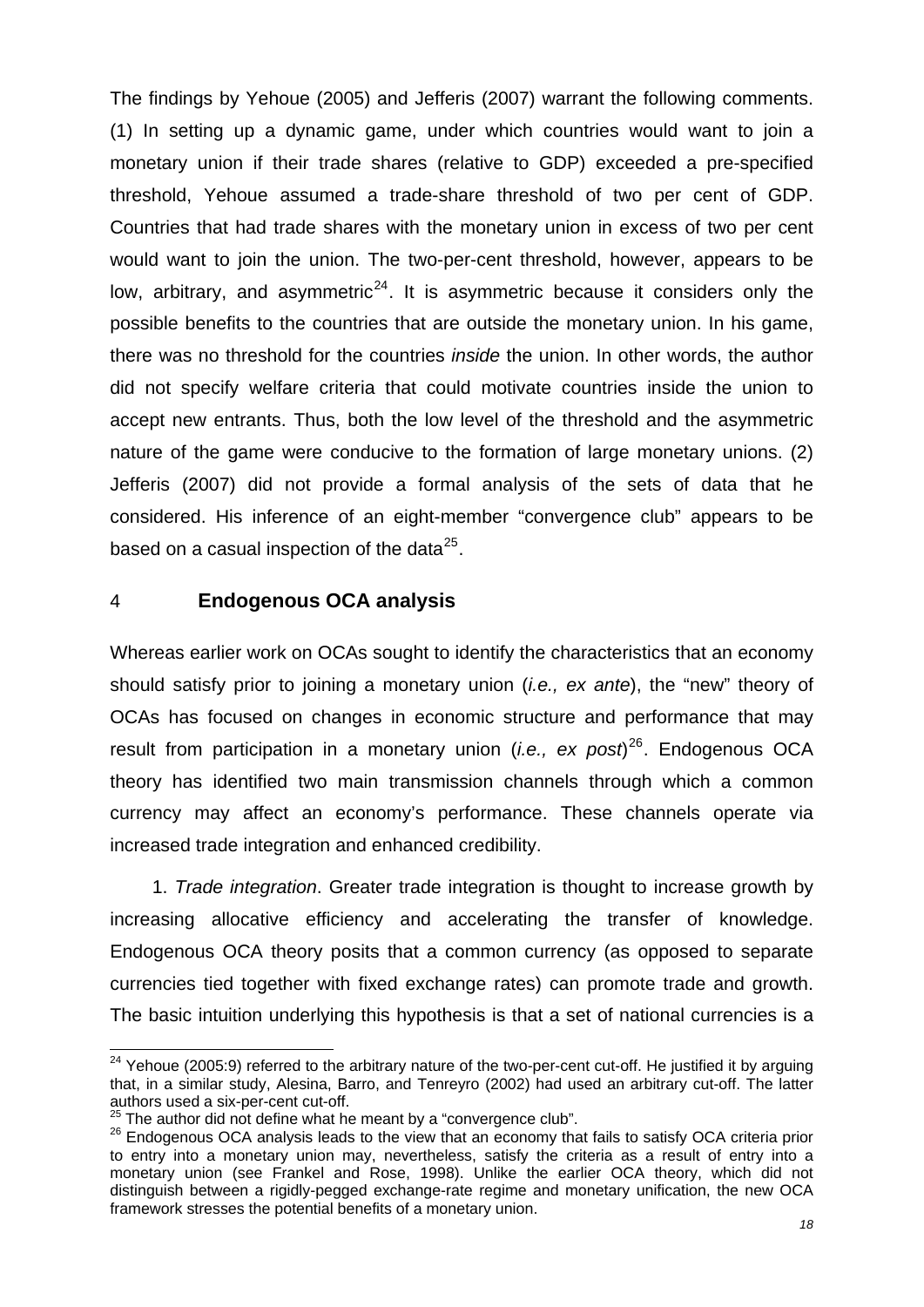<span id="page-21-0"></span>significant barrier to trade. According to this view, in addition to removing the costs of currency conversion, a single currency and a common monetary policy preclude future competitive devaluations, facilitate foreign direct and portfolio investment, and the building of long-term relationships, and might (over time) encourage forms of political integration within the union. These outcomes would, in turn, promote (over and above what may have been attained on the basis of the elimination of exchangerate uncertainty among separate currencies) reciprocal trade, economic and financial integration, and the accumulation of knowledge (Rose and Van Wincoop, 2001; Mongelli,  $2002$ <sup>[27](#page-21-0)</sup>. These effects are said to increase the productivity of capital and labor and, therefore, to raise potential output (De Grauwe, 2002). Additionally, increased trade integration is said to result in more highly-correlated business cycles because of common demand shocks and greater intra-industry trade, lessening the need of country-specific monetary policies (Frankel and Rose, 1998).

 2. *Credibility*. The earlier (*i.e., circa* 1970s and 1980s) literature on the merits of fixed exchange rates stressed the disciplining character of such regimes. Policy bias towards discipline was thought to be fostered for two primary reasons. First, the country's reserves are put on the line, and the quantity of such reserves is limited. Second, the authorities who devalue are often considered to have failed in their macroeconomic management. The discipline hypothesis posited that an exchangerate commitment would help a high-inflation country attain a low-inflation equilibrium, but at a cost. Along the way to lower inflation, the country in question would experience the higher unemployment and lower output that derive from any restrictive policies $^{28}$  $^{28}$  $^{28}$ .

A major benefit ascribed to monetary unions in the more recent literature is the credibility gain derived from the elimination of the inflation-bias problem of discretionary monetary policy (Barro and Gordon, 1983). This bias stems from two main sources: (1) Attempts to over-stimulate economies on average, and (2) incentives to monetise budget deficits and debt (Alesina and Barro, 2001:382). This argument has often been used in support of currency boards or dollarisation for

 $27$  Theoretical and empirical work on the relationship between exchange rate uncertainty and trade has not uncovered a negative linkage. For a recent discussion, see Clark, Tamirisa, and Wei (2004).<br><sup>28</sup> The earlier literature on OCAs treated the similarity of inflation rates between or among countries

as a precondition for monetary union, the idea being that, if inflation rates between countries are similar, an equilibrated flow of current-account transactions is more likely to take place among these countries than when inflation rates are divergent (see Fleming, 1971; Ishiyama, 1975).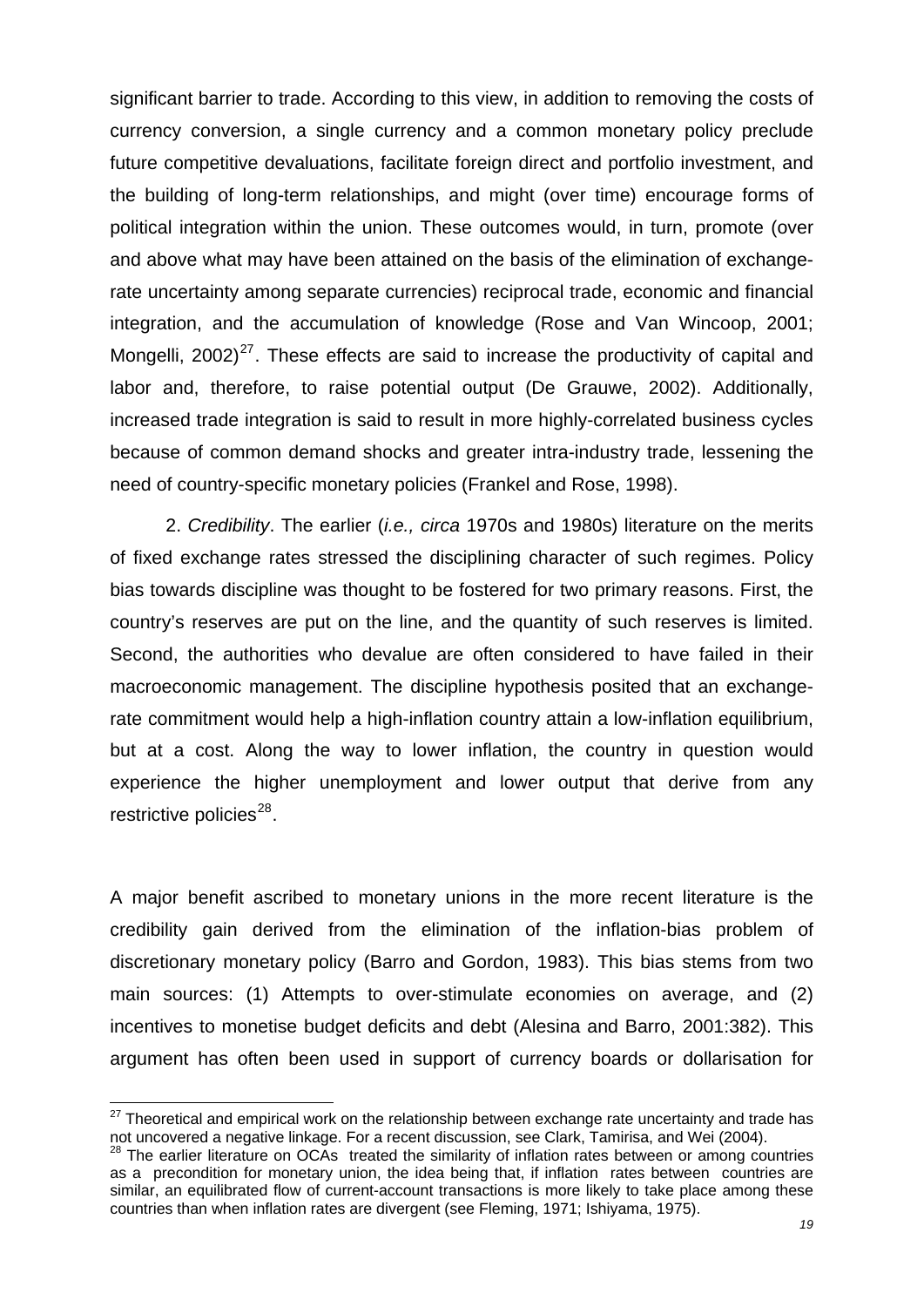<span id="page-22-0"></span>economies that have had histories of relatively high inflation associated with profligate macroeconomic policies (e.g., Barro, 1999; Hausmann, 1999)<sup>[29](#page-22-0)</sup>. If agents in the goods, labour, and foreign-exchange markets believe that the commitment to adopt a common currency is sustainable, so that it changes agents' expectations, the output and employment costs of attaining a low-inflation equilibrium are reduced. Since there is no devaluation risk and, therefore, no need of an interest rate premium to cover the risk of devaluation, nominal and real interest rates are lower than otherwise. With low and stable inflation, and lower interest rates, economic horizons lengthen, encouraging a transformation of the financial sector, thereby promoting risk taking and stimulating private investment, fostering faster growth (Dornbusch, 2001).

The above argument suggests that the benefits (in terms of importing credibility) of joining a common-currency area with a credible regional central bank can be substantial, even if a particular country's characteristics (such as openness, asymmetry of shocks, and labour-market flexibility) do not appear to be very favourable for monetary unification. $30$  Additionally, the literature on credibility leads to the following inference with respect to the use of adjustments of exchange rates of national currencies: An exchange rate adjustment is not a flexible instrument that can be used frequently. Its present use affects its future effectiveness because it engenders strong expectational effects. Consequently, the benefits of using the instrument in the present need to be weighed against the costs of using the instrument in the future – *i.e.*, the effectiveness of future adjustments is likely to diminish if adjustments in the present have been frequent and/or large (De Grauwe, 2007:52).

## 4.1 **Estimation approaches and results**

Several empirical studies deal with either the endogeneity of trade and/or credibility within the specific context of southern African countries. Specifically, Masson and Pattillo (2005) and Carrere (2004) considered the effects of a common currency on

 $\overline{a}$  $29$  A related argument is that a pegged-rate system provides a nominal anchor in a disinflationary environment because of its effect on real money demand. If agents believe the disinflation policy associated with the peg is credible, interest rates fall so that the demand for real money balances rises and, for a given path of money growth, inflation falls. Because this argument applies to a limited set of circumstances, and because of the availability of alternative monetary rules that can provide a nominal

anchor, the argument is not pursued here. For further discussion, see Stockman (1999).<br><sup>30</sup> This argument has been used to explain the reasons that countries such as Greece, Italy, and Portugal benefited from euro-area membership.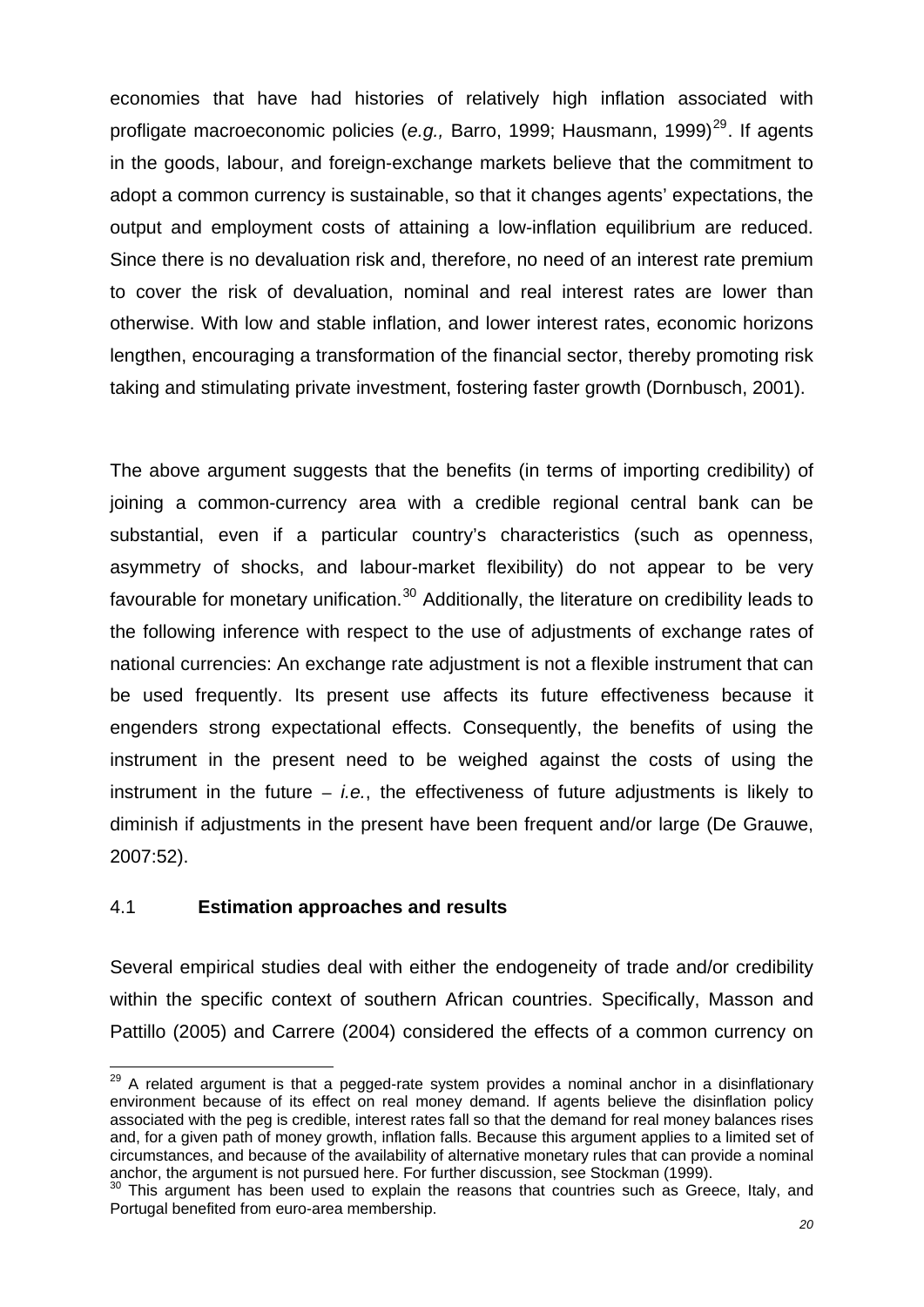<span id="page-23-0"></span>intra-CMA trade and intra-SADC trade, respectively. Masson and Pattillo (2005), Masson (2006), and Guillaume-Stasavage (2000) considered the possible credibility gains attributable to a common currency. The approaches pursued by the authors of the studies and the results obtained are discussed in what follows.

*1. Trade creation*. The workhorse model used in the empirical literature on the trade-creation effects of a common currency is the gravity model (see Rose, 2000). The gravity model is usually specified to include as explanatory variables the product of the real GDPs of two economies, in both level and per capita specifications, the distance between them, and the land area of the economies (Masson and Pattillo, 2005:54). Dummy variables are included to capture the possible effects of common features of the economies, including the following: Membership in a free-trade area or currency union and a common language, border and/or coloniser, and so on. The gravity equation is typically specified in logarithms, so that (excluding time subscripts):

$$
\ln (X_{ij}) = \beta_0 + \beta_1 \ln (Y_i Y_j) + \beta_2 \ln (\frac{Y_i}{Pop_i} \frac{Y_j}{Pop_j}) + \beta_3 \ln (Dist_{ij})
$$
  
+  $\beta_4 \ln (Area_i Area_j) + \sum_{k=1}^{n} \beta_{4+k} D_k$ 

where  $X_{ij}$  is bilateral trade between economies i and  $j$ , Y is real GDP,  $Pop$  is population,  $Dist_{ij}$  is distance between economies *i* and *j*, Area is land area, and the  $Ds$  are various dummy variables (e.g., common coloniser, common language, common border) $31$ . The possible effect of monetary union on trade is captured by a dummy variable, under the presumption that separate national currencies act as a barrier on trade.

Masson and Pattillo (2005) estimated equations based on the gravity model for the CMA countries. An aim of the exercise was to compare predictions of bilateral trade shares *vis-à-vis* South Africa with and without the currency-union dummy. For each of the three CMA countries other than South Africa, the results showed that bilateral trade with South Africa (as a percentage of total trade) was about 50 per cent higher

 $\overline{a}$ 

 $31$  This description of the gravity model is based on Masson and Pattillo (2005, p. 54).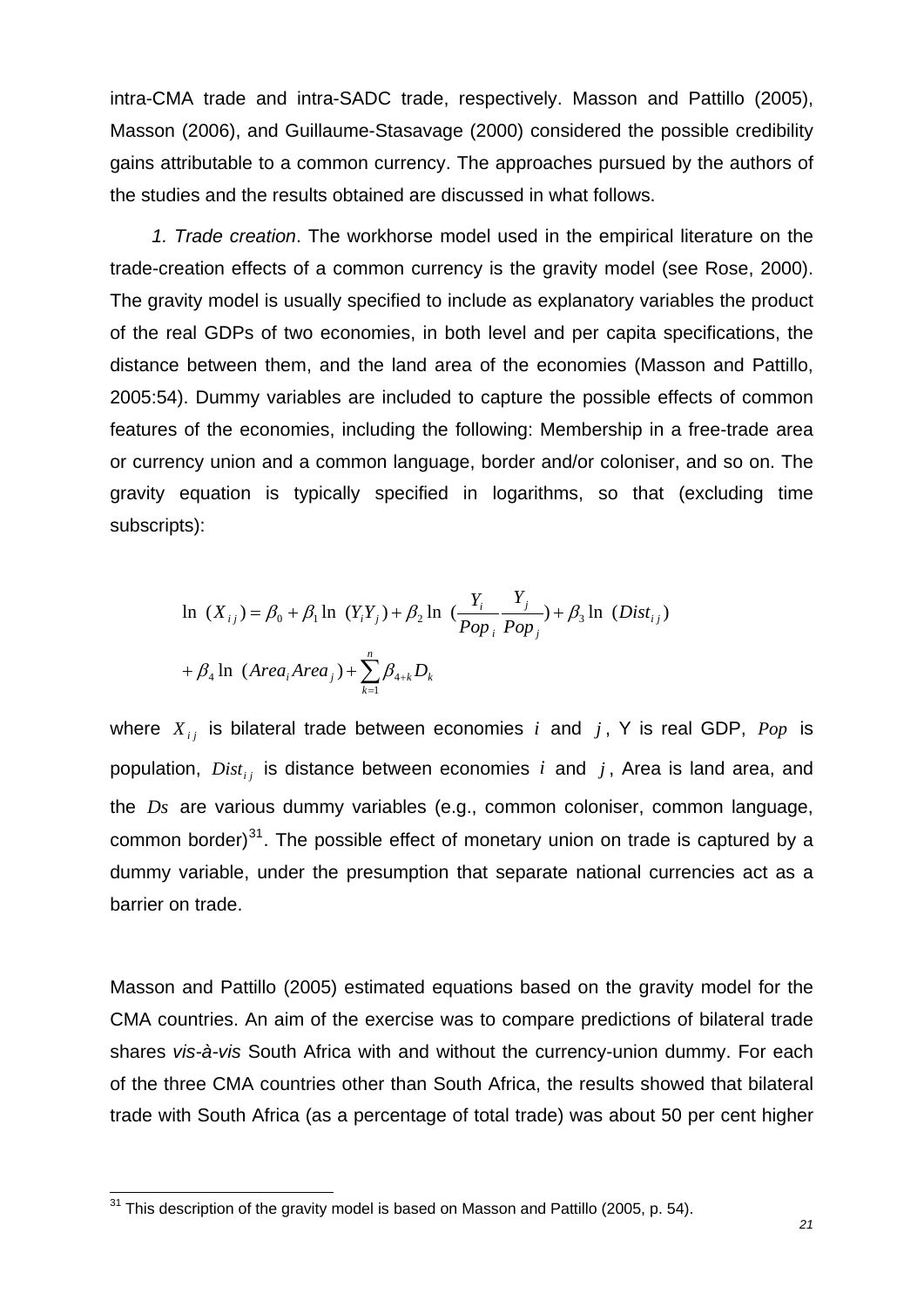with the currency-union dummy than without it, suggesting that the CMA had provided a positive impact on intra-area trade.

Carrere (2004) used the gravity model to study trade-creation effects arising from regional trade agreements and currency unions. In contrast to most authors, who use a dummy variable in the gravity model to capture the effects of a common currency on trade, Carrere used a measure of the volatility of the bilateral nominal exchange rate among the currencies of the countries considered. Applying this measure to the SADC countries, the author obtained results that were "quite difficult to interpret" (Carrere, 2003:227). It appears, however, that the exchange-rate volatility variable used to examine the trade-creation effects of a common currency is not an appropriate measure of such a currency. As noted above, (1) most empirical studies that investigate relationships between trade and exchange-rate volatility obtain inconclusive results (see footnote 27), and (2) the trade-creation effects of a common currency are purported to be *over and above* what may have been attained on the basis of the elimination of exchange-rate volatility among separate currencies.

*2. Credibility*. Masson and Pattillo (2005) used a calibrated model, based on data for 1995 – 2000, to consider the monetary impact of country-specific differences in preferences with respect to the size of the government sector, distortions (political and/or structural) affecting fiscal policy, and asymmetries of shocks. Effectively, the model was constructed around three factors that determined the benefit-cost calculus of monetary union: (1) Inflation performance of each country relative to the average inflation of all the potential members of a monetary union; (2) asymmetry of shocks among the potential members; and (3) fiscal performance of each country relative to the average of all countries. The main elements of the model (described in Masson and Pattillo, 2005, pp. 171-81) were the following: An expectations-augmented Phillips Curve, extended to include international spillovers from neighbors' monetary policies; a government budget constraint; and an assumed objective function for the government that depended linearly on higher output, and negatively on squared deviations of inflation from a target that reflected supply shocks. Masson and Pattillo assumed that, for countries not in a monetary union, governments exerted control over national central banks. In contrast, the authors assumed that in a monetary union, the central bank maximised a weighted average of the member countries' objective functions (where weights reflected relative GDPs) while each government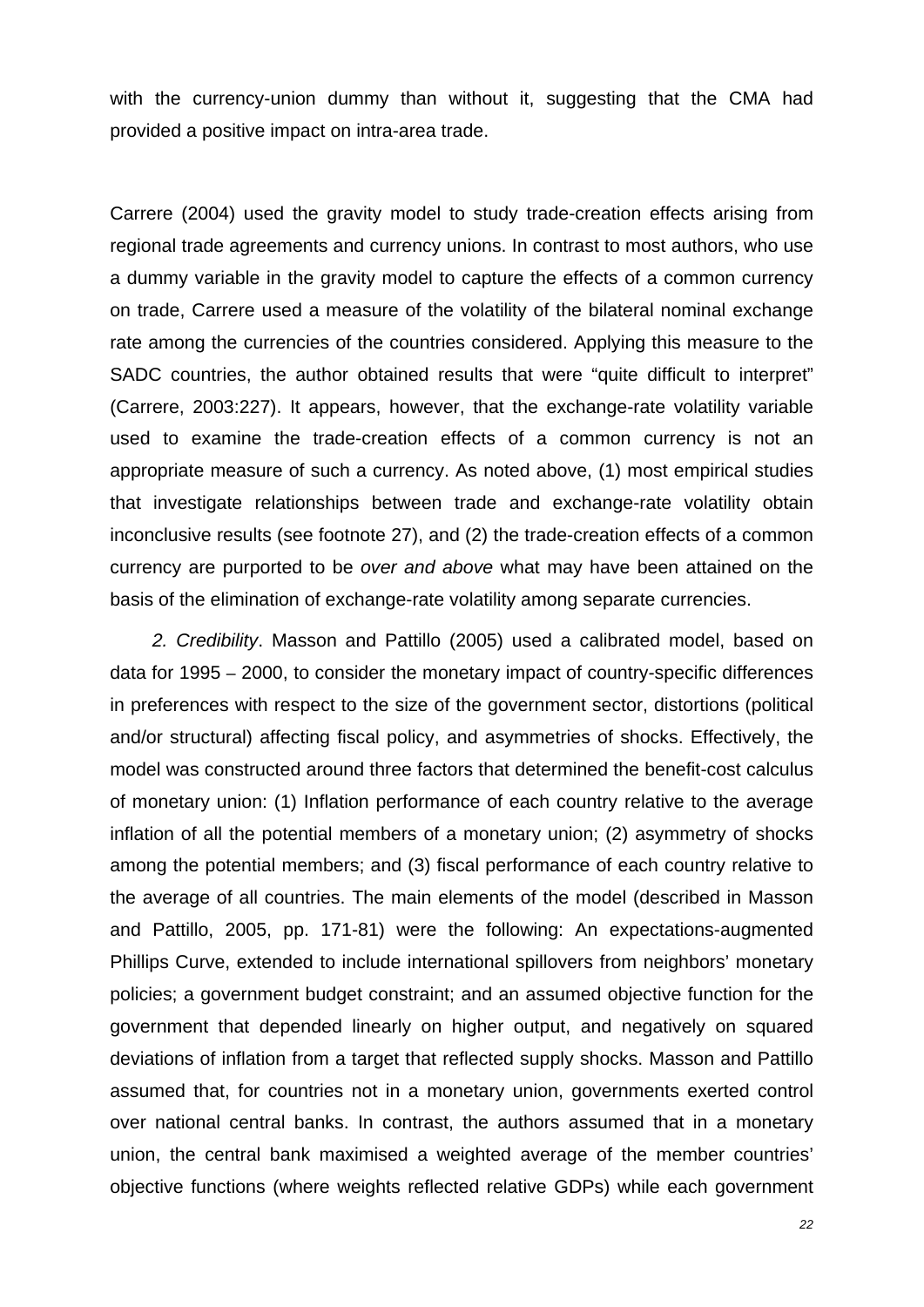chose its own fiscal policy. In each case, governments satisfied a one-period budget constraint that forced spending to be financed either by taxes or by a country's share of monetary financing. A key linkage in the model was the effect of spending targets on inflation and taxes, since higher spending needed to be financed. Since spending targets were unobservable, Masson and Pattillo assumed that countries with higher per capita incomes could generally afford to offer more government services, as both revenue and spending rose in tandem, and this component did not cause a problem for inflation. However, a second force tending to increase spending targets was the attempt by governments in power to reward their supporters – which was a symptom of cronyism or corruption. To take account of the latter factor, Masson and Pattillo used indices of corruption and institutional development and measures of diversion of spending away from health and education towards what the authors judged to be less crucial areas.

Masson and Pattillo (2005) performed two simulations to analyse the costs and benefits of a monetary union among SADC economies. In one simulation the authors calculated the net gains, relative to floating exchange rates, of an asymmetric monetary union under which monetary policy reflected the inflation performance of the South African Reserve Bank (based on inflation rates in South Africa during 1995 – 2000). Under the other simulation, the authors calculated the net gains, relative to the situation that would pertain under floating rates, of a symmetric monetary union (based on average inflation during 1995 – 2000 among all countries considered). Separate simulations were made for the four CMA countries and for 13 SADC countries. For both sets of countries, the results indicated that an asymmetric monetary union would result in gains for all participants, whereas a symmetric union would result in losses for most countries. Underlying these results was the tendency for many SADC countries to have incurred large fiscal deficits, financed to a considerable extent through money creation, over the period considered by the authors. Thus, countries such as Zimbabwe would not make desirable partners in a symmetric monetary union. Masson and Pattillo (2005:176) concluded that "economic logic would suggest that the SARB [South African Reserve Bank] continue to set monetary policy [based on South Africa's economic situation], meaning that a SADC exchange-rate union would essentially be a rand zone".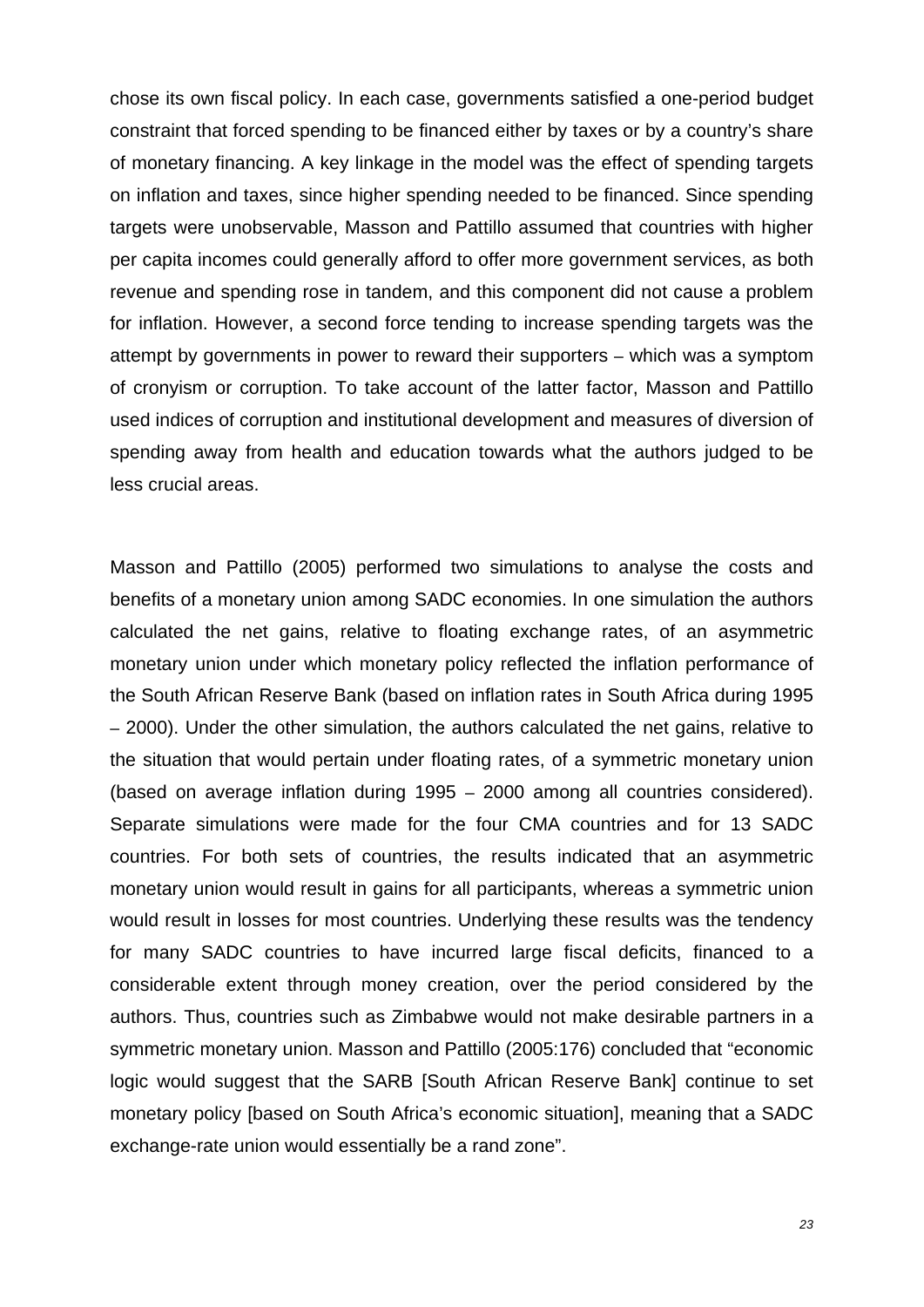<span id="page-26-0"></span>In Masson and Pattillo's simulations, no account was taken of the possible tradecreation effects of a monetary union among all the SADC countries. Yet, such tradecreation effects would benefit the members of a monetary union and should be accounted for in a calibration exercise aimed at calculating the benefits and costs of a common currency. To address this issue, Masson (2006) extended the calibration model used by Masson and Pattillo (2005) so that it incorporated the benefits of increased trade resulting from a monetary unification. Assuming that a regional SADC currency would double intra-SADC trade, and that the regional central bank set monetary policy to reflect the average conditions of the region (*i.e.,* the symmetric case), Masson (2006) obtained the following results: (1) With the exception of Mauritius, each of the SADC countries that are non-CMA members would gain under a monetary union<sup>[32](#page-26-0)</sup>; and (2) each of the CMA countries would lose, though the losses were less than half those yielded by simulations that did not take account of tradecreation effects. Thus, in the case of the CMA countries, the losses stemming from higher inflation in a symmetric monetary union would outweigh any benefits due to the trade-creation effects of a regional currency<sup>[33](#page-26-0)</sup>. As was the case in the study by Masson and Patillo (2005), Masson's (2006) findings support a monetary union under the condition that the South African Reserve Bank sets monetary policy for the union.

The issue of the possible gains from the credibility of a regional central bank was also dealt with by Guillaume and Stasavage (2000). The authors compared measures of checks and balances in political systems to assess what countries might gain by the credibility of a regional central bank. These measures included the degree of party fractionalisation and levels of constraints on the executive branch; Guillaume-Stasavage's study covered the sample period 1968 – 93. The idea underlying the authors' approach is that relatively high fractionalisation and/or strong constraints on the executive branch are likely to involve higher costs of reneging on policy rules because, for example, higher levels of fractionalisation tend to result in a greater possibility of coalition governments. Under these conditions, power is shared among parties, any one of which could bring down the government if the monetary

<sup>&</sup>lt;sup>32</sup> Masson and Pattillo (2005) did not include Mauritius in their sample of 13 SADC countries.

<sup>33</sup> Unlike Masson and Patillo (2005), Masson (2006) did not consider the case of an asymmetric monetary union under which monetary policy reflected the inflation performance of the South African Reserve Bank, because that author's earlier work with Patillo showed that case to be welfare improving, unlike the symmetric case; thus, there was no reason to examine whether a rise in trade made monetary union desirable.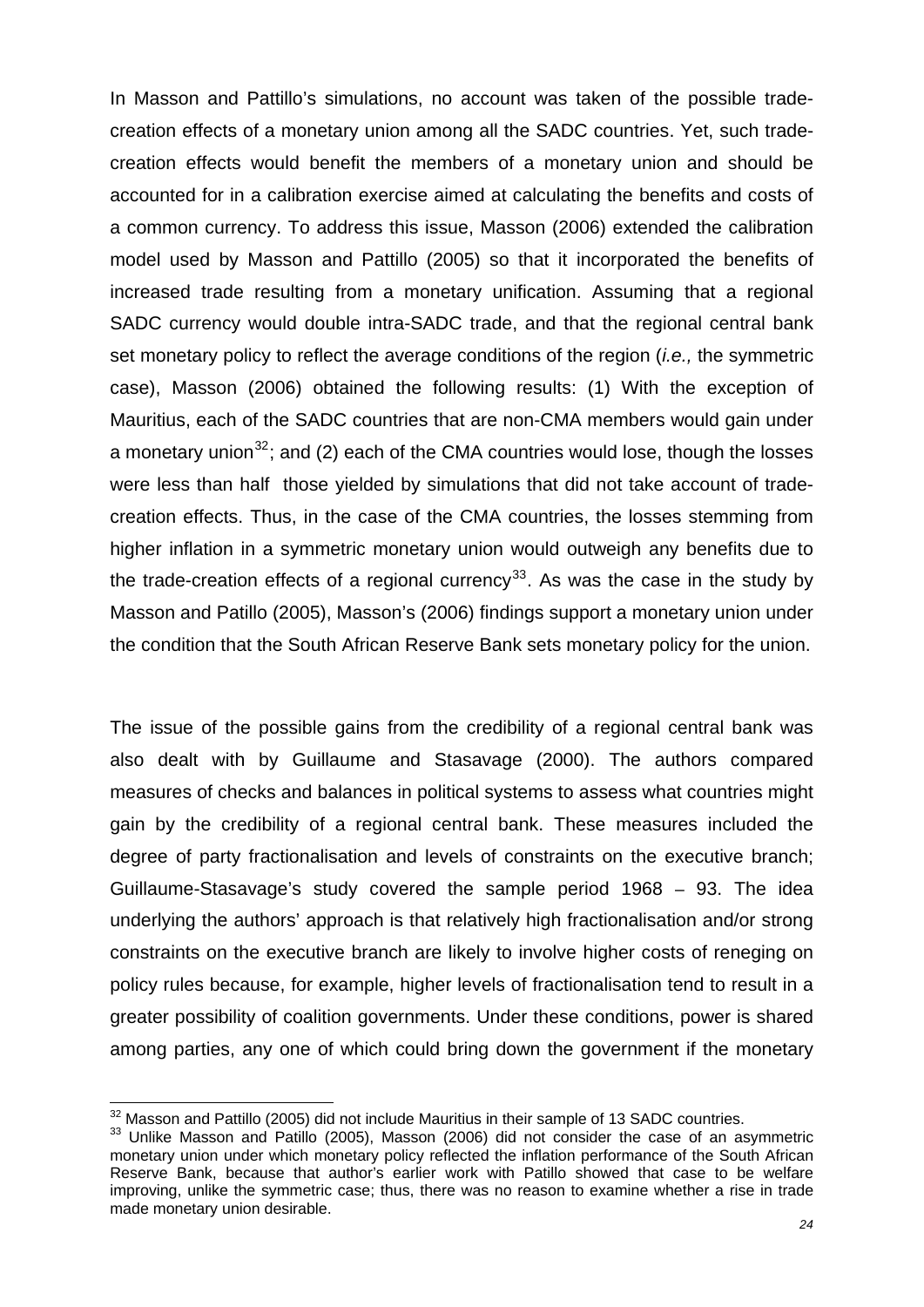<span id="page-27-0"></span>policy to which it subscribed (and agreed as a condition of supporting the executive) were to be violated. Consequently, Guillaume and Stasavage argued that countries with relatively low levels of fractionalisation and/or relatively-strong executive branches are likely to be better candidates for monetary unions than countries with high levels of fractionalisation and/or weak executive branches since such unions would include regional central banks, making it more costly for those countries to renege on the rules.<sup>[34](#page-27-0)</sup> Guillaume and Stasavage also considered measures of political shocks (*i.e.*, number of coups, numbers of cabinet changes) to judge the suitability of monetary-union participation; the authors argued that countries with higher levels of political shocks would gain by the stability that could be provided by a regional central bank, which would be under less country-specific pressures to follow profligate policies.

Based on an analysis of the data on the above data, Guillaume and Stasavage reached a favourable assessment concerning the effects of monetary union<sup>[35](#page-27-0)</sup>. The authors found that many of the countries considered lacked the checks and balances in their political institutions necessary to conduct a credible monetary policy at the national level. Thus, Guillaume and Stasavage inferred that regional monetary unions could provide credibility if exit from the union were made costly by the existence of parallel regional arrangements and/or links to financial and/or technical assistance from industrial countries.

In sum, those authors that have addressed the trade-creation and credibility effects of monetary unions find that, under the assumption of a *credible* regional central bank, a common currency and single monetary policy could provide net benefits for most southern-African countries. The literature also suggests that, in a monetary union comprising all SADC countries and a regional central bank that set monetary policy to reflect the average economic conditions (e.g., fiscal balances) in the region, the potential losses (*i.e.,* higher inflation) from giving up an existing credible national

 $34$  The argument that broad coalitions make reneging on rules more costly can be criticised since, under broad coalitions, the costs of reneging can be spread out, making reneging more likely.

<sup>&</sup>lt;sup>35</sup> Guillaume and Stasavage's assessment pertained to monetary unions among African economies more generally. In light of the fact that the evidence on political variables presented by the authors for the SADC countries was similar to that presented for other African regions, the inference drawn with respect to Africa more generally seems to apply to the SADC countries.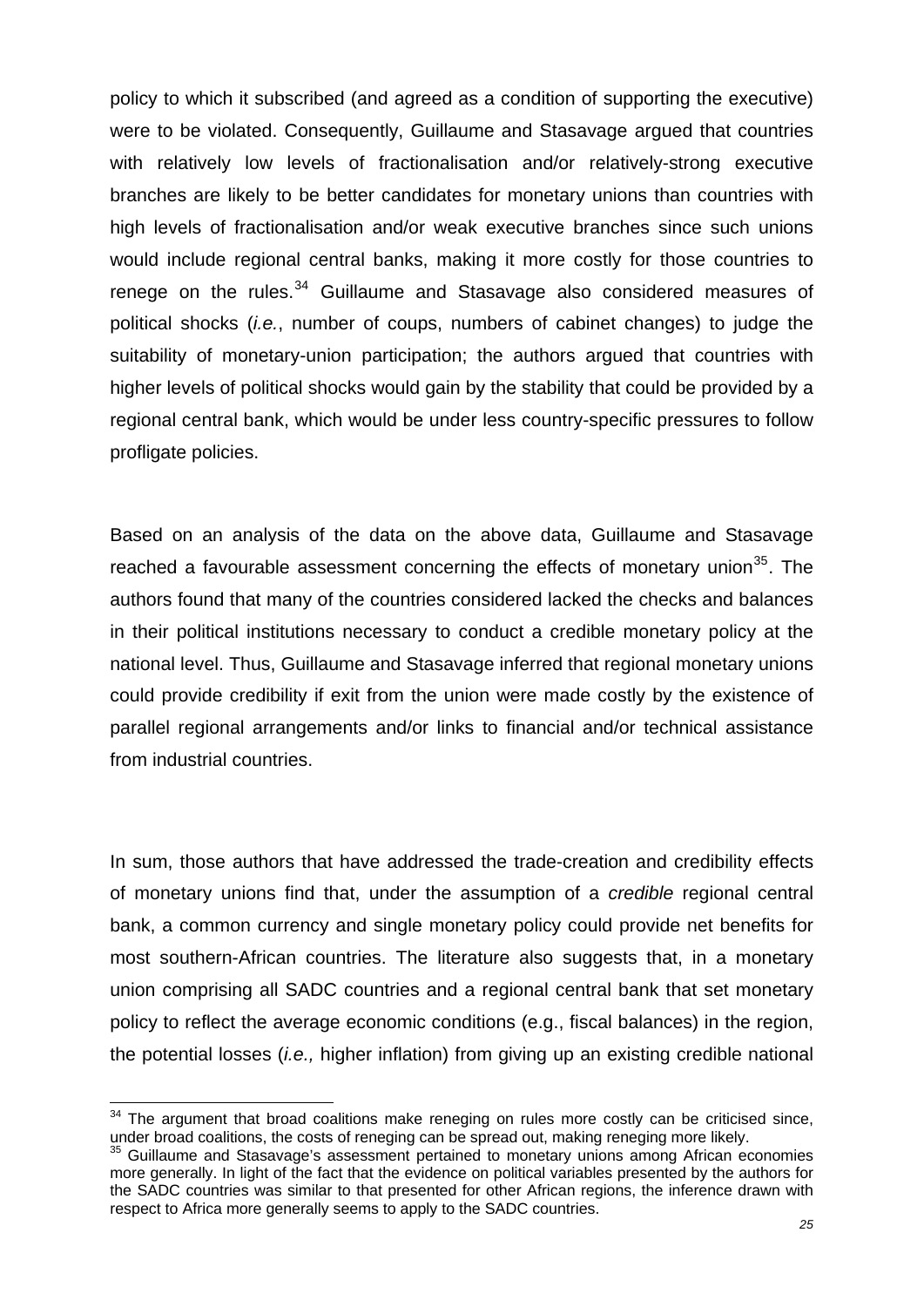<span id="page-28-0"></span>central bank, relevant in the case of South Africa and the other CMA countries, could outweigh any potential benefits of trade creation resulting from a common currency. The relatively small number of studies dealing with the endogeneity issue in the southern African context indicates, however, that more research is needed before anything approaching a definitive conclusion can be reached on the matter.

#### 5 **Concluding remarks**

In addition to differences in empirical methodologies, countries considered, and sample periods, a major source of difficulty in interpreting empirical findings of investigations of the desirability and/or feasibility of monetary union in Southern Africa is that there are relatively few cross-references among authors of studies, making it difficult to place particular empirical findings in a broader context. The foregoing review of the literature attempted to identify the main thrust of the empirical findings. The review points to the following conclusions:

(1) Authors of studies dealing with the traditional OCA criteria tend to focus on correlations of (a) de-trended real growth rates, (b) shocks to output growth, (c) real exchange rates, and/or (d) terms of trade. The underlying assumption of this methodology is that high correlations of such factors as de-trended output growth and the terms of trade diminish the need of country-specific monetary and exchange rate policies. Most authors find that SADC economies are subject to asymmetric shocks (*e.g,* weak and/or negative co-movements in de-trended real growth rates), reflecting differences in the major exports among the countries concerned and divergences in movements of the prices of those exports. Thus, a general inference of studies in this genre is that a common currency and single monetary policy may not be appropriate for all the SADC countries.

(2) Similar qualitative results had been obtained for euro-area countries prior to the formation of European monetary union in 1999. The early empirical literature on the correlation of GDP growth rates and/or shocks to output growth for such countries typically pointed to only small groups of European countries as suitable for a monetary union. Yet, the euro area has been a well-functioning monetary union despite membership by a much-larger group of countries. In addition, the CMA has been a well-functioning, hard, exchange rate arrangement despite a wide diversity of structural characteristics among its members.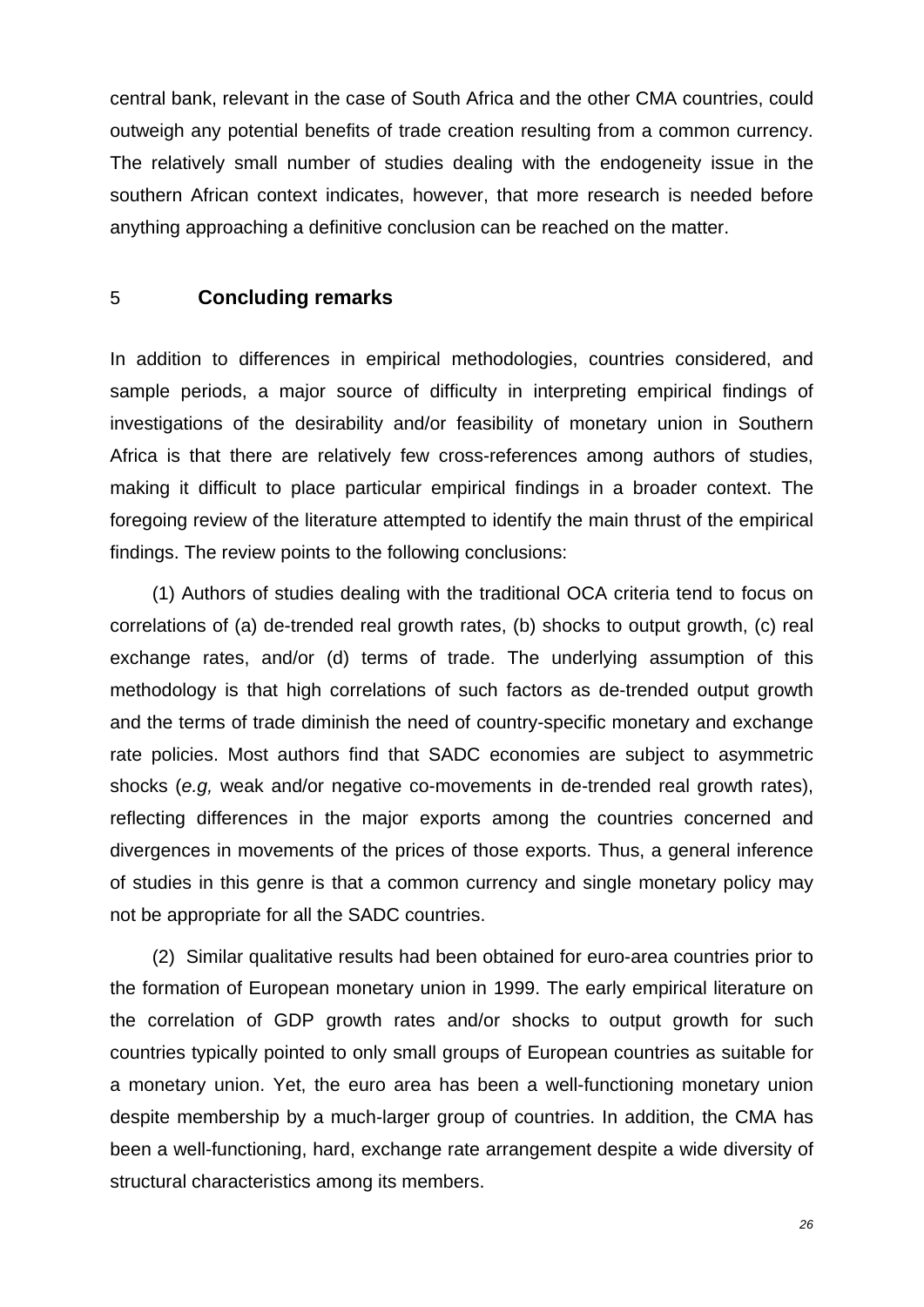<span id="page-29-0"></span>(3) Although many SADC countries tend to have a low intra-SADC trade, those countries that have relatively high intra-trade shares within the SADC region tend to experience relatively high business-cycle co-movements, suggesting that a commoncurrency among these countries may be appropriate. Typically, the countries in this group have high intra-trade shares with South Africa.

(4) Trade shares are not invariant to the existence of a single currency. Empirical evidence pertaining to the fixed exchange rate arrangement (including the use of the South African rand as legal tender in each of the four CMA countries) among the CMA countries suggests that the CMA may have raised intra-trade by 50 per cent compared to the share that would have existed in the absence of that arrangement.

(5) A key issue in the formation of a common-currency area among SADC economies concerns the credibility of a regional central bank. Other things equal, members of a monetary union would benefit from lower inflation than would those economies if they retained separate currencies because the common central bank would internalise pressures to follow expansionary monetary policies associated with exchange-rate depreciations among separate currencies (i.e., beggar-thy-neighbor policies).

(6) Although national policies can, to some extent, be used to deal with asymmetric shocks among the nations participating in a currency union, as the experience of the euro area has shown, the systematic use of this instrument can lead to problems of debt sustainability. The SADC approach to a monetary union is based on the principles of gradualism and conditionality. These principles must be applied strictly to ensure the viability of a southern African monetary union; endogeneity of the OCA criteria will help ameliorate some – but not all – asymmetries among southern African countries.

(7) The case of the SADC is unique among potential monetary unions in the African and European regions because of the dominant role of the South African economy within its region and the credibility of the monetary policy of the South African Reserve Bank<sup>[36](#page-29-0)</sup>.

 $\overline{a}$ 

<sup>&</sup>lt;sup>36</sup> As noted above. South Africa's GDP accounts for about 67 per cent of SADC GDP. In the euro area, by contrast, Germany's GDP, the largest GDP in the euro area, is almost matched by that of France; in 2006, Germany's GDP accounted for 27,5 per cent of euro-area GDP while France's GDP accounted for 21,3 per cent of euro-area GDP (European Central Bank, 2007).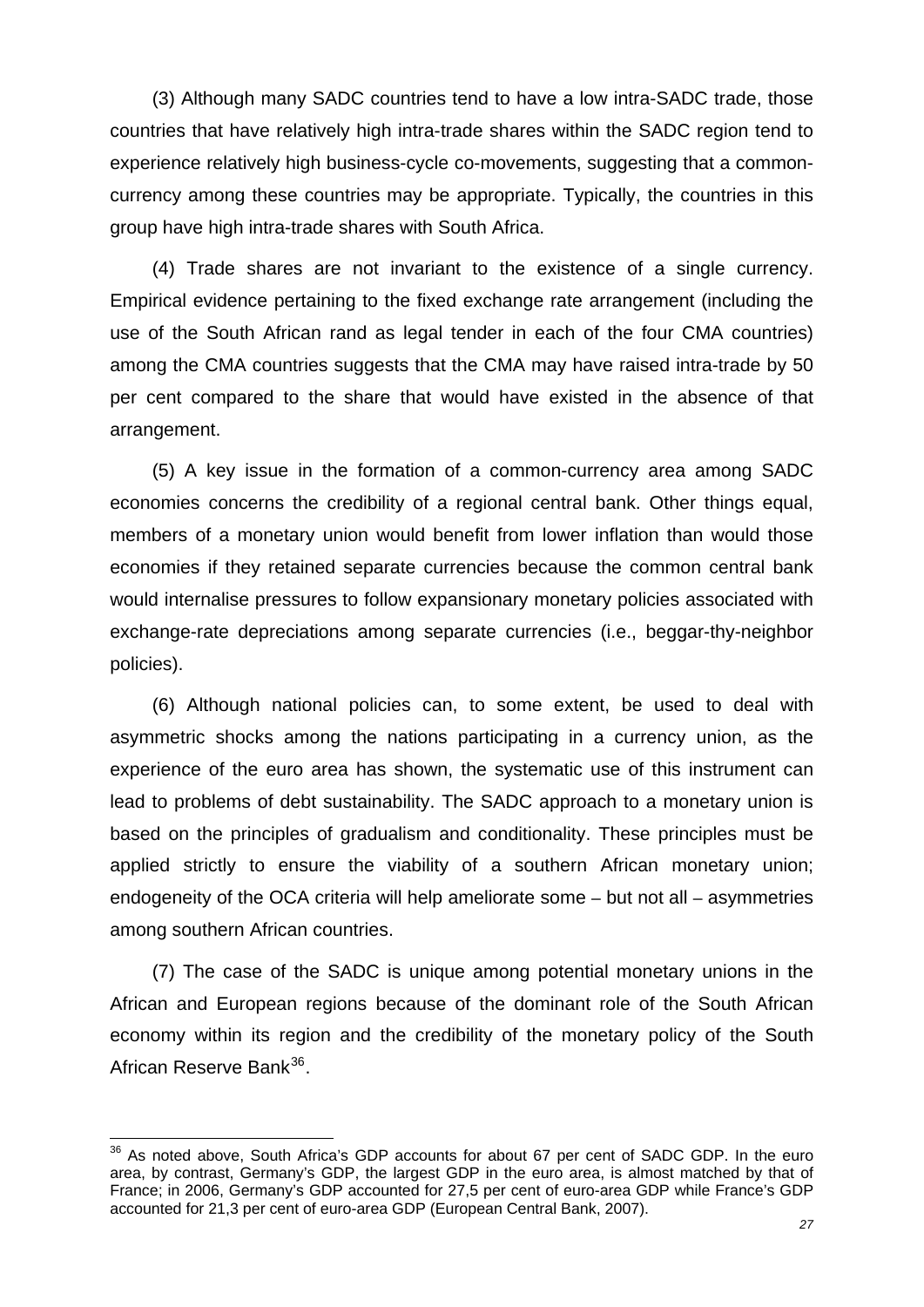<span id="page-30-0"></span>(8) The above factors point to the desirability of a selective and gradual approach to monetary unification in southern Africa, centred on the CMA as a core monetary union. As neighboring countries demonstrate an ability to deliver disciplined and stable macroeconomic policies – particularly with respect to fiscal balances – they could become members of the monetary union. Such a selective and gradual approach could build on the credibility of the existing monetary arrangement  $(i.e., the CMA)$  in southern Africa<sup>[37](#page-30-0)</sup>.

With the introduction of a common currency among SADC countries scheduled for 2018, there is clearly a need of further analysis of the benefits and costs of a monetary union in the SADC region. In light of the relatively few studies dealing with the endogeneity of the OCA criteria, one suggested direction for further research is to focus on the possible trade-creation effects and credibility aspects, including the form of a regional SADC central bank, of a SADC monetary union. With studies dealing with the traditional OCA criteria suggesting that a common-currency area among all SADC countries may not be appropriate, further work on the endogeneity of the OCA criteria may help illuminate whether the creation of a SADC monetary union might itself create the conditions necessary for a well-functioning union.

 $37$  Masson and Patillo (2005) also argued that a monetary union in Southern Africa should be selective and based on the satisfaction of fiscal convergence criteria.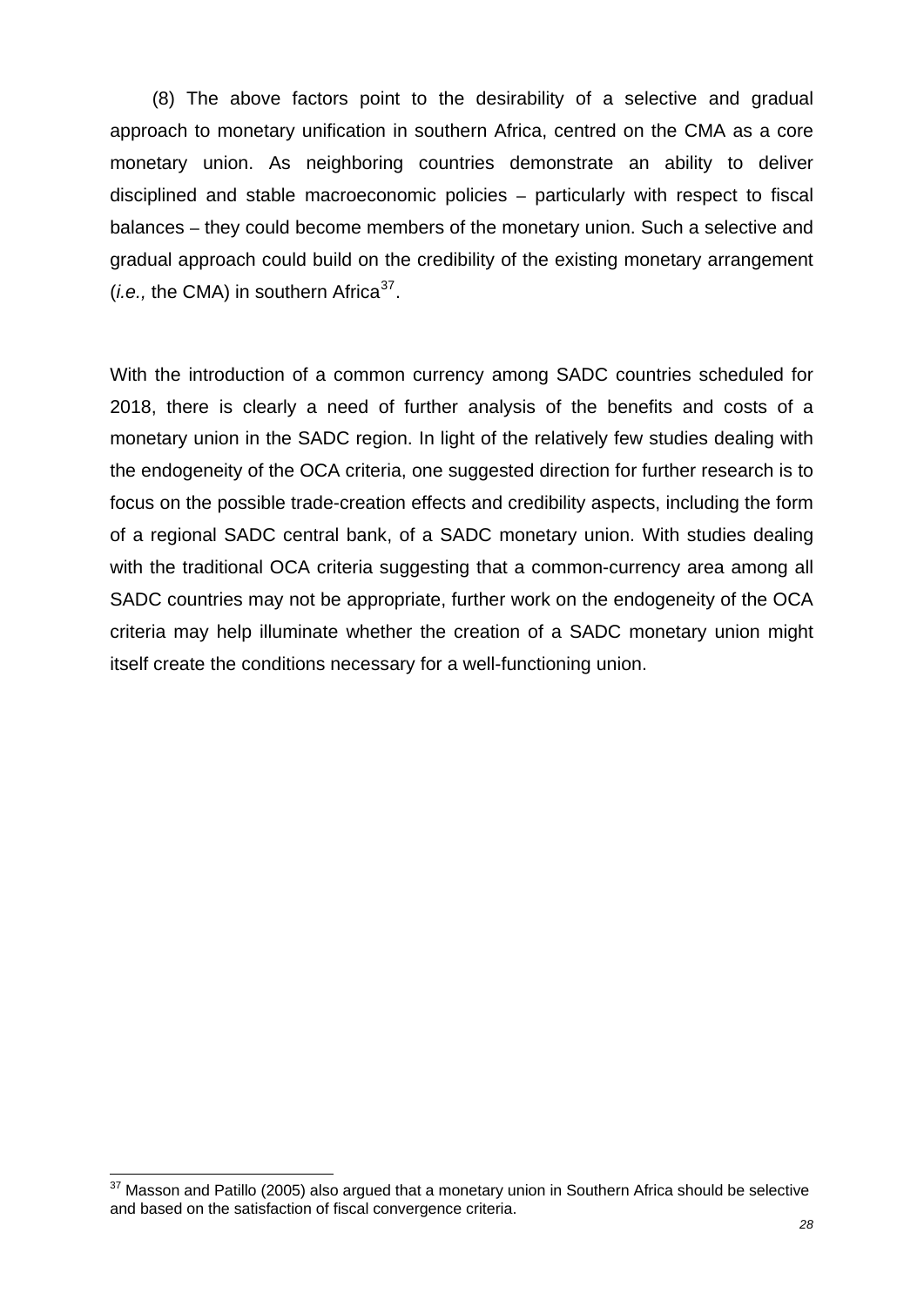## <span id="page-31-0"></span>**References**

- Alesina, Alberto and Barro, Robert. 2001. "Dollarisation." *American Economic Review* 91, no. 3: 381 – 85.
- Alesina, Alberto, Barro**,** Robert J and Tenreyro**,** Silvana. 2002. "Optimum Currency Areas", NBER/Macroeconomics Annual, 2002, 17, no. 1, pp. 300 – 345.
- Barro, Robert. 1999. "Let the Dollar Reign from Seattle to Santiago", *Wall Street Journal,* March 9.
- Barro, Robert J. and Gordon, David B., 1983. "Rules, Discretion and Reputation in a Model of Monetary Policy", *Journal of Monetary Economics*, 12, no. 1, pp. 101 – 21.
- Bayoumi, Tamim and Eichengreen, Barry. 1993. "[Shocking](http://web.ebscohost.com/ehost/viewarticle?data=dGJyMPPp44rp2%2fdV0%2bnjisfk5Ie46bNRtaavULCk63nn5Kx95uXxjL6vrUutqK5ItZazUrOquEu2lr9lpOrweezp33vy3%2b2G59q7RbOotEyyrrZLtJzqeezdu33snOJ6u9vhhqTq33%2b7t8w%2b3%2bS7SLKqrkqwraR%2b7ejrefKz5I3q4tJ99uoA&hid=104) Aspects of European Monetary Integration", in F. Torres and F. Giavazzi (eds), *Adjustment and Growth in the European Monetary Union*, London: CEPR, and Cambridge: Cambridge University Press.
- Bayoumi, Tamim and Ostry, Jonathan D. 1997. "[Macroeconomic Shocks and Trade](http://web.ebscohost.com/ehost/viewarticle?data=dGJyMPPp44rp2%2fdV0%2bnjisfk5Ie46bNRtaavULCk63nn5Kx95uXxjL6vrUutqK5ItZazUrOquEu2lr9lpOrweezp33vy3%2b2G59q7RbOotEyyrrZLtJzqeezdu33snOJ6u9vhhqTq33%2b7t8w%2b3%2bS7SLKqrkqwraR%2b7ejrefKz5I3q4tJ99uoA&hid=104)  [Flows within Sub-Saharan Africa: Implications for Optimum Currency](http://web.ebscohost.com/ehost/viewarticle?data=dGJyMPPp44rp2%2fdV0%2bnjisfk5Ie46bNRtaavULCk63nn5Kx95uXxjL6vrUutqK5ItZazUrOquEu2lr9lpOrweezp33vy3%2b2G59q7RbOotEyyrrZLtJzqeezdu33snOJ6u9vhhqTq33%2b7t8w%2b3%2bS7SLKqrkqwraR%2b7ejrefKz5I3q4tJ99uoA&hid=104)  [Arrangements"](http://web.ebscohost.com/ehost/viewarticle?data=dGJyMPPp44rp2%2fdV0%2bnjisfk5Ie46bNRtaavULCk63nn5Kx95uXxjL6vrUutqK5ItZazUrOquEu2lr9lpOrweezp33vy3%2b2G59q7RbOotEyyrrZLtJzqeezdu33snOJ6u9vhhqTq33%2b7t8w%2b3%2bS7SLKqrkqwraR%2b7ejrefKz5I3q4tJ99uoA&hid=104), *Journal of African Economies*, 6, no. 3, pp. 412 – 44.
- Benassy-Quere, Agnes and Coupet, Maylis. 2005. "[On the Adequacy of Monetary](http://web.ebscohost.com/ehost/viewarticle?data=dGJyMPPp44rp2%2fdV0%2bnjisfk5Ie46bNRtaavULCk63nn5Kx95uXxjL6vrUutqK5ItZazUrOquEu2lr9lpOrweezp33vy3%2b2G59q7RbOotEyyrrZLtJzqeezdu33snOJ6u9vhhqTq33%2b7t8w%2b3%2bS7SLWttkmurqR%2b7ejrefKz5I3q4tJ99uoA&hid=104)  [Arrangements in Sub-Saharan Africa](http://web.ebscohost.com/ehost/viewarticle?data=dGJyMPPp44rp2%2fdV0%2bnjisfk5Ie46bNRtaavULCk63nn5Kx95uXxjL6vrUutqK5ItZazUrOquEu2lr9lpOrweezp33vy3%2b2G59q7RbOotEyyrrZLtJzqeezdu33snOJ6u9vhhqTq33%2b7t8w%2b3%2bS7SLWttkmurqR%2b7ejrefKz5I3q4tJ99uoA&hid=104)", *World Economy*, 28, no. 3, pp. 349 – 73.
- Blanchard, Olivier Jean and Quah, Danny. 1989. "[The Dynamic Effects of Aggregate](http://web.ebscohost.com/ehost/viewarticle?data=dGJyMPPp44rp2%2fdV0%2bnjisfk5Ie46bNRtaavULCk63nn5Kx95uXxjL6vrUutqK5ItZazUrOuuE2xlr9lpOrweezp33vy3%2b2G59q7RbOpsk%2bxq65OsJzqeezdu33snOJ6u9vhhqTq33%2b7t8w%2b3%2bS7SLCoskuuqqR%2b7ejrefKz5I3q4tJ99uoA&hid=122)  [Demand and Supply Disturbances](http://web.ebscohost.com/ehost/viewarticle?data=dGJyMPPp44rp2%2fdV0%2bnjisfk5Ie46bNRtaavULCk63nn5Kx95uXxjL6vrUutqK5ItZazUrOuuE2xlr9lpOrweezp33vy3%2b2G59q7RbOpsk%2bxq65OsJzqeezdu33snOJ6u9vhhqTq33%2b7t8w%2b3%2bS7SLCoskuuqqR%2b7ejrefKz5I3q4tJ99uoA&hid=122)", *American Economic Review*, 79, no. 4, pp. 655 – 73.
- Boughton, James. 1993. "The CFA Franc Zone: Currency Union and Monetary Standard", *Greek Economic Review*, 15, no. 1, pp. 267 – 312.
- Buigut, Steven. 2006. ["Monetary Integration Initiatives in Eastern and Southern Africa](http://web.ebscohost.com/ehost/viewarticle?data=dGJyMPPp44rp2%2fdV0%2bnjisfk5Ie46bNRtaavULCk63nn5Kx95uXxjL6vrUutqK5ItZa0UrCuuEmzlr9lpOrweezp33vy3%2b2G59q7RbOpsk%2bxq65OsJzqeezdu33snOJ6u9vhhqTq33%2b7t8w%2b3%2bS7SLavsU6yqaR%2b7ejrefKz5I3q4tJ99uoA&hid=122)  [\(ESA\): Sorting the Overlapping Membership](http://web.ebscohost.com/ehost/viewarticle?data=dGJyMPPp44rp2%2fdV0%2bnjisfk5Ie46bNRtaavULCk63nn5Kx95uXxjL6vrUutqK5ItZa0UrCuuEmzlr9lpOrweezp33vy3%2b2G59q7RbOpsk%2bxq65OsJzqeezdu33snOJ6u9vhhqTq33%2b7t8w%2b3%2bS7SLavsU6yqaR%2b7ejrefKz5I3q4tJ99uoA&hid=122)", *International Finance*, 9, no. 3, pp. 295 – 315.
- Buigut, Steven K. and Valev, Neven T. 2006. "[Eastern and Southern Africa Monetary](http://web.ebscohost.com/ehost/viewarticle?data=dGJyMPPp44rp2%2fdV0%2bnjisfk5Ie46bNRtaavULCk63nn5Kx95uXxjL6vrUutqK5ItZa0UrCuuEmzlr9lpOrweezp33vy3%2b2G59q7RbOpsk%2bxq65OsJzqeezdu33snOJ6u9vhhqTq33%2b7t8w%2b3%2bS7SLavs0i1pqR%2b7ejrefKz5I3q4tJ99uoA&hid=122)  [Integration: A Structural Vector Autoregression Analysis](http://web.ebscohost.com/ehost/viewarticle?data=dGJyMPPp44rp2%2fdV0%2bnjisfk5Ie46bNRtaavULCk63nn5Kx95uXxjL6vrUutqK5ItZa0UrCuuEmzlr9lpOrweezp33vy3%2b2G59q7RbOpsk%2bxq65OsJzqeezdu33snOJ6u9vhhqTq33%2b7t8w%2b3%2bS7SLavs0i1pqR%2b7ejrefKz5I3q4tJ99uoA&hid=122)", *Review of Development Economics*, 10, no. 4, pp. 586 – 603.
- Carrere, Celine. 2004. ["African Regional Agreements: Impact on Trade with or](http://web.ebscohost.com/ehost/viewarticle?data=dGJyMPPp44rp2%2fdV0%2bnjisfk5Ie46bNRtaavULCk63nn5Kx95uXxjL6vrUutqK5ItZa0UrCquEqzlr9lpOrweezp33vy3%2b2G59q7RbOpsk%2bxq65OsJzqeezdu33snOJ6u9vhhqTq33%2b7t8w%2b3%2bS7SLWqsUy2qqR%2b7ejrefKz5I3q4tJ99uoA&hid=12)  [without Currency Unions](http://web.ebscohost.com/ehost/viewarticle?data=dGJyMPPp44rp2%2fdV0%2bnjisfk5Ie46bNRtaavULCk63nn5Kx95uXxjL6vrUutqK5ItZa0UrCquEqzlr9lpOrweezp33vy3%2b2G59q7RbOpsk%2bxq65OsJzqeezdu33snOJ6u9vhhqTq33%2b7t8w%2b3%2bS7SLWqsUy2qqR%2b7ejrefKz5I3q4tJ99uoA&hid=12)", *Journal of African Economies*, 13, no. 2, pp. 199 – 239.
- Clark, Peter B., Natalia Tamirisa, and Shang-Jin Wei. 2004. "Exchange Rate Volatility and Trade Flows", *IMF Occasional Paper*, no. 235
- Cobham, David and Robson, Peter. 1994. ["Monetary Integration in Africa: A](http://web.ebscohost.com/ehost/viewarticle?data=dGJyMPPp44rp2%2fdV0%2bnjisfk5Ie46bNRtaavULCk63nn5Kx95uXxjL6vrUutqK5ItZa0UrKnuEqxlr9lpOrweezp33vy3%2b2G59q7RbOpsk%2bxq65OsJzqeezdu33snOJ6u9vhhqTq33%2b7t8w%2b3%2bS7SLGpsEqxqKR%2b7ejrefKz5I3q4tJ99uoA&hid=2)  [Deliberately European Perspective"](http://web.ebscohost.com/ehost/viewarticle?data=dGJyMPPp44rp2%2fdV0%2bnjisfk5Ie46bNRtaavULCk63nn5Kx95uXxjL6vrUutqK5ItZa0UrKnuEqxlr9lpOrweezp33vy3%2b2G59q7RbOpsk%2bxq65OsJzqeezdu33snOJ6u9vhhqTq33%2b7t8w%2b3%2bS7SLGpsEqxqKR%2b7ejrefKz5I3q4tJ99uoA&hid=2), *World Development*, 22, no. 3, pp. 285 – 99.
- Committee of Central Bank Governors, SADC. 2007. "Communique on Convergence Criteria", www.SADCBANKERS.org.
- De Grauwe, Paul. 2002. "Time to Brave the Ghost of Inflation", *Financial Times*, Nov. 19.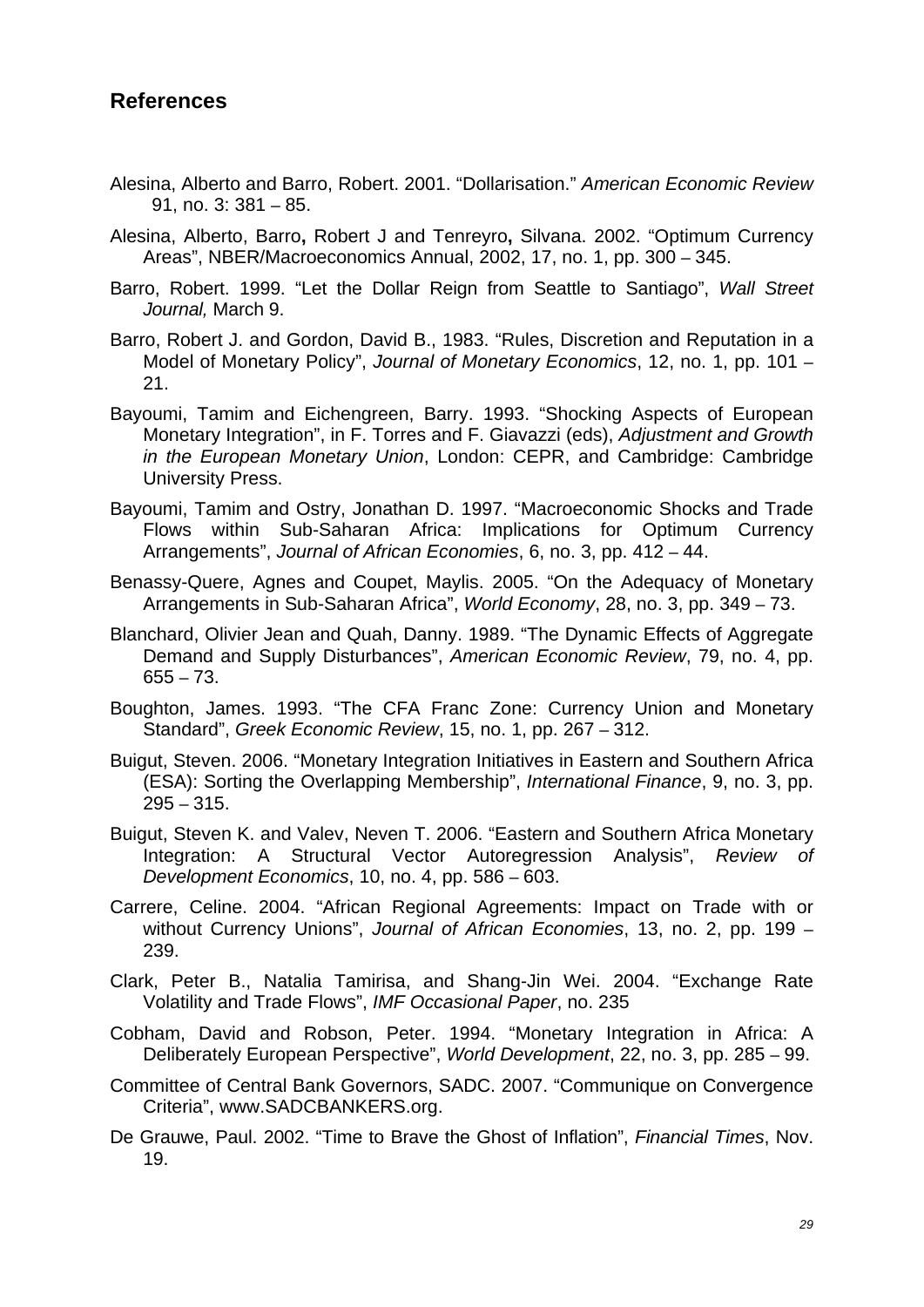- De Grauwe, Paul. 2007. *Economics of Monetary Union*. Oxford University Press, Oxford, UK
- Debrun, Xavier, Masson, Paul, and Pattillo, Catherine. 2005. ["Monetary Union in](http://web.ebscohost.com/ehost/viewarticle?data=dGJyMPPp44rp2%2fdV0%2bnjisfk5Ie46bNRtaavULCk63nn5Kx95uXxjL6vrUutqK5ItZa0UrKnuEqxlr9lpOrweezp33vy3%2b2G59q7RbOpsk%2bxq65OsJzqeezdu33snOJ6u9vhhqTq33%2b7t8w%2b3%2bS7SLWutk21qqR%2b7ejrefKz5I3q4tJ99uoA&hid=2)  [West Africa: Who Might Gain, Who Might Lose, and Why?"](http://web.ebscohost.com/ehost/viewarticle?data=dGJyMPPp44rp2%2fdV0%2bnjisfk5Ie46bNRtaavULCk63nn5Kx95uXxjL6vrUutqK5ItZa0UrKnuEqxlr9lpOrweezp33vy3%2b2G59q7RbOpsk%2bxq65OsJzqeezdu33snOJ6u9vhhqTq33%2b7t8w%2b3%2bS7SLWutk21qqR%2b7ejrefKz5I3q4tJ99uoA&hid=2), *Canadian Journal of Economics*, 38, no. 2, pp. 454 – 81.
- Dellas, Harris and Tavlas, George. 2005. "Wage rigidity and Monetary Union", *Economic Journal*, 115, no. 506, pp. 907 – 27.
- Dornbusch, Rudi. 2001. "Fewer Monies, Better Monies", *American Economic Review*, 91, no. 2, pp. 238 – 42
- European Central Bank, 2007. *Statistical Pocket Book*. European Central Bank, Frankfurt.
- Fleming, J. Marcus. 1971. "On Exchange Rate Unification", *Economic Journal*, 81, no. 323, pp. 467-88
- Frankel, Jeffrey A. and Rose, Andrew K.. 1998. "[The Endogeneity of the Optimum](http://web.ebscohost.com/ehost/viewarticle?data=dGJyMPPp44rp2%2fdV0%2bnjisfk5Ie46bNRtaavULCk63nn5Kx95uXxjL6vrUutqK5ItZa0UrKnuEqxlr9lpOrweezp33vy3%2b2G59q7RbOpsk%2bxq65OsJzqeezdu33snOJ6u9vhhqTq33%2b7t8w%2b3%2bS7SLKttE%2b1qKR%2b7ejrefKz5I3q4tJ99uoA&hid=2)  [Currency Area Criteria"](http://web.ebscohost.com/ehost/viewarticle?data=dGJyMPPp44rp2%2fdV0%2bnjisfk5Ie46bNRtaavULCk63nn5Kx95uXxjL6vrUutqK5ItZa0UrKnuEqxlr9lpOrweezp33vy3%2b2G59q7RbOpsk%2bxq65OsJzqeezdu33snOJ6u9vhhqTq33%2b7t8w%2b3%2bS7SLKttE%2b1qKR%2b7ejrefKz5I3q4tJ99uoA&hid=2), *Economic Journal*, 108, no. 449, pp. 1009 – 25.??
- Friedman Milton. 1953. "The Case for Flexible Exchange Rates". In *Essays in Positive Economics,* edited by M. Friedman. Chicago: University of Chicago Press.
- Grandes, Martin. 2003. "Macroeconomic Convergence in Southern Africa: The Rand Zone Experience", OECD Development Centre Working Papers, no. 231.
- Guillaume, Dominique M. and Stasavage, David. 2000. [Improving Policy Credibility:](http://web.ebscohost.com/ehost/viewarticle?data=dGJyMPPp44rp2%2fdV0%2bnjisfk5Ie46bNRtaavULCk63nn5Kx95uXxjL6vrUutqK5ItZa0UrKnuEqxlr9lpOrweezp33vy3%2b2G59q7RbOpsk%2bxq65OsJzqeezdu33snOJ6u9vhhqTq33%2b7t8w%2b3%2bS7SLOqtVCuqKR%2b7ejrefKz5I3q4tJ99uoA&hid=2)  [Is There a Case for African Monetary Unions?"](http://web.ebscohost.com/ehost/viewarticle?data=dGJyMPPp44rp2%2fdV0%2bnjisfk5Ie46bNRtaavULCk63nn5Kx95uXxjL6vrUutqK5ItZa0UrKnuEqxlr9lpOrweezp33vy3%2b2G59q7RbOpsk%2bxq65OsJzqeezdu33snOJ6u9vhhqTq33%2b7t8w%2b3%2bS7SLOqtVCuqKR%2b7ejrefKz5I3q4tJ99uoA&hid=2), *World Development*, 28, no. 8, pp. 1391 – 1407.
- Hausmann, Ricardo. 1999. "Should there be Five Currencies of One Hundred and Five?" *Foreign Affairs* 115: 65-79.
- Heston, Alan, Summers, Robert, and Aten, Bettina. 2001. "Price Structures, the Quality Factor, and Chaining", *Statistical Journal*, 18, no. 1, pp. 77 – 101.
- Hochreiter, Eduard and Tavlas, George S. 2007. "Regional and International Currency Arrangements: Introduction", *International Economics and Economic Policy*, 3, no. 3 – 4, pp. 175 – 179.
- Houssa, Romain. 2007. "Monetary Union in West Africa and Asymmetric Shocks: A Dynamic Structural Factor Model. *Journal of Development Economics*, forthcoming.
- IMF. 2006. Exchange Rate Arrangements and Exchange Restrictions. Annual report on exchange arrangements and exchange restrictions, International Monetary Fund, Washington, D.C.
- Ishiyama, Yoshihide. 1975. "[The Theory of Optimum Currency Areas: A Survey.](http://web.ebscohost.com/ehost/viewarticle?data=dGJyMPPp44rp2%2fdV0%2bnjisfk5Ie46bNRtaavULCk63nn5Kx95uXxjL6vrUutqK5ItZa0UrOvuEuxlr9lpOrweezp33vy3%2b2G59q7RbOpsk%2bxq65OsJzqeezdu33snOJ6u9vhhqTq33%2b7t8w%2b3%2bS7SK6utU6vpqR%2b7ejrefKz5I3q4tJ99uoA&hid=122)" IMF *Staff Papers*, 22, no. 2, pp. 344 – 83.
- Jefferis, K.R. 2007. "The process of Monetary Integration in the SADC Region". *Journal of Southern African Studies*, 33, no. 1, pp. 83 – 106.
- Jenkins, Carolyn, and Thomas, Lynn. 1997. "Is Southern Africa Ready for Regional Monetary Integration?" London School of Economics, Centre for Research into Economics & Finance in Southern Africa, Research Paper no. 10.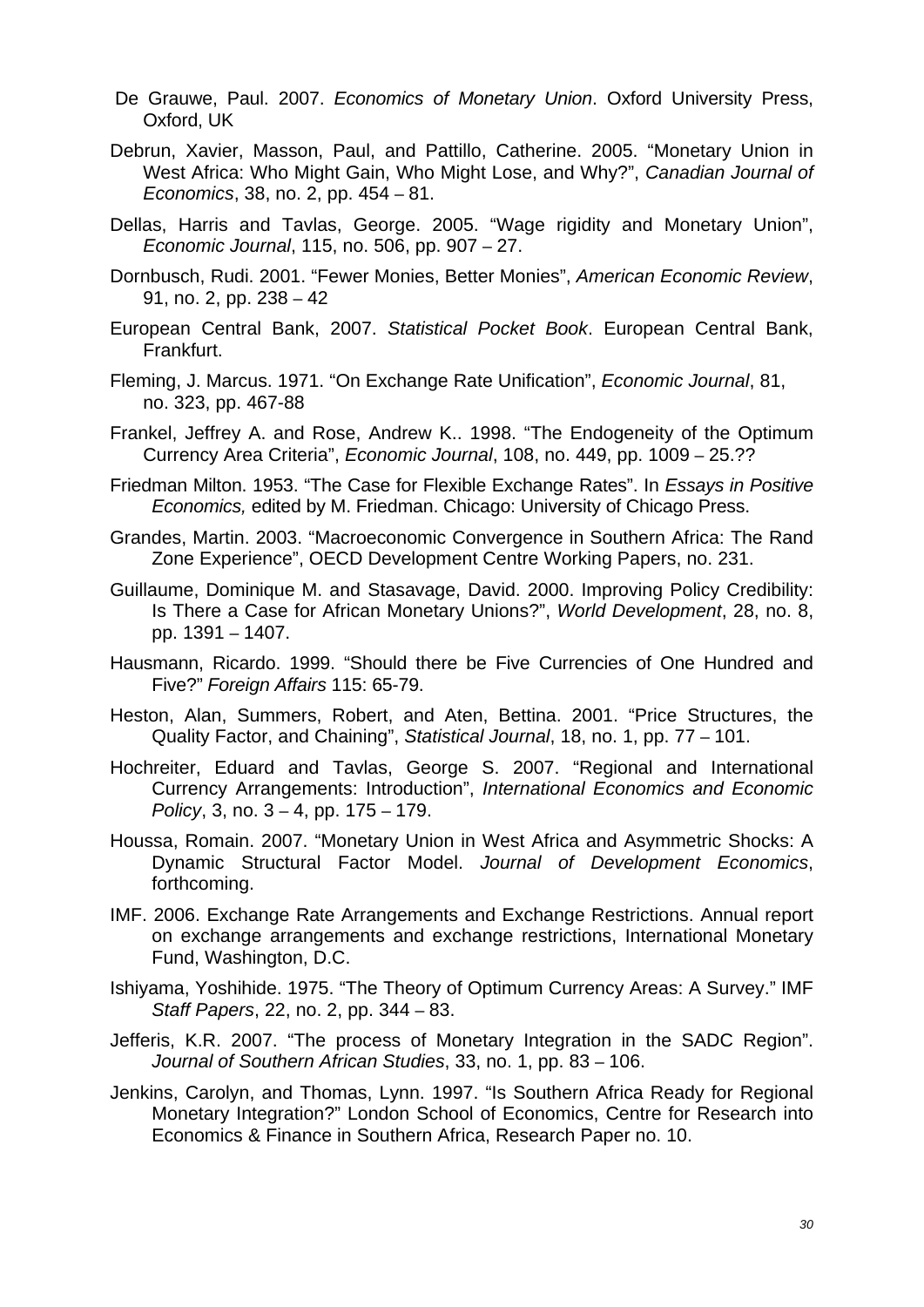- Karras, Georgios. 2007. "Is Africa an Optimum Currency area? A Comparison of Macroeconomic Costs and Benefits."*Journal of African Economies*, 16, no. 2, pp. 234 – 58.
- Kenen, Peter. 1969. "The Theory of Optimum Currency Areas: An Eclectic View." In *Monetary Problems of the International Economy*, edited by R. Mundell and A. Swoboda. Chicago: University of Chicago Press.
- Khamfula, Yohane and Huizinga, Harry. 2004. "The Southern African Development Community: Suitable for a Monetary Union?", *Journal of Development Economics*, 73, no. 2, pp. 699 – 714.
- Masson, Paul. 2006. "Currency Unions in Africa: Is the Trade Effect Substantial Enough to Justify Their Formation?" Rotman School of Management Working Paper, no. 06-08
- Masson, Paul and Pattillo, Catherine. 2004. "[A Single Currency for Africa?](http://web.ebscohost.com/ehost/viewarticle?data=dGJyMPPp44rp2%2fdV0%2bnjisfk5Ie46bNRtaavULCk63nn5Kx95uXxjL6vrUutqK5ItZa1UrCruEq0lr9lpOrweezp33vy3%2b2G59q7RbOpsk%2bxq65OsJzqeezdu33snOJ6u9vhhqTq33%2b7t8w%2b3%2bS7SLWvtUu2q6R%2b7ejrefKz5I3q4tJ99uoA&hid=12)", *Finance and Development*, 41, no. 4, pp. 9 – 15.
- Masson Paul R. and Pattillo, Catherine. 2005. The Monetary Geography of Africa, Brookings Institution Press, Washington, D.C.
- Masson, Paul R. and Taylor, Mark P. 1992. "[Common Currency Areas and Currency](http://web.ebscohost.com/ehost/viewarticle?data=dGJyMPPp44rp2%2fdV0%2bnjisfk5Ie46bNRtaavULCk63nn5Kx95uXxjL6vrUutqK5ItZa1UrCruEq0lr9lpOrweezp33vy3%2b2G59q7RbOpsk%2bxq65OsJzqeezdu33snOJ6u9vhhqTq33%2b7t8w%2b3%2bS7SLSvr1GuqKR%2b7ejrefKz5I3q4tJ99uoA&hid=12)  [Unions: An Analysis of the Issues](http://web.ebscohost.com/ehost/viewarticle?data=dGJyMPPp44rp2%2fdV0%2bnjisfk5Ie46bNRtaavULCk63nn5Kx95uXxjL6vrUutqK5ItZa1UrCruEq0lr9lpOrweezp33vy3%2b2G59q7RbOpsk%2bxq65OsJzqeezdu33snOJ6u9vhhqTq33%2b7t8w%2b3%2bS7SLSvr1GuqKR%2b7ejrefKz5I3q4tJ99uoA&hid=12)." C.E.P.R. Discussion Paper, no. 617
- McKinnon, Ronald. 1963. "Optimum Currency Areas". *American Economic Review* 54, no. 3: 712 – 25.
- Mongelli, Francesco. 2002. " 'New' Views on the Optimum Currency Area Theory: What is EMU Telling Us?" European Central Bank Working Paper no. 138.
- Mundell, Robert. 1961. "A Theory of Optimum Currency Areas". *American Economic Review* 51, no. 4: 657 – 65.
- Robson, Peter. 1987. The Economics of International Integration. Third revised edition London; Boston; Sydney and Wellington: Allen and Unwin
- Rose, Andrew K.. 2000. "One Money, One Market: The Effect of Common Currencies on Trade", *Economic Policy: A European Forum*, no. 30, pp. 7-33
- Rose, Andrew, and Eric van Wincoop. 2001. "National Money as a Barrier to International Trade: The Real Case for Currency Union". *American Economic Review* 91, no. 2, pp. 386 – 90.
- SADC Governors, 2007. *Report of the SADC Governors*, Tanzania, April 2007.
- Stockman Alan. 1999. "Choosing an Exchange-Rate System", *Journal of Banking and Finance* 29, no. 10, pp. 1483 – 98.
- Tavlas, George S. 1993. "The 'New' Theory of Optimum Currency Areas". *The World Economy* 16, no. 6, pp. 663 – 86.
- Vaubel, Roland. 1978. ["Real Exchange-Rate Changes in the European Community:](http://web.ebscohost.com/ehost/viewarticle?data=dGJyMPPp44rp2%2fdV0%2bnjisfk5Ie46bNRtaavULCk63nn5Kx95uXxjL6vrUutqK5ItZa1UrKnuEm1lr9lpOrweezp33vy3%2b2G59q7RbOpsk%2bxq65OsJzqeezdu33snOJ6u9vhhqTq33%2b7t8w%2b3%2bS7SK%2bms0%2bzp6R%2b7ejrefKz5I3q4tJ99uoA&hid=105)  [A New Approach to the Determination of Optimum Currency Areas](http://web.ebscohost.com/ehost/viewarticle?data=dGJyMPPp44rp2%2fdV0%2bnjisfk5Ie46bNRtaavULCk63nn5Kx95uXxjL6vrUutqK5ItZa1UrKnuEm1lr9lpOrweezp33vy3%2b2G59q7RbOpsk%2bxq65OsJzqeezdu33snOJ6u9vhhqTq33%2b7t8w%2b3%2bS7SK%2bms0%2bzp6R%2b7ejrefKz5I3q4tJ99uoA&hid=105).", *Journal of International Economics*, 8, no. 2, pp. 319 – 39.
- Wang Jian-Ye, Masha Iyabo, Shirono Kazuko, and Harris Leighton. 2006. "The Common Monetary Area in Southern Africa: Shocks, Adjustment, and Policy Challenges." IMF Working Paper, no. 07/158.
- Yehoue, Etienne B.. 2005. "On the Pattern of Currency Blocs in Africa". IMF *Working Paper*, no. 05/45.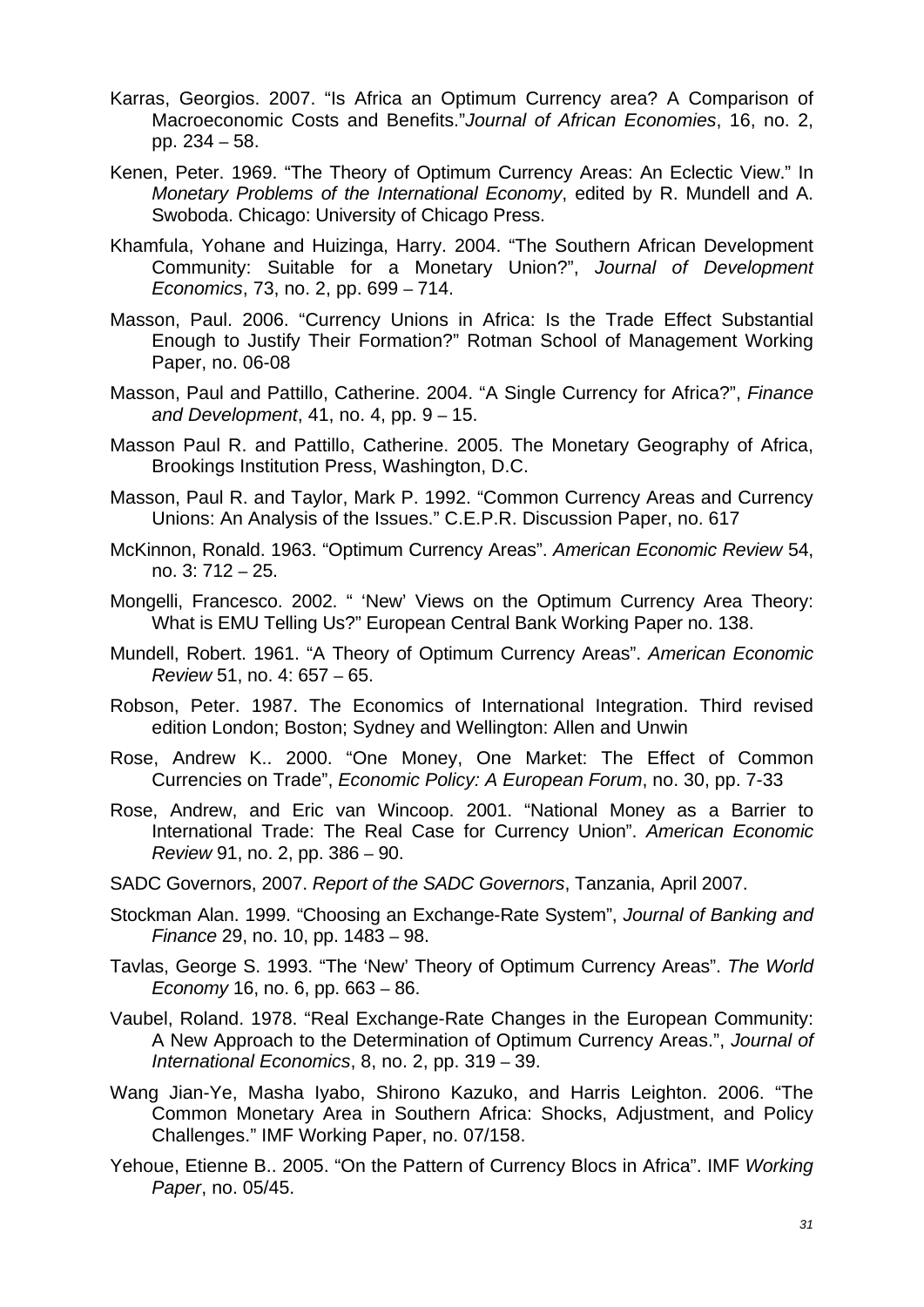## <span id="page-34-0"></span>**Appendix**

# **Country Currency Regime Capital controls** Angola (Kwanza Managed floating Yes Botswana Pula Pula Pegged to basket (South African rand and SDR) Yes Congo. Congo,<br>Democratic republic of Congo franc | Independently floating | Yes Lesotho Loti Pegged to South African rand (CMA) Yes Madagascar  $\vert$  Ariary  $\vert$  Independently floating  $\vert$  Yes Malawi **Independently floating**  $Y_{\text{res}}$ Mauritius Rupee Managed floating Yes Mozambique Metical Managed floating Yes Namibia **Namibia dollar** Pegged to South African rand Yes Yes South Africa Rand Rand Independently floating; rand is maependently hoating, rand is ves Swaziland **Example 2** Lilangeni Pegged to South African rand Yes Tanzania  $\vert$  Shilling | Independently floating | Yes Zambia  $\vert$  Kwacha  $\vert$  Managed floating  $\vert$  Yes  $\mathsf{Z}$ imbabwe  $\mathsf{Z}$ imbabwe dollar  $\mathsf{A}$ djustable peg against U.S. Adjustable peg against 0.3.<br>dollar; dual exchange rates

#### **Table 1** SADC Countries: Exchange rate regimes

Source: IMF, *Exchange Rate Arrangements and Exchange Restrictions*, 2006.

#### **Notes:**

**Managed floating:** The authorities influence exchange rate movements through active intervention to counter the long-term trend of the exchange rate, without specifying a predetermined exchange rate path, or without having a specific exchange rate target. Intervention may be direct or indirect. Indicators for managing the rate are broadly judgmental (*e.g.,* balance of payments position, international reserves, parallel market developments), and adjustments may not be automatic.

**Independently floating:** The exchange rate is market determined; any foreign exchange intervention aims at moderating the rate of change and preventing undue fluctuations in the exchange rate that are not justified by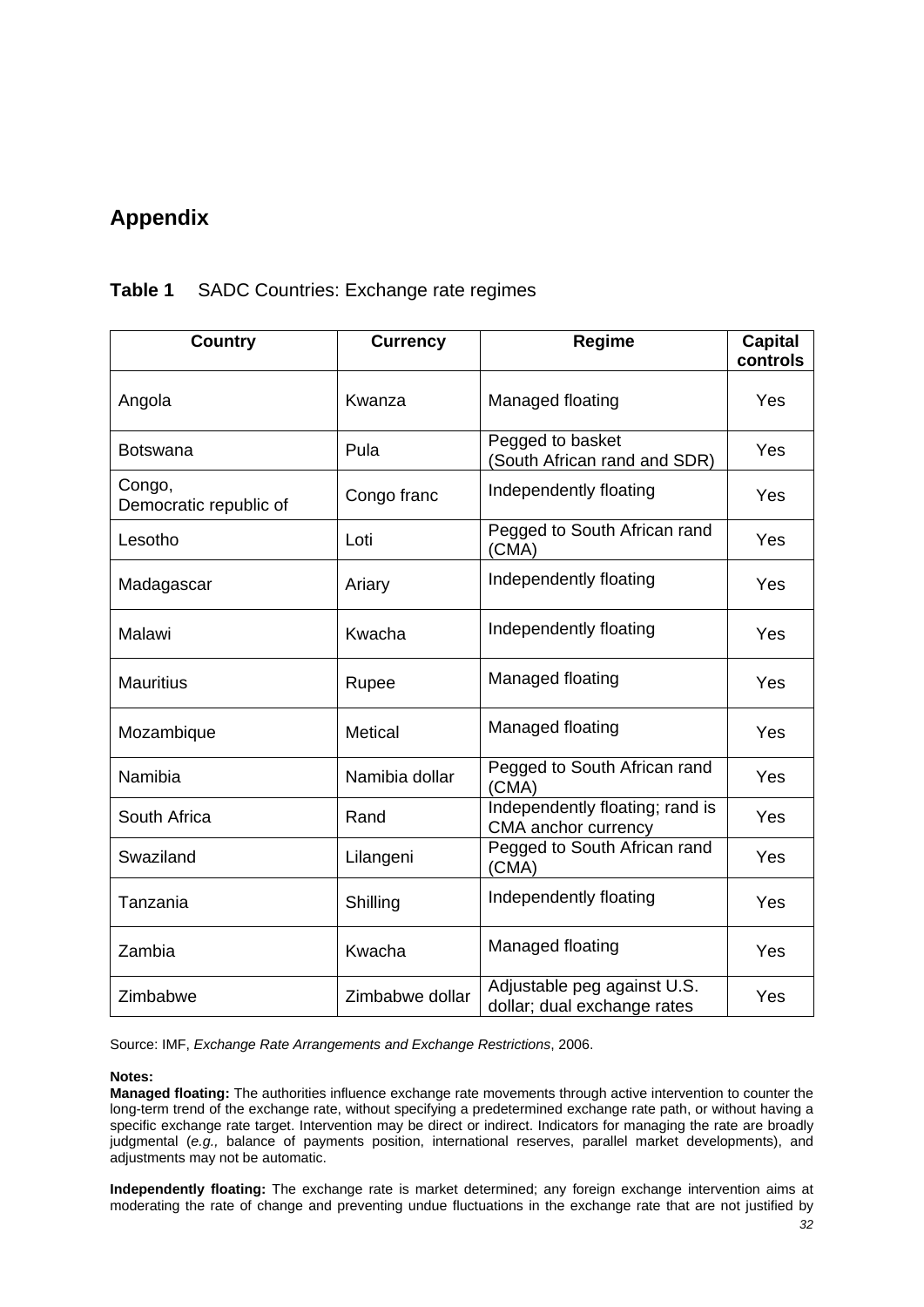economic fundamentals, rather than at establishing a level for the exchange rate. In these regimes, monetary policy is in principle independent of exchange rate policy.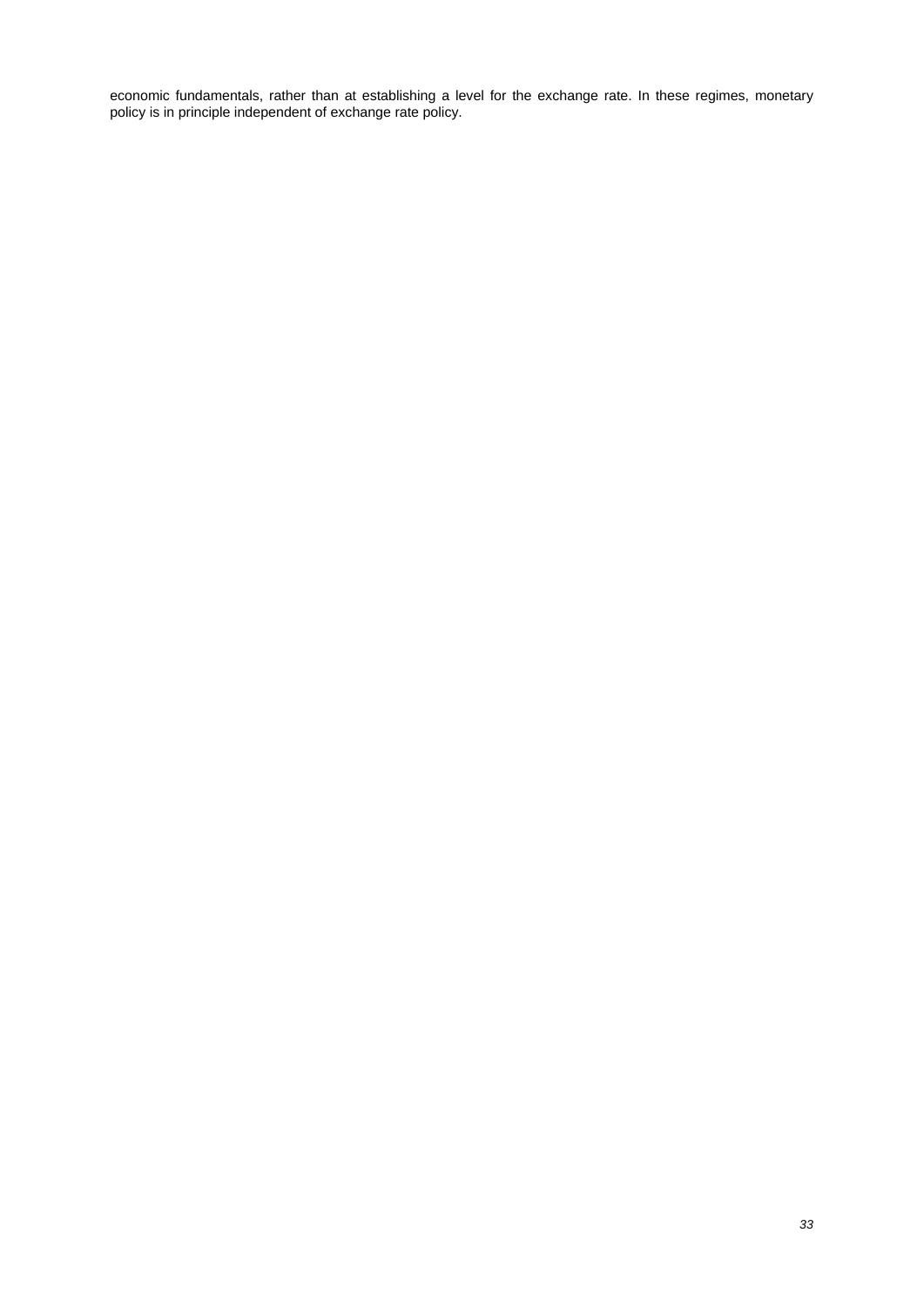## **Table 2** SADC Countries: Selected economic indicators

| Country          | GDP (constant<br>2000 of<br>US\$, millions) | Percent of<br>Total<br>SADC GDP | GDP (current<br>US\$, millions) | GDP per<br>capita<br>(constant 2000<br><b>US\$)</b> | Average GDP<br>per capita<br>growth<br>2001--2005 | Trade (exports<br>plus imports in<br>per cent of<br>GDP) | Population<br>(millions) |
|------------------|---------------------------------------------|---------------------------------|---------------------------------|-----------------------------------------------------|---------------------------------------------------|----------------------------------------------------------|--------------------------|
| Angola           | 17593                                       | 7.3                             | 20108                           | 990                                                 | 6.2                                               | 138.1                                                    | 16.4                     |
| <b>Botswana</b>  | 6835                                        | 2.8                             | 10146                           | 3818                                                | 4.0                                               | 74.7                                                     | 1.8                      |
| Congo, Dem. Rep. | 5611                                        | 2.3                             | 7782                            | 93                                                  | 1.0                                               | 40.9                                                     | 59.3                     |
| Lesotho          | 1049                                        | 0.4                             | 1988                            | 548                                                 | 2.2                                               | 125.5                                                    | 1.8                      |
| Madagascar       | 4146                                        | 1.7                             | 4364                            | 239                                                 | $-0.5$                                            | 74.9                                                     | 19.1                     |
| Malawi           | 2004                                        | 0.8                             | 2001                            | 168                                                 | 0.0                                               | 59.0                                                     | 13.2                     |
| <b>Mauritius</b> | 5772                                        | 2.4                             | 6694                            | 4426                                                | 3.5                                               | 104.6                                                    | 1.3                      |
| Mozambique       | 5895                                        | 2.4                             | 5548                            | 285                                                 | 6.5                                               | 62.1                                                     | 20.1                     |
| Namibia          | 4165                                        | 1.7                             | 7589                            | 1966                                                | 1.8                                               | 84.2                                                     | 2.1                      |
| South Africa     | 162267                                      | 67.4                            | 237216                          | 3458                                                | 2.8                                               | 52.7                                                     | 47.4                     |
| Swaziland        | 1579                                        | 0.7                             | 2598                            | 1365                                                | 0.6                                               | 176.0                                                    | 1.1                      |
| Tanzania         | 13417                                       | 5.6                             | 10851                           | 337                                                 | 4.6                                               | 45.6                                                     | 39.5                     |
| Zambia           | 4254                                        | 1.8                             | 5389                            | 371                                                 | 2.5                                               | 51.2                                                     | 11.9                     |
| Zimbabwe         | 6230                                        | 2.6                             | 17750                           | 479                                                 | $-7.8$                                            | 45.8                                                     | 13.1                     |
|                  |                                             |                                 |                                 |                                                     |                                                   |                                                          |                          |

#### **Notes:**

GDP (constant 2000 millions of US\$); latest year reported is 2006 GDP (current US\$, millions): latest year reported is 2006 Average GDP growth (annual per cent change) 2002—2006: 5 years GDP per capita (constant 2000 US\$); latest year reported is 2005 Average GDP per capita growth (annual per cent change) 2001--2005 Trade (per cent of GDP): latest reported year is 2006

<span id="page-36-0"></span>Source: World Development Indicators, World Bank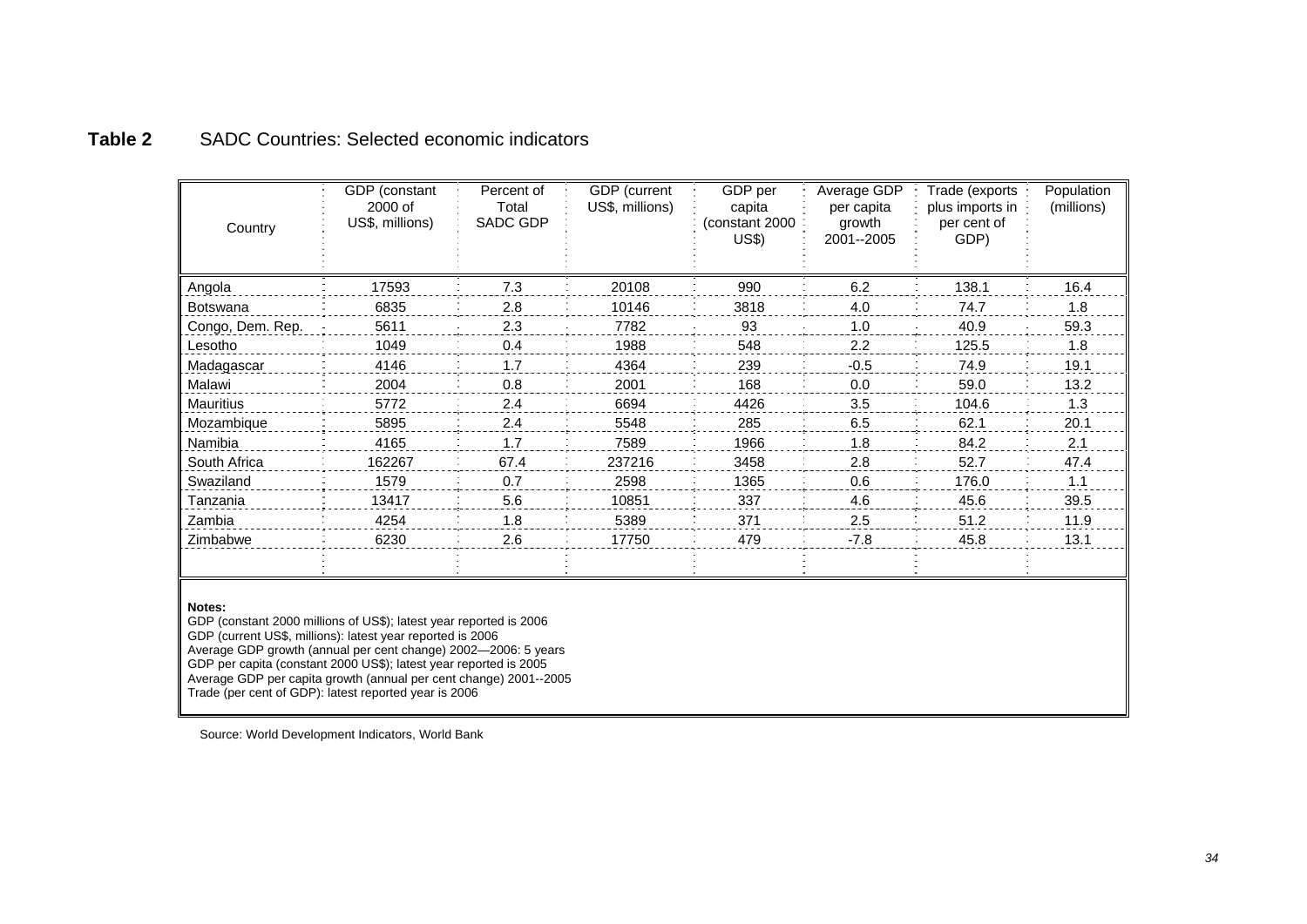| Country          | Year | <b>Exports</b>                         |              | Share of<br><b>Total Exports</b> |       |
|------------------|------|----------------------------------------|--------------|----------------------------------|-------|
| Angola           | 2003 | Crude oil                              |              | 89,7                             |       |
|                  |      | Diamonds                               |              | 8,3                              |       |
|                  |      | Refined petroleum products             | <b>Total</b> | 1,4                              | 99,4  |
| <b>Botswana</b>  | 2005 | Diamonds                               |              | 72,0                             |       |
|                  |      | Copper nickel                          |              | 9,8                              |       |
|                  |      | <b>Textiles</b>                        | <b>Total</b> | 4,7                              |       |
| Congo, Dem. Rep. | 2004 | Diamonds                               |              | 45,7                             | 86,5  |
|                  |      | Crude oil                              |              | 19,9                             |       |
|                  |      | Cobalt                                 |              | 13,8                             |       |
|                  |      |                                        | <b>Total</b> |                                  | 79,3  |
| Lesotho          | 2005 | Clothing                               |              | 65,4                             |       |
|                  |      | <b>Diamonds</b>                        |              | 15,4                             |       |
|                  |      | Machinery                              | <b>Total</b> | 3,8                              | 84,7  |
| Madagascar       | 2004 | Vanilla                                |              | 46,3                             |       |
|                  |      | Shellfish                              |              | 18,6                             |       |
|                  |      | Cloves                                 |              | 10,5                             |       |
|                  |      |                                        | <b>Total</b> |                                  | 75,4  |
| Malawi           | 2003 | Tobacco<br>Tea                         |              | 53,0<br>9,9                      |       |
|                  |      | Sugar                                  |              | 9,1                              |       |
|                  |      |                                        | <b>Total</b> |                                  | 72,0  |
| <b>Mauritius</b> | 2004 | Sugar                                  |              | 85,8                             |       |
|                  |      | Chemicals                              |              | 3,3                              |       |
|                  |      | <b>Cut flowers</b>                     |              | 0,9                              |       |
|                  | 2004 | Aluminum                               | <b>Total</b> |                                  | 90,0  |
| Mozambique       |      | Electricity                            |              | 60,8<br>6,8                      |       |
|                  |      | Prawns                                 |              | 6,1                              |       |
|                  |      |                                        | <b>Total</b> |                                  | 73,7  |
| Namibia          | 2004 | Diamonds                               |              | 45,2                             |       |
|                  |      | Other manufactured products            |              | 16,0                             |       |
|                  |      | Fish                                   | Total        | 9,8                              | 71,0  |
| South Africa     | 2006 | Monetary gold                          |              | 8,2                              |       |
|                  |      | Bituminous coal                        |              | 4,7                              |       |
|                  |      | Platinum - unwrought or in powder form |              | 4,2                              |       |
|                  |      |                                        | <b>Total</b> |                                  | 17,0  |
| Swaziland        | 2003 | Edible concentrates                    |              | 55,1                             |       |
|                  |      | Cottonseed and lint<br>Wood pulp       |              | 15,9<br>12,9                     |       |
|                  |      |                                        | <b>Total</b> |                                  | 83,8  |
| Tanzania         | 2004 | Gold                                   |              | 49,6                             |       |
|                  |      | <b>Fish and Products</b>               |              | 10,5                             |       |
|                  |      |                                        | <b>Total</b> |                                  | 60,1  |
| Zambia           | 2004 | Copper<br>Nonmetal exports             |              | 58,3<br>25,7                     |       |
|                  |      | Cobalt                                 |              | 16,0                             |       |
|                  |      |                                        | <b>Total</b> |                                  | 100,0 |
| Zimbabwe         | 2004 | Gold                                   |              | 15,6                             |       |
|                  |      | Tobacco                                |              | 13,5                             |       |
|                  |      | Ferrous alloys                         |              | 11,0                             |       |
|                  |      |                                        | <b>Total</b> |                                  | 40,2  |

## <span id="page-37-0"></span>**Table 3 SADC Countries: Major export products**

Source: International Monetary Fund, Recent Economic Developments (various issues), National Statistical Office Malawi and data provided by the South African authorities.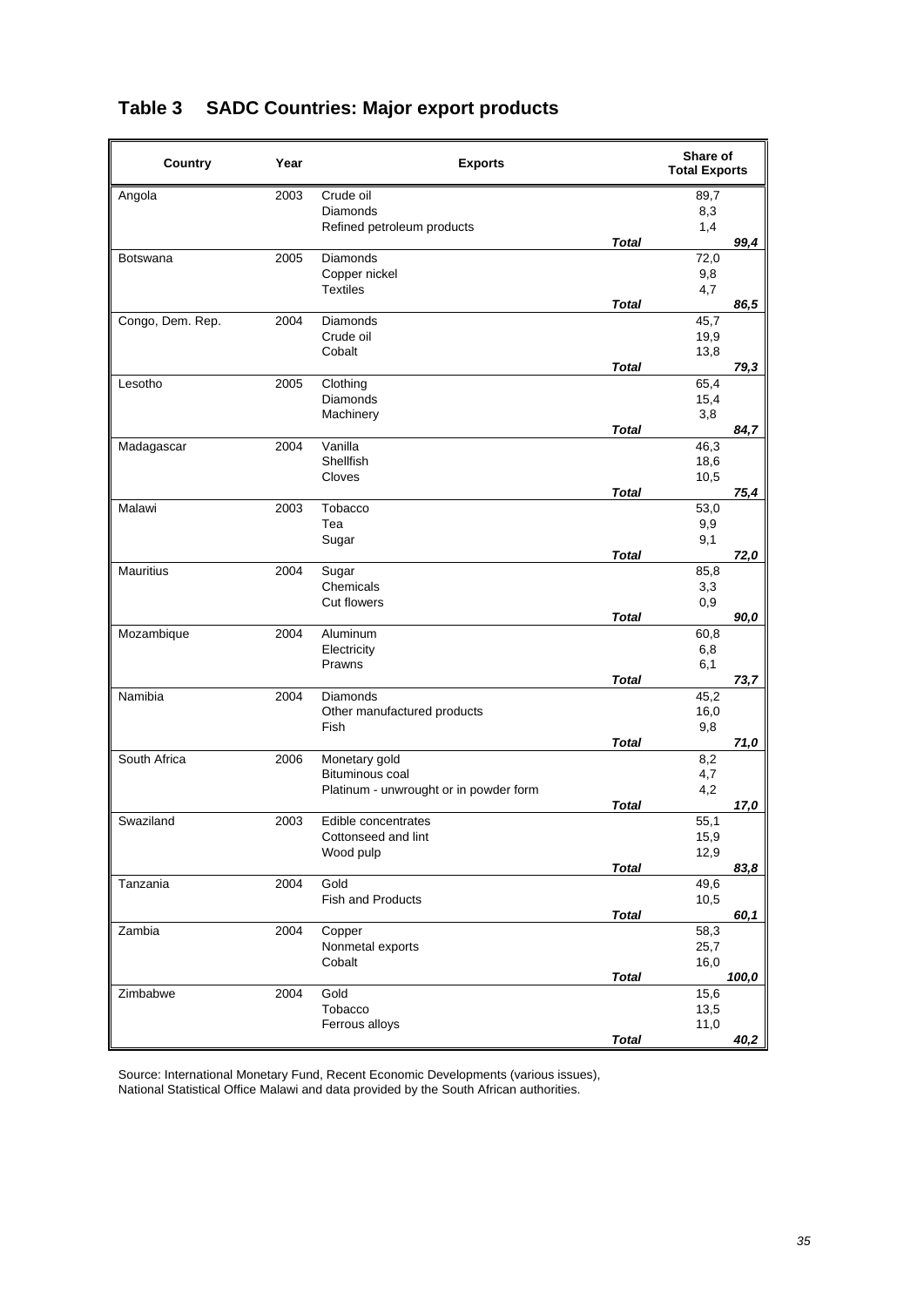| From / To           | Angola                                    | Botswana | Dem Rep<br>of Congo | Lesotho | Madagascar | Malawi | Mauritius | Mozambique | Namibia | South<br>Africa | Swaziland | Tanzania | Zambia | Zimbabwe | Total<br>SADC | Total<br>SADC<br>less<br>Sourth<br>Africa |
|---------------------|-------------------------------------------|----------|---------------------|---------|------------|--------|-----------|------------|---------|-----------------|-----------|----------|--------|----------|---------------|-------------------------------------------|
|                     |                                           | N/A      | N/A                 | N/A     | N/A        | N/A    | N/A       | N/A        | N/A     | N/A             | N/A       | N/A      | N/A    | N/A      | N/A           | N/A                                       |
| Angola              | 0.01                                      |          |                     |         |            | 0.02   |           |            |         | 7.50            |           |          | 0.07   |          |               |                                           |
| Botswana<br>Dem Rep |                                           |          | 0.03                | 0.01    | 0.00       |        | 0.00      | 0.03       | 0.09    |                 | 0.02      | 0.02     |        | 2.49     | 10.28         | 2.78                                      |
| of Congo            | N/A                                       | N/A      |                     | N/A     | N/A        | N/A    | N/A       | N/A        | N/A     | N/A             | N/A       | N/A      | N/A    | N/A      | N/A           | N/A                                       |
| Lesotho             | N/A                                       | 0.10     | N/A                 |         | N/A        | 0.00   | N/A       | N/A        | N/A     | 53.04           | 0.07      | 0.00     | 0.00   | N/A      | 53.22         | 0.18                                      |
| Madagascar          | 0.01                                      | 0.00     | 0.00                | 0.00    |            | 0.00   | 1.43      | 0.02       | 0.00    | 1.00            | 0.01      | 0.02     | 0.00   | 0.01     | 2.51          | 1.51                                      |
| Malawi              | 0.01                                      | 0.20     | 0.03                | 0.13    | 0.16       |        | 0.01      | 2.29       | 0.03    | 22.19           | 0.02      | 0.95     | 2.11   | 3.18     | 31.32         | 9.13                                      |
| Mauritius           | 0.13                                      | 0.01     | 0.00                | 0.05    | 4.77       | 0.00   |           | 0.05       | 0.01    | 2.15            | 0.01      | 0.06     | 0.04   | 0.07     | 7.34          | 5.19                                      |
| Mozambique          | 0.06                                      | 0.02     | 0.13                | 0.03    | 0.01       | 1.04   | 0.04      | 0.72       | 0.00    | 14.10           | 0.35      | 0.19     | 0.09   | 3.20     | 19.26         | 5.16                                      |
| Namibia             | 7.18                                      | 0.47     | 0.46                | 0.01    | 0.00       | 0.00   | 0.01      | 0.72       |         | 30.49           | 0.03      | 0.03     | 0.52   | 0.22     | 40.14         | 9.65                                      |
| South Africa        | 1.31                                      | N/A      | 0.69                | N/A     | 0.14       | 0.47   | 0.54      | 1.73       | N/A     |                 | N/A       | 0.76     | 2.19   | 2.03     | 9.87          | 9.87                                      |
| Swaziland           | 0.77                                      | 0.00     | N/A                 | 0.01    | 0.21       | 0.44   | N/A       | 5.35       | 0.01    | 67.48           |           | 1.37     | 0.53   | 2.90     | 79.06         | 11.58                                     |
| Tanzania            | 0.17                                      | 0.00     | 1.37                | 0.00    | 0.06       | 1.06   | 0.05      | 0.63       | 0.02    | 14.31           | 0.11      |          | 0.91   | 0.07     | 18.77         | 4.46                                      |
| Zambia              | 0.01                                      | 0.16     | 3.56                | 0.13    | 0.00       | 1.49   | 0.02      | 0.03       | 0.50    | 11.01           | 0.03      | 0.46     |        | 1.42     | 18.82         | 7.81                                      |
| Zimbabwe            | 0.20                                      | 2.51     | 0.66                | 0.17    | 0.00       | 2.47   | 0.09      | 1.01       | 0.74    | 29.34           | 0.01      | 0.26     | 3.72   |          | 41.18         | 11.84                                     |
|                     |                                           |          |                     |         |            |        |           |            |         |                 |           |          |        |          |               |                                           |
|                     | Addendum item: Euro area countries (2006) |          |                     |         |            |        |           |            |         |                 |           |          |        |          |               |                                           |

## **Table 4** SADC countries: Country exports as share of total exports (per cent)

Intra-area exports in per cent of total exports Austria Belgium Finland France Germany Greece Ireland Italy Luxembourg Netherlands Portugal Spain 53 64 31 50 41 34 42 43 71 62 61 59 59

Sources: UN Comtrade Statistics and IMF Direction of Trade Statistics.

<span id="page-38-0"></span>**Note:** The data pertain to the latest year for which such data are available for each country - - *i.e.,* either 2004, 2005, or 2006.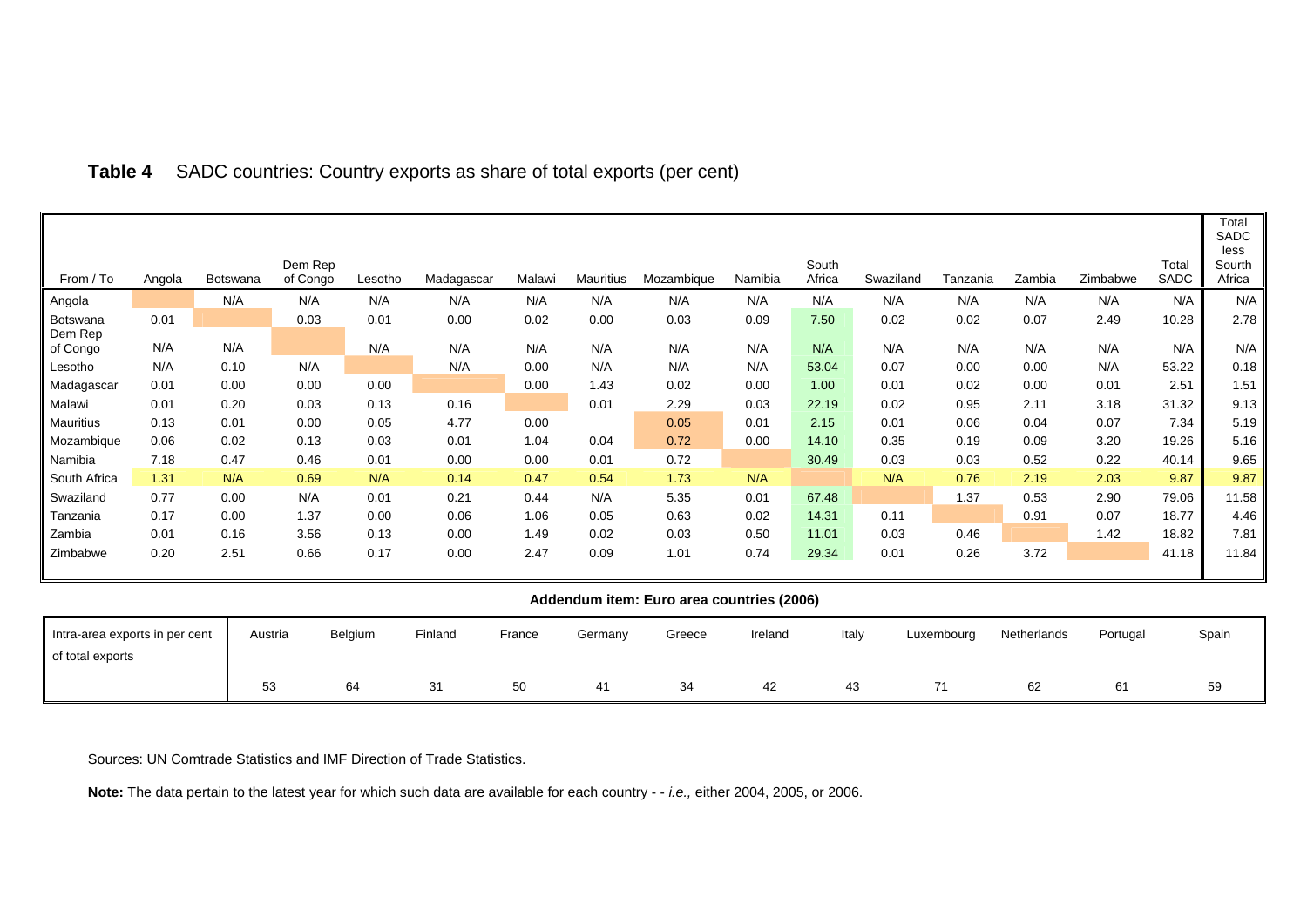| <b>Inflation rate</b><br>Country        |                                           | <b>Budget deficit</b><br>$(-)$ surplus $(+)$<br>as percentage<br>of GDP |                                                      | <b>Public debt</b><br>as percentage<br>of GDP |                                 | <b>Current account balance</b><br>as percentage<br>of GDP |                                                | Real growth rate |                             |        |
|-----------------------------------------|-------------------------------------------|-------------------------------------------------------------------------|------------------------------------------------------|-----------------------------------------------|---------------------------------|-----------------------------------------------------------|------------------------------------------------|------------------|-----------------------------|--------|
|                                         | 2005                                      | 2006                                                                    | 2005                                                 | 2006                                          | 2005                            | 2006                                                      | 2005                                           | 2006             | 2005                        | 2006   |
| Angola                                  | 18.5                                      | 12.2                                                                    | 7.3                                                  | $-3.4$                                        | 37.8                            | 25.5                                                      | 15.7                                           | 16.4             | 20.6                        | 19.5   |
| Botswana                                | 8.6                                       | 11.6                                                                    | $1.2$ :                                              | 8.1                                           | 4.4                             | 3.8                                                       | 15.7                                           | 20.9             | 9.2                         | $-0.8$ |
| Congo, Dem. Rep.                        | 21.3                                      | 18.2                                                                    | $-1.2$ :                                             | $-0.7$                                        | 158.7                           | 133.4                                                     | $-4.4$                                         | $-7.5$           | 6.5                         | 5.1    |
| Lesotho                                 | 3.5                                       | 6.0                                                                     | 2.0                                                  | 13.3                                          | 50.3                            | 49.9                                                      | $-6.8$                                         | 4.3              | 4.0                         | 6.2    |
| Madagascar                              | 18.4                                      | 10.8                                                                    | $-10.3$                                              | $-10.3$                                       | 87.0                            | 30.0                                                      | $-10.9$                                        | $-8.8$           | 4.6                         | 4.9    |
| Malawi                                  | 15.4                                      | 13.9                                                                    | $-1.2$                                               | $-1.5$                                        | 105.4                           | 28.5                                                      | $-34.0$                                        | $-31.2$          | 2.3                         | 8.5    |
| Mauritius                               | 4.9                                       | 8.9                                                                     | $-5.0$                                               | $-5.3$                                        | 58.3                            | 57.9                                                      | $-5.2$                                         | $-9.5$           | 2.2                         | 5.0    |
| Mozambique <sup>1</sup>                 | 6.4                                       | 13.2                                                                    | $-3.5$                                               | $-1.0$ :                                      | 70.0                            | 47.7                                                      | $-11.09$                                       | $-8.0$           | $6.2$ :                     | 8.5    |
| Namibia                                 | 2.2                                       | $5.1$ :                                                                 | $-1.1$                                               | 2.1                                           | 33.6                            | 31.4                                                      | 7.1                                            | 18.3             | 4.2                         | 4.6    |
| South Africa                            | 3.9                                       | 4.6                                                                     | $-0.5$                                               | 0.3                                           | 36.6                            | 33.3                                                      | $-4.0$                                         | $-6.5$           | 5.1                         | 5.0    |
| Swaziland                               | 4.8                                       | 5.3                                                                     | $-1.8$                                               | $-2.1$                                        | 16.9                            | 17.1                                                      | 0.26                                           | 1.8              | 2.3                         | 2.8    |
| Tanzania                                | 4.4                                       | 6.2                                                                     | 5.0                                                  | $-5.5$                                        | 63.8                            | 49.97                                                     | $-6.9$                                         | $-10.9$          | $6.7$ :                     | 6.2    |
| Zambia                                  | 15.9                                      | 8.2                                                                     | $-2.6$                                               | $-1.9$                                        | 64.5                            | 25.8                                                      | $-11.8$                                        | $-1.2$           | 5.2                         | 5.8    |
| Zimbabwe                                | 585.8                                     | 1281.8                                                                  | $-3.5$                                               | $-5.5$ :                                      | 110.2                           | 76.2                                                      | $-12.0$                                        | $-7.9$           | $-3.8$                      | $-1.8$ |
| Average,<br><b>SADC excl Zimbabwe</b>   | 9.9                                       | 9.6                                                                     | $-0.9$                                               | $-0.6$                                        | 60.6                            | 41.1                                                      | $-4.3$                                         | $-1.7$           | 6.1                         | 6.3    |
| Average,<br><b>AII SADC</b>             | 51.0                                      | 100.4                                                                   | $-1.1$                                               | $-1.0$                                        | 64.1                            | 43.6                                                      | $-4.9$                                         | $-2.1$           | 5.4                         | 5.7    |
| Convergence criteria<br>$(2004 - 2008)$ | Single digit<br>Inflation rate<br>by 2008 |                                                                         | <b>Deficit smaller</b><br>than 5 per cent<br>by 2008 |                                               | Less than 60 per cent<br>of GDP |                                                           | Deficit not wider<br>than 9 per cent<br>of GDP |                  | Not less than<br>7 per cent |        |

## **Table 5** SADC countries: Status of macroeconomic convergence

1 **2006 GDP is estimated** 

<span id="page-39-0"></span>Source: Committee of Central Bank Governors of SADC (2007)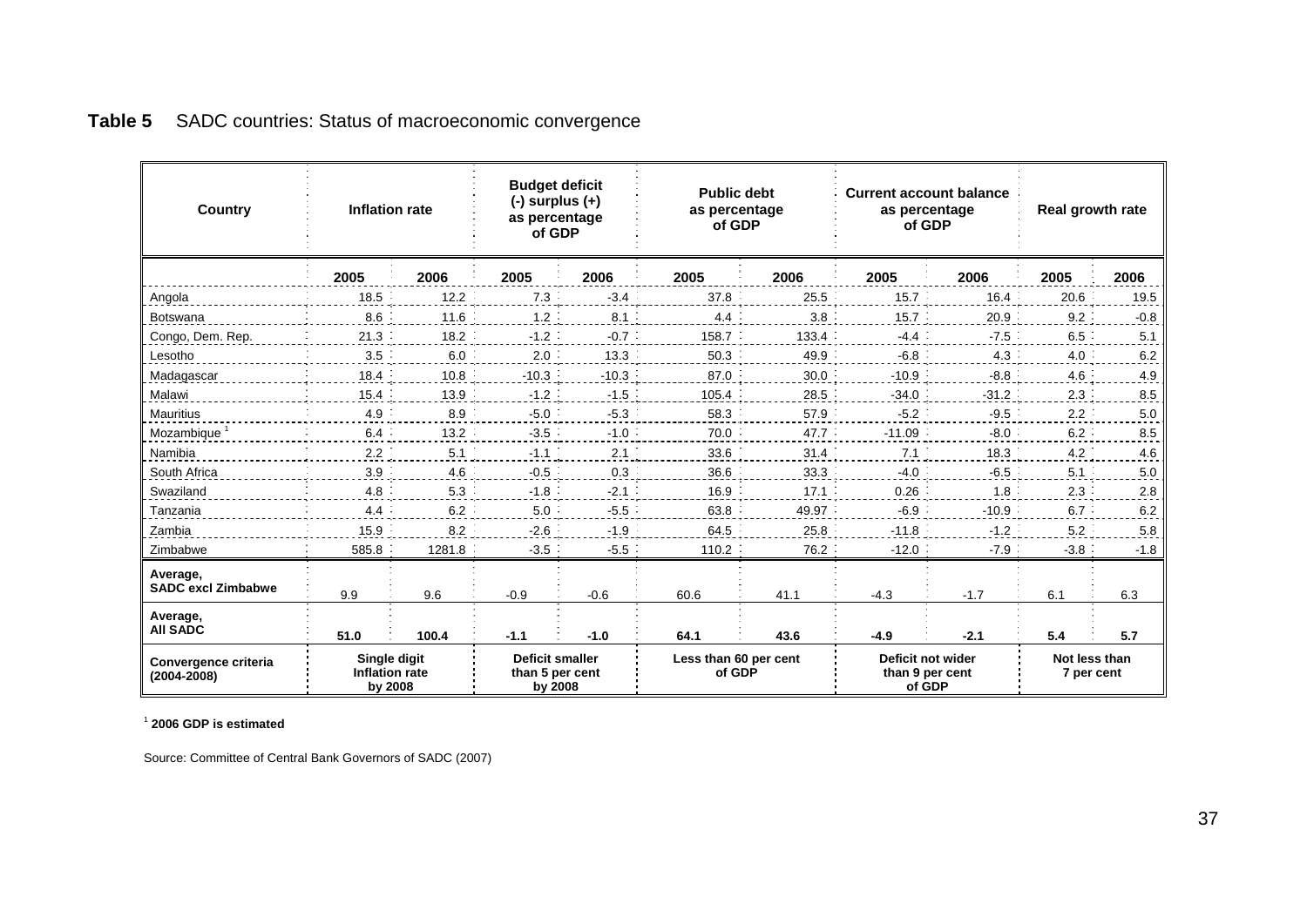# **Table 6: Evaluating monetary union in South Africa**

<span id="page-40-0"></span>

| <b>Study</b>                      | <b>Sample</b><br>period | <b>Number of</b><br>countries                                                                    | <b>OCA</b><br>approach            | <b>Empirical</b><br>approach                                                                                                                                                                                                                                                        | <b>Main findings</b>                                                                                                                                                                                                                                                             |
|-----------------------------------|-------------------------|--------------------------------------------------------------------------------------------------|-----------------------------------|-------------------------------------------------------------------------------------------------------------------------------------------------------------------------------------------------------------------------------------------------------------------------------------|----------------------------------------------------------------------------------------------------------------------------------------------------------------------------------------------------------------------------------------------------------------------------------|
| Bayoumi-Ostry<br>(1997)           | 1963-89                 | 11 SADC: 4 CMA plus<br>Botswana, Angola,<br>Malawi, Mozambique,<br>Tanzania, Zambia,<br>Zimbabwe | Traditional                       | Estimated second-order autoregressions of<br>per-capita growth.<br>2. Used residuals from autoregressions of per<br>capita growth to calculate correlations of<br>shocks across countries.                                                                                          | Correlations tend to be positive but small and<br>insignificant, while the few positive and<br>significant shocks do not involve continuous<br>states.                                                                                                                           |
| Jenkins-Thomas<br>(1997)          | 1960-90                 | 12 SADC                                                                                          | Traditional                       | Estimated three measures of convergence of<br>real per capita incomes based on PPP exchange<br>rates: (1) changes in the dispersion of cross-<br>sectional income levels; (2) regressions of<br>growth rates on initial levels of per-capita GDP;<br>(3) probability-based approach | Found no evidence of per-capita-income<br>convergence among the 12 countries,<br>suggesting that they are not suitable for<br>monetary integration. Found that Botswana,<br>Lesotho, Namibia, South Africa, and Swaziland<br>are suitable for monetary integration.              |
| Guillaume-<br>Stasavage<br>(2000) | 1968-93                 | 5; CMA plus<br><b>Botswana</b>                                                                   | Endogenous<br>(credibility)       | Compared political indicators of checks balances<br>in government, and indicators of economic and<br>political shocks (e.g., number of cabinet<br>changes, changes in terms of trade).                                                                                              | Obtained mixed results. Low-party<br>fractionalization and low levels of constraint on<br>executive branches indicated low cost of<br>breaking rules - - unfavourable for monetary<br>union. Exits from regional agreements have<br>been rare - - favourable for monetary union. |
| Grandes (2003)                    | 1990-2000               | 5; CMA plus<br>Botswana                                                                          | Traditional                       | Tested for cointegration among real exchange<br>rates.                                                                                                                                                                                                                              | Significant co-movement in real exchange rates<br>indicated the existence of common trends so<br>that underlying country-specific shocks and/or<br>policy changes do not lead to diverging relative<br>prices.                                                                   |
| Carrere (2004)                    | 1962-96                 | 12 SADC                                                                                          | Endogenous<br>(trade<br>creation) | Used gravity model, with bilateral nominal<br>exchange-rate volatility employed as proxy for<br>common-currency effect.                                                                                                                                                             | Obtained inconclusive results.                                                                                                                                                                                                                                                   |
| Khamfula-Huizinga<br>(2004)       | 1980-98                 | 10 SADC: 4 CMA plus<br>Botswana, Malawi,<br>Mauritius, Tanzania,<br>Zambia, Zimbabwe             | Traditional                       | Used residuals from autoregressive model to<br>estimated unanticipated component of bilateral<br>real exchange rates against South African rand.<br>GARCH model used to consider the share of<br>real-exchange rate variation explained by<br>divergent macro policies.             | The 10 countries considered not suited for<br>monetary union. An 8-member currency union,<br>excluding Tanzania and Zambia, was judged<br>suitable.                                                                                                                              |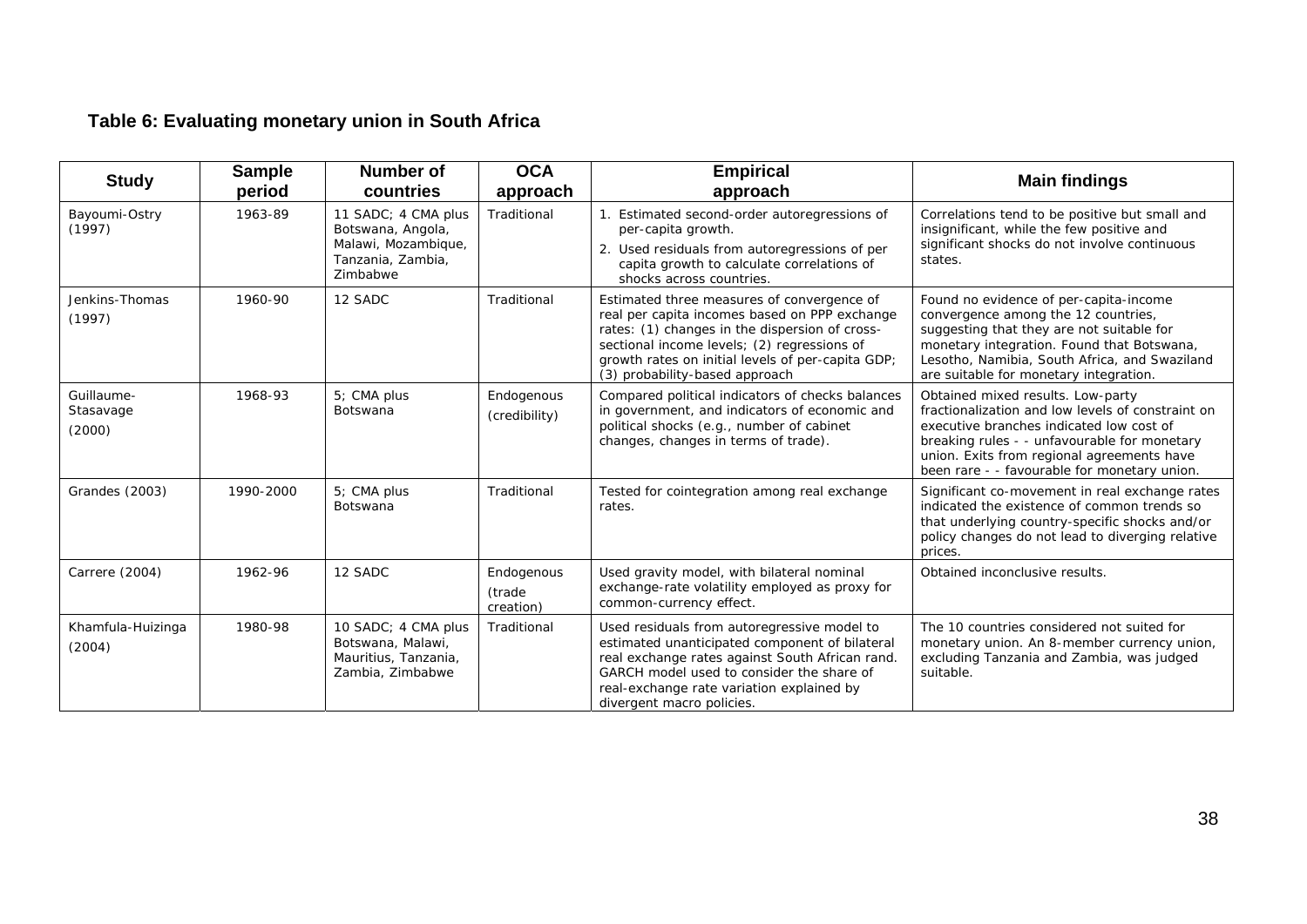|                                           | Table 6, continued (p. 2)                                                                   |                                                                    |                                                                  |                                                                                                                                                                                                                                     |                                                                                                                                                                                                                                                               |  |  |  |  |  |  |
|-------------------------------------------|---------------------------------------------------------------------------------------------|--------------------------------------------------------------------|------------------------------------------------------------------|-------------------------------------------------------------------------------------------------------------------------------------------------------------------------------------------------------------------------------------|---------------------------------------------------------------------------------------------------------------------------------------------------------------------------------------------------------------------------------------------------------------|--|--|--|--|--|--|
| <b>Study</b>                              | <b>Sample</b><br>period                                                                     | Number of<br>countries                                             | <b>OCA</b><br>approach                                           | <b>Empirical</b><br>approach                                                                                                                                                                                                        | <b>Main findings</b>                                                                                                                                                                                                                                          |  |  |  |  |  |  |
| Masson-Pattillo<br>(2005)                 | 1987-2000                                                                                   | 13 SADC (excluding<br>Angola, Madagascar;<br>including Seychelles) | Traditional<br>Endogenous<br>(trade<br>creation,<br>credibility) | Considered correlations of changes in terms<br>of trade between country pairs.<br>Used calibrated model to simulate benefits<br>2.<br>and costs of monetary union.<br>Estimated gravity model to assess trade-<br>creation effects. | Generally supportive of gradual, selective path<br>to monetary union.                                                                                                                                                                                         |  |  |  |  |  |  |
| Yehoue (2005)                             | 1980-2000                                                                                   | 53, including<br>14 SADC plus<br>Seychelles                        | Traditional                                                      | 1. Used model based on trade-network external<br>ties under which currency blocks are formed<br>endogenously.<br>2. Computed measures of lack of co-movement<br>in output levels.                                                   | Generally supportive of gradual path to common<br>currency. Trade-network model supported<br>monetary union of 23 countries, including all 14<br>SADC countries; Estimates based on lack of<br>output co-movements supported 9-member<br>SADC monetary union. |  |  |  |  |  |  |
| <b>Buigut (2006)</b>                      | Data averaged<br>over various<br>sub-periods,<br>1990-2003,<br>depending on<br>availability | 14 SADC<br>6 other eastern<br>African countries                    | Traditional                                                      | Applied cluster analysis to<br>(1) correlations of demand and supply shocks,<br>(2) trade intensity, (3) debt service ratio, (4)<br>public debt ratio, (5) tax revenue ratio, (6)<br>inflation rate.                                | Optimum cluster supported monetary union<br>comprised of Botswana, Namibia, Seychelles,<br>South Africa, and Swaziland.                                                                                                                                       |  |  |  |  |  |  |
| Masson (2006)                             | 1995-2000                                                                                   | 14 SADC                                                            | Endogenous                                                       | Extended Masson-Pattillo calibration model to<br>include endogenous trade-creation effects.                                                                                                                                         | Under symmetric monetary union, costs of<br>union exceeded benefits for 4 CMA countries.<br>Most other countries were net gainers.                                                                                                                            |  |  |  |  |  |  |
| Buigut-Valev<br>(2006)                    | 1970-2002                                                                                   | 21; 14 SADC;<br>7 other eastern<br>African countries               | Traditional                                                      | Studied correlation of demand and supply<br>shocks. Shocks were decomposed using<br>Blanchard-Quah technique.                                                                                                                       | Correlations suggest monetary union of the 4<br>CMA countries plus Botswana, Mozambique, and<br>Zambia.                                                                                                                                                       |  |  |  |  |  |  |
| Wang, Masha,<br>Shirono, Harris<br>(2006) | 1980-2005                                                                                   | 5; CMA plus<br><b>Botswana</b>                                     | Traditional                                                      | Used Bayoumi-Ostry (1997) approach to extract<br>shocks from per capita GDP. Calculated<br>correlations of the shocks.                                                                                                              | Shocks were found to be asymmetric (4 of 6<br>correlations were negative).                                                                                                                                                                                    |  |  |  |  |  |  |